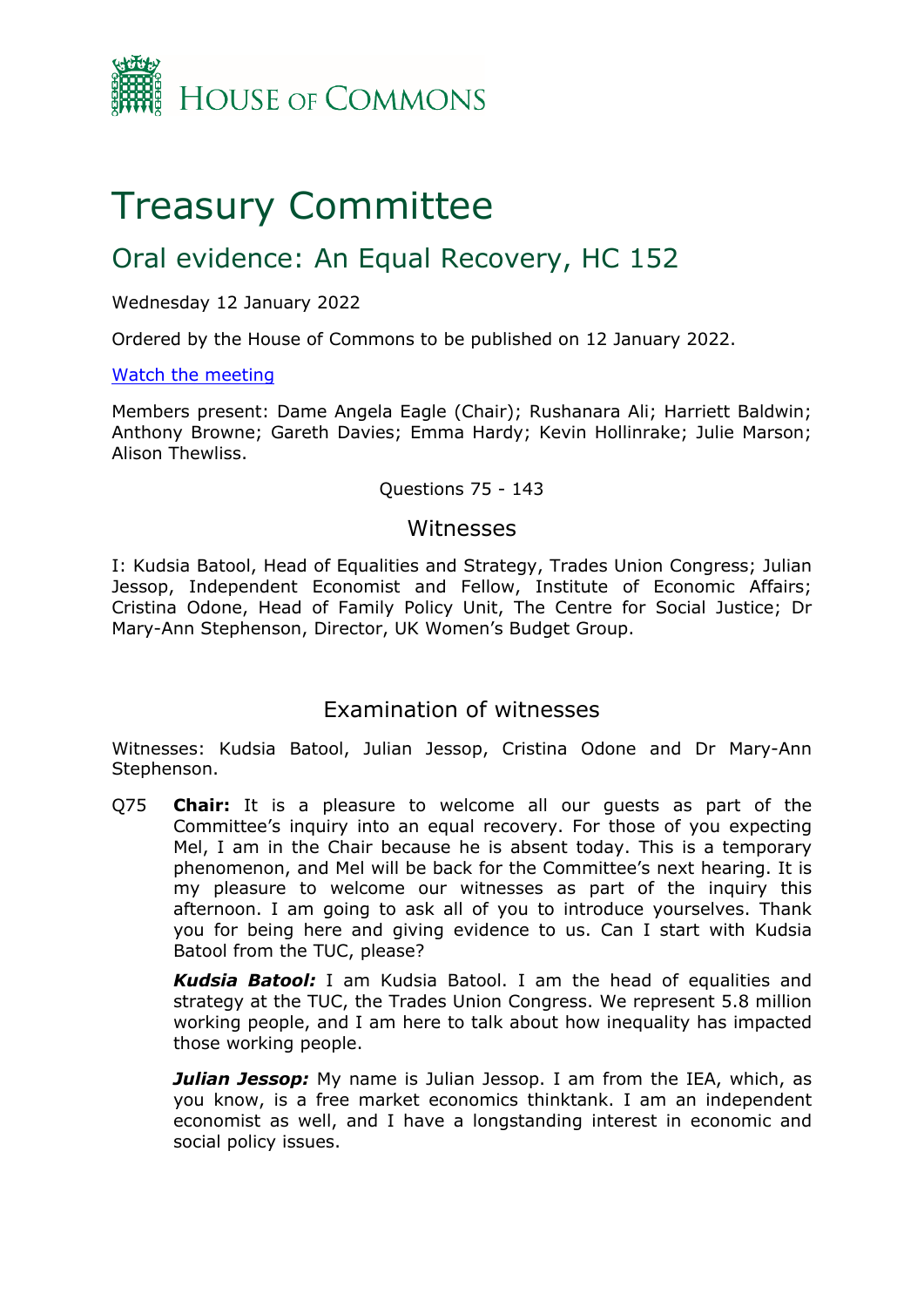

*Cristina Odone:* Hello, my name is Cristina Odone. I am the head of the Family Policy Unit at the Centre for Social Justice thinktank.

*Dr Stephenson:* Hi, I am Mary-Ann Stephenson. I am the director of the Women's Budget Group. We analyse the impact of economic policy on women and men, and we have done a lot of research particularly on the economic impacts of Covid on women.

Q76 **Chair:** It is a pleasure to welcome you all. Thank you for giving evidence, both written and now oral, to assist the Committee in its inquiry into an equal recovery.

I would like to start off by asking Kudsia about the evidence that the TUC put into the Committee, which stated, "The pandemic has exacerbated pre-existing intergenerational, racial, disability, gender and regional inequalities." Can you expand a bit on that and also give us your observations on whether this crisis will have any long-lasting impacts on equality? If so, how?

*Kudsia Batool:* There is a wealth of evidence that shows that the pandemic is hitting low-paid workers disproportionately hard. I am going to use the phrase "low-paid workers", because it does cover those groups that you mentioned in terms of gender, ethnicity, disability and also region. I will talk a little bit about the differences in a minute.

The data we have and the evidence we have gathered show that low-paid industries such as hospitality and the arts have been hardest hit by job losses. Low-paid workers are less likely to be able to work from home and less likely to receive decent sick pay. Some households have saved during the pandemic; others have seen their disposable income drop and debt rise. The fact of the matter is that low-paid workers are likely to be in that latter group. We know that the inequality that has been exacerbated by the pandemic was not set by the pandemic—it is long-existing—but what has happened now is that, first, the covers have been blown off and we can all see that inequality and, secondly, it has worsened and it has deepened.

During the pandemic it was clear that the different lives of modern multi-racial and multi-faith working-class Britain were exposed as being areas of deep discrimination and divide, particularly around work and the pandemic. There was a failure to consider the impact of policies on the lives of black workers, women and disabled workers. It was clear that this led to vastly unequal outcomes. We know that women bore the brunt of childcare. We know they bore the brunt of care for friends and family, because schools, childcare and support services closed down with the completely unrealistic and unhelpful expectation that women would pick up that burden. There was no consideration of the impact that would have.

The policies for dealing with the pandemic did not take into account the economic position of black workers nor the structural inequalities that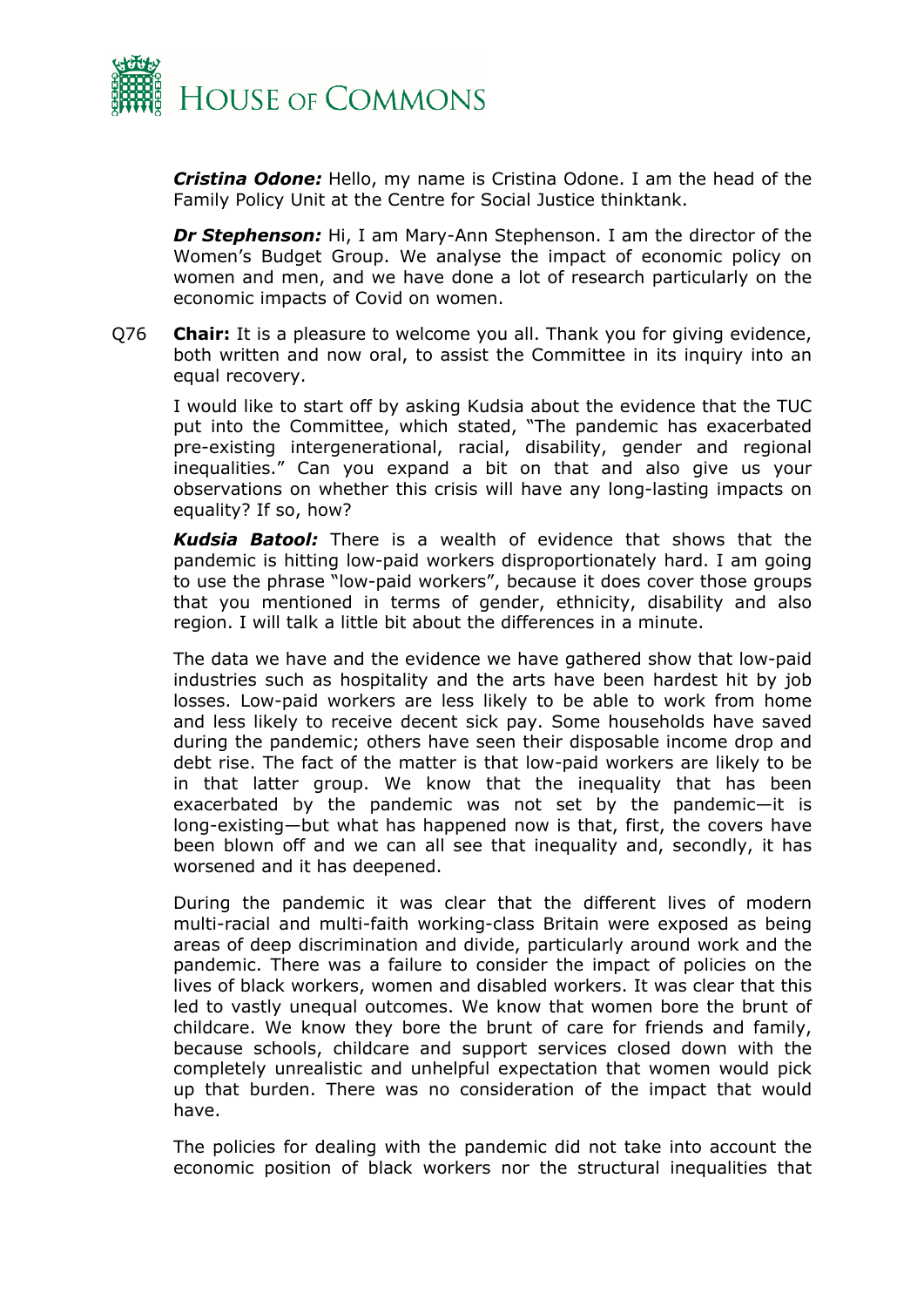

shape their lived experiences. We have reams and reams of evidence that we and others have collected about how the structural inequalities that existed before the pandemic and that were exacerbated during the pandemic led to shortening not only the life opportunities for black workers but the lifespans of black workers. We have seen that in the evidence that we have around mortality rates.

The same can also apply to a far greater extent to disabled working people. We know that disabled people accounted for six in 10 deaths during the pandemic. We have seen other inequalities worsen as well, like a rise in hate crimes against LGBT+ people or LGBT+ workers reporting increased levels of abuse at work because of their visible LGBT-ness at work. Lockdown also meant that many people, particularly LGBT people, were forced to be locked down in places that were not safe for them and were not safe for them to be out in.

Q77 **Chair:** I would like to now move on to Dr Mary-Ann Stephenson from the Women's Budget Group. In your evidence, you stated, "The economic impact of the crisis is most affecting people already on low incomes or with less accumulated wealth." Would you say the crisis has particularly impacted on women, ethnic minorities and those with disabilities, as Kudsia has just been talking about, because they tend to be on low incomes? Is it some other issue? Is there more than one deprivation or issue that makes it difficult?

**Dr Stephenson:** There is more than one issue. I very much agree with what Kudsia has said and the TUC's analysis. Some of the impacts are because women, black and ethnic minority people and disabled people are more likely to be on low incomes and less likely to have levels of savings to act as a cushion if they were furloughed, if they lost their jobs or lost hours, if they were on a zero-hours contract or if they were having to cope on statutory sick pay, which we know is too low.

Those low incomes are for different reasons for different groups. For example, with women, women do about 60% more unpaid work than men. The majority of it is care work. That is the reason why they are less likely to earn as much as men. They are more likely to be poor, particularly in old age, and they are less likely to have higher levels of wealth and savings. There are different reasons for different groups. For some groups, it is to do with discrimination; for some groups it is to do with unpaid work. For disabled people, we had a pre-existing labour market that was extremely excluding for vast numbers of disabled people, with employers failing to make reasonable adjustments, for example, which meant that disabled people were locked out of the labour market. That put them in a more vulnerable position.

There are different reasons for different groups. For women, you have two things going on at once with the labour market. Women are the majority of workers in those sectors that were completely locked down and hit hardest by the lockdown: hospitality, as Kudsia said, retail or leisure. It is those sorts of sectors. Women are also the majority of key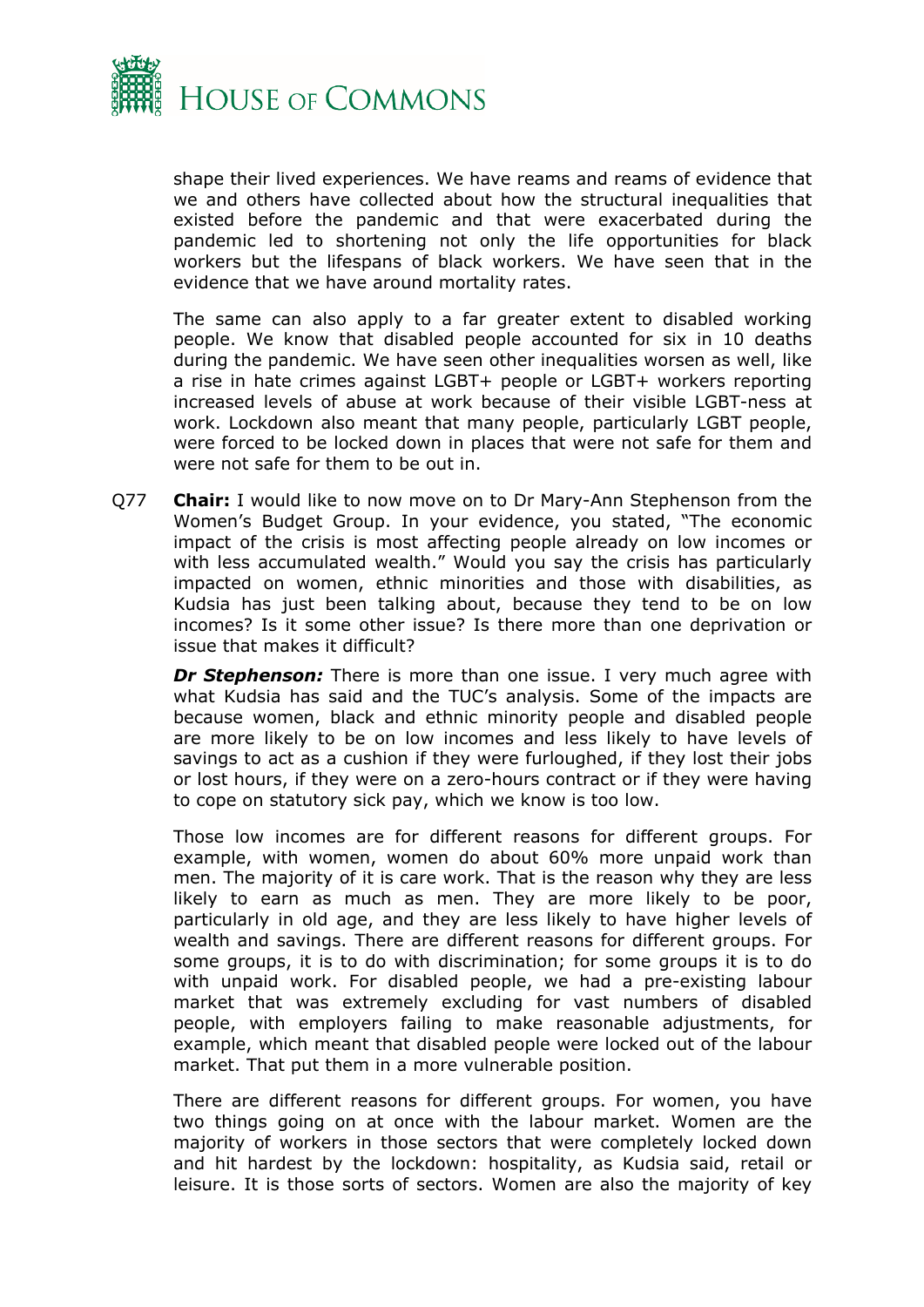

workers and care workers. They were the majority of those who were in the highest-risk jobs. That is one of the reasons why, if you look at the overall employment impact on women, what you saw was job losses for women in one part of the labour market and gains in other parts of the labour market, because there was an increase of workers in the public sector, particularly in the health and social care sectors, as people were brought in.

Q78 **Chair:** Dr Stephenson, what might the Government have done better to protect these groups, given that very obvious structural inequality?

*Dr Stephenson:* None of this was unexpected, and none of this was not warned about. At the beginning of the pandemic, I remember Professor Clare Wenham at the LSE, who is an expert on the gendered impacts of pandemics, warned about all of these things and said, "This is going to happen." We warned about it; the TUC warned about it; lots of other groups warned about it.

The big failure was the failure to take into account gender differences, for example, in working patterns. If you look at something like the selfemployment income support scheme, that failed to make allowances for women who have had periods of maternity leave during the period that was being used to assess their average earnings. The scheme assessed average earnings over a three-year period, but, if you have not been working and you have been on maternity leave, it brought down your average. It would have been very easy to exclude periods on maternity leave. It would have been a very simple thing to do, and it would have helped large numbers of women. It did not happen.

Similarly, with domestic violence and abuse, domestic violence organisations such as Women's Aid and others were looking at the situation in China and Italy and saying, "We are going to see an increase in domestic violence if we go into lockdown." It took a long time before the Government said publicly, "You can leave your home if it is not safe for you to remain there. You do not have to stay in an unsafe situation." That was something that could have been predicted and could have been included in the Government's announcements from an early stage. The right to take furlough for childcare reasons, again, was announced late and was not heavily promoted. Large numbers of parents and employers did not realise that they were entitled to ask to be furloughed if they could not work because of childcare reasons. Again, that could have been predicted and built in from the beginning.

What all of this comes back to is the need for the Government to carry out proper equality impact assessments of their policies. These are sometimes presented as if they are a waste of time and bureaucratic tickbox exercises. Far from it: they are actually there to make sure we get policy right so it works for everybody and to think through these things, to talk to the organisations that were warning about all of this and to make sure you avoid problems before they happen.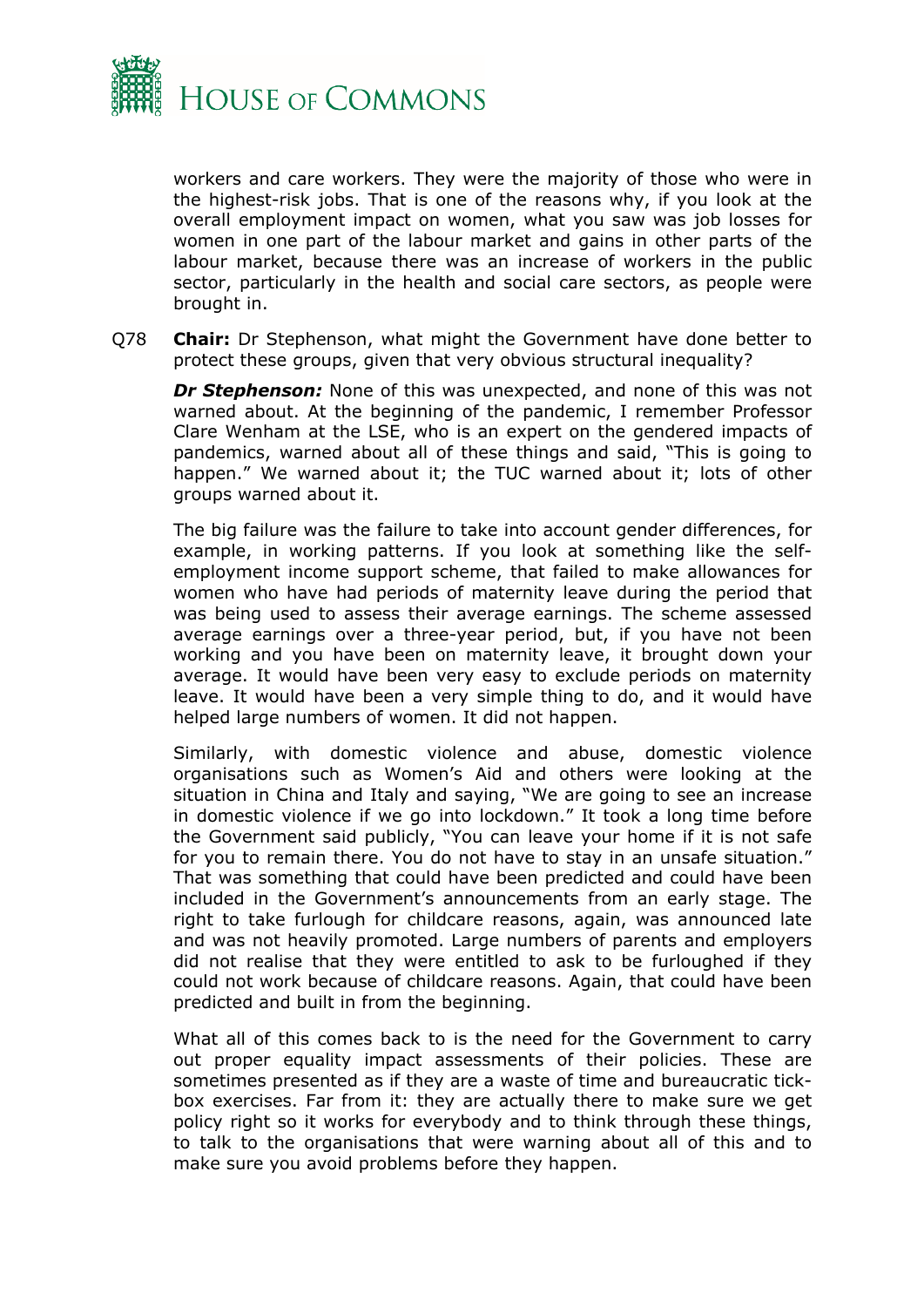

Q79 **Chair:** Cristina Odone, what stresses has the crisis put on families? Is the crisis likely to have a long-term impact on the way families work and behave?

*Cristina Odone:* First of all, families turned out to be one of the most important elements for resilience and for some of the most positive outcomes during Covid. We had one in 10 young people coming back to live within the family. We saw fathers giving twice as much childcare as they had been giving in 2014. We saw 25% of those on UC saying that they were turning to their families for help and support during this time. Families had a good and positive role to play during the pandemic.

However, being a parent during the pandemic was extraordinarily difficult. We were supposed to be teachers, entertainers and IT engineers. We were supposed to be all of this while holding down our jobs in many cases. Parenting was a challenge. We were challenged. For those who did not know whether they wanted their children to be vaccinated, their authority was challenged and overruled. It was a very difficult time for parenting.

This also had an impact on parental-couple conflict. The IEF, the Early Intervention Foundation, took a poll of 42 local authorities. They said, "In your authority, you have a reducing parental conflict programme. Has the demand for this programme gone up during the pandemic?" More than 70% said yes. Tragically, it was not just domestic abuse that spiked, as we heard from all the charities in the sector. It was also the very harmful abuse, and even killing, of children. We had a spike of 31% in the abuse or killing of children under one. We had over 50% more incidents of children between one and five being either terribly harmed or killed.

Q80 **Chair:** Was that because those children were essentially at home and not going to school, not being watched over?

*Cristina Odone:* Yes. Contemporaneously with the huge pressure on parents, we had statutory services not seeing children and not picking up and flagging needs. We had health visitors meeting with parents, if they met with parents, online. What kind of flagging of issues is that? In fact, to this date the Parent-Infant Foundation found out that only a quarter of health visitors have gone back in. We need to remember how important they are in monitoring and spotting early needs before they become acute. In fact, they are the most welcome bit of the state into most people's homes.

It was the same with schools. Schools were shut down. Guess what the NSPCC says? The number-one person to whom children will turn when they have suffered any kind of abuse is their teacher. With schools shut down, that was another point of reference that was no longer available. This was especially true for low-income families. In terms of teaching hours, the IFS found that children who went to private schools were receiving a third more teaching time online than children who went to state schools. Given that every one hour of extra instructional time per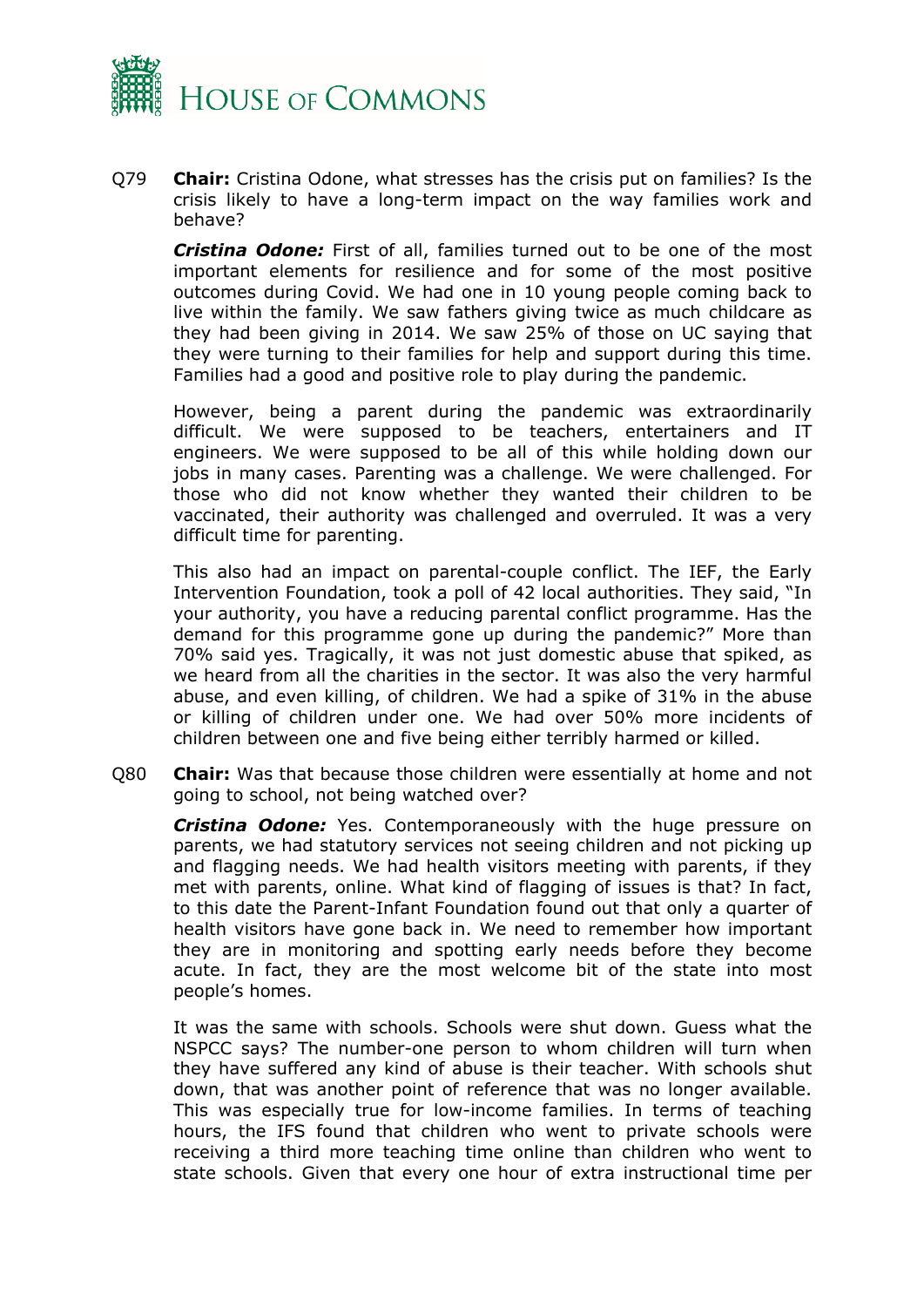

week has a huge impact on achievement, we can see that this was a huge disadvantage.

Q81 **Chair:** Julian Jessop, to what extent is the significant increase in the cost of living going to have a disproportionate further impact on women, people with disabilities and ethnic minorities?

*Julian Jessop:* That is a good question. When talking about the cost of living crisis, as many people call it, I like to try to split it into two things. One is an energy price shock and another is a set of tax increases, both of which are unfortunately coming in in April, potentially. As far as the energy price shock is concerned, there is overwhelming evidence that this will have a disproportionate impact on poorer households, not because they spend more on energy in absolute terms but because it represents a bigger proportion of their income.

There is no doubt at all that more needs to be done to protect lowincome houses from that shock, whether that is directly via preventing energy prices from rising as much or by providing additional support through the benefits system to protect them. To the extent that lowincome households disproportionately include ethnic minorities and disabled people, that just emphasises some of the risks that some of the other speakers were talking about.

The other aspect of the cost of living crisis, of course, is taxes going up. To be fair, they are largely taxes that will be affecting middle to higherincome groups. That may be less of an issue for thinking in terms of diversity. It is still an additional burden that everybody, at the moment, could do without.

Q82 **Julie Marson:** I am going to focus particularly on female employment and the gender pay gap. Perhaps I can start with Dr Mary-Ann Stephenson. You have pointed quite rightly to some of the impacts on women, including the higher proportion of caring responsibilities, domestic responsibilities and so on. When we look at that and we look forward, how concerned are you that there will be an unequal future trend in female employment and in the gender pay gap? What will be the longer-term implications of the crisis?

*Dr Stephenson:* One of the really worrying things during 2020 was the decision to suspend gender pay gap reporting, which meant there was a lack of evidence being collected. The latest evidence we have from ONS on the gender pay gap shows a very slight increase over the last year, although they are very cautious to warn about that, because they are saying that they cannot guarantee the accuracy of the data. The overall trend on the gender pay gap is down.

However, what we have seen is the impact of a lack of childcare. When nurseries were closed, we saw what impact that had on women's employment. What we are actually seeing now are large-scale failures in the childcare sector. In the year between August 2020 and August 2021,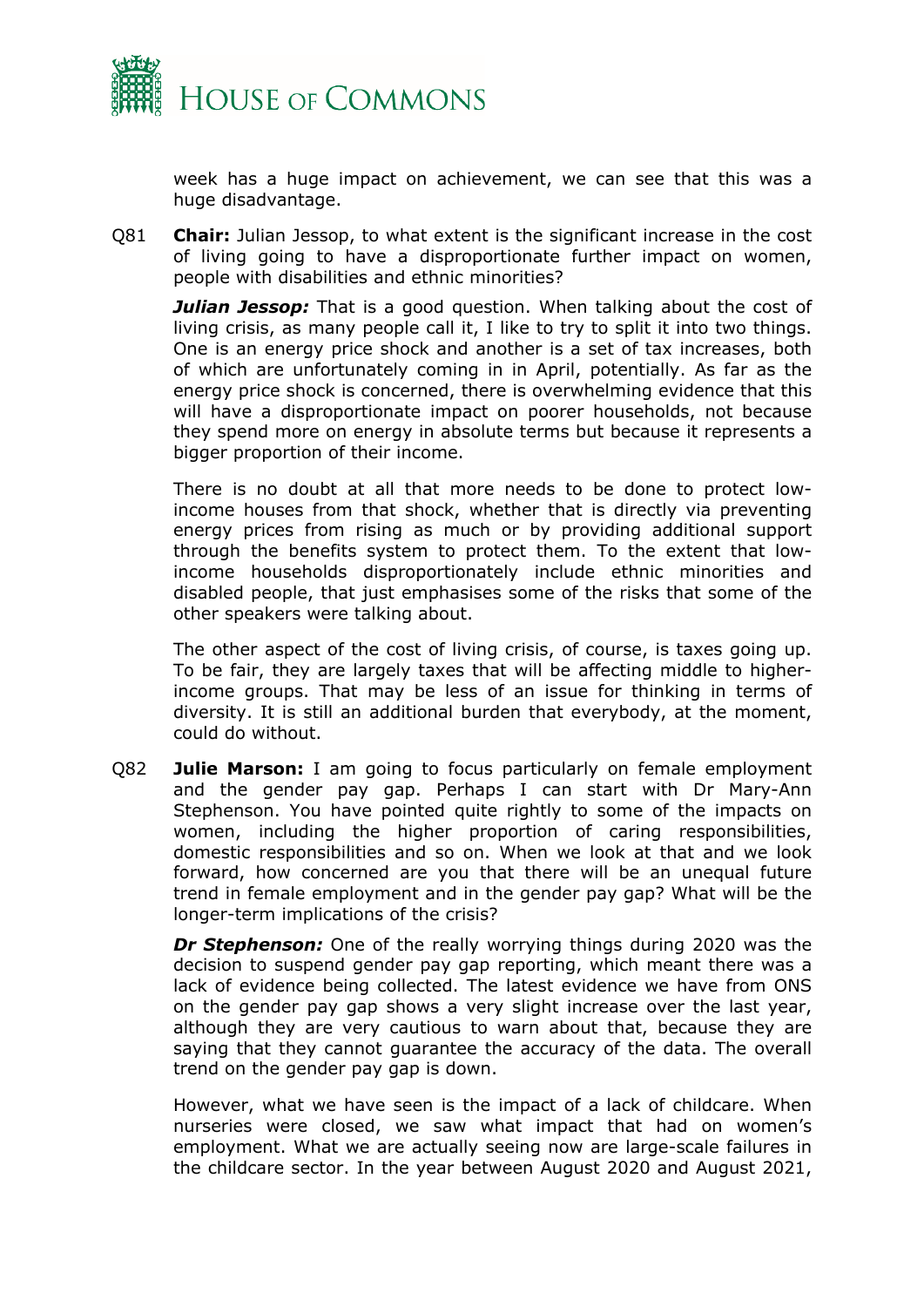

over 4,400 childcare providers closed. As people have returned to work and as furlough has ended, you have seen an increased demand for childcare without that childcare being in place. We already had a preexisting crisis in childcare. The cost of childcare is extremely high. It takes between 40% and 60% of a woman's average salary, depending on where you are in the country. The high cost of childcare is one of the reasons why, particularly for lone parents, it can be very difficult to get into or stay in the labour market.

Going forward, some of the labour market trends that we are seeing are worrying, such as the closure of high street retail, which will disproportionately affect women. Even when people are able to return to the shops, a lot of people moving to shopping online will stay shopping online. You have a whole generation of people who did not shop online prior to Covid and who got into shopping online because they had to, and now that is what they do. The majority of jobs around online shopping for example, delivery jobs and distribution jobs and so on—are held by men, whereas the majority of jobs in high street retail are held by women. If we see that shift, what we are likely to see is a loss of traditionally female jobs and an increase in jobs that are more likely to be held by men. Long term, it is concerning.

That goes alongside a whole series of other things that are happening at the same time. Greater automation is leading to job losses. The impact of Brexit on large parts of the economy is again leading to some potential job losses. At the moment, unemployment is relatively low. We have a high number of vacancies. We do have this issue with whether or not women can take those jobs because of the crisis in childcare. You have to see this not just as one particular bit in isolation but as a wider picture of the economy. In terms of women's ability to participate in the labour market, it is partly a question of whether there are the jobs and it is partly a question of whether there is the childcare in order to be able to take up those jobs.

Q83 **Julie Marson:** Perhaps I could ask the same question of Kudsia, from the TUC research and perspective, in terms of the long-term effect on female employment and the gender pay gap.

*Kudsia Batool:* I was listening really intently there, and I absolutely endorse all of that. There are many barriers in the labour market and employment practices that actively discriminate against women. Childcare is huge. The impact that has on knocking women out of their career progression path cannot be overstated. There is also pregnancy and maternity discrimination. We looked at an EHRC report in 2015 that found that 54,000 mothers lost their jobs every year. The impact of that cannot be overstated.

We also know that occupational segregation occurs. Many of the jobs typically done by women at present—we talked about the jobs in retail are undervalued jobs. There was a real narrative during the pandemic that equated low wage with low skill. Many jobs that women do fell into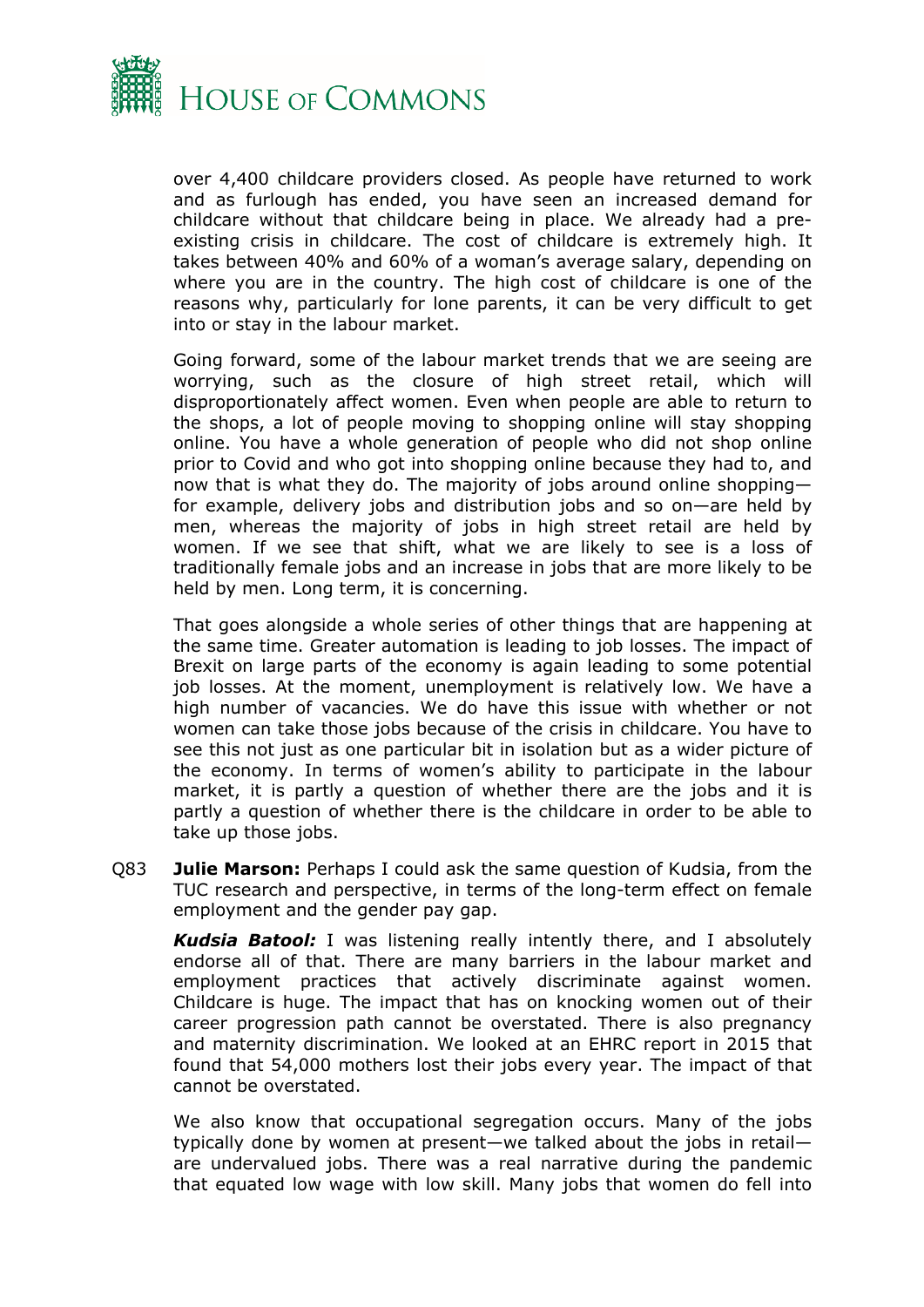

that. They were not low-skill jobs; they were low-paid jobs and they were precarious. There are things, for example, such as discriminatory recruitment practices. There are things like asking for salary history, advertising jobs as having competitive salaries and salary secrecy. Our own research shows that one in five workers are subject to pay secrecy clauses that have a negative impact on their progression. That is not just women, by the way; that is also BAME and disabled workers.

One of the big areas I want to focus on is a lack of flexible working options. What the pandemic and different ways of working have shown us is that flexible working is the key to unlocking women's employment and ongoing success for women in their employment. Simple fixes—for example, advertising jobs flexibly or advertising the types of flexibility available for those jobs—will allow far more women to take up roles that fit the lives they have rather than trying to shoehorn themselves into jobs that do not allow for childcare or flexibility, which inevitably leads to women exiting the labour market.

Shared parental leave is another huge one. We talked earlier about the impact that both men and women taking up caring responsibilities has had—not just the financial impact, but the whole family-related impact of that. One of those things that we are seeing is that shared parental leave has not supported equalising care between both parents, which is a key driver of the gap. Take-up is estimated to be quite small. It is only between 1% and 4% of people who are eligible to take it up, which is absolutely negligible.

Even when it was launched, the projection for take-up was that it was going to be small. I go back to what my colleague was saying earlier around impact assessments. It is about making those policy decisions that are going to have a positive impact for the people whom they affect. Childcare is a huge one. Our own research has shown—I know this is supported by everyone who does research in this space—that the cost of childcare has risen three times faster than wages since 2008. People are working to be able to keep their children in care, which is an absolutely pointless and really frustrating exercise.

Q84 **Julie Marson:** I am short of time now, but, Julian, you did some research in 2018, based on a lot of evidence from the United States, suggesting that the gender pay gap is probably due to women having children, making different career choices and choosing different pathways. Do you still think that is the case? Should this mean we should not worry about the gender pay gap? Is it actually a problem?

*Julian Jessop:* The gender pay gap is a real thing. I am not going to dismiss it at all, but it is important to understand the factors behind it. In particular, there have been huge improvements over the last few decades in terms of women's opportunities at work. We started to see that particularly in the gender pay gap for younger women. For women 40 and below, there is not much of a measurable pay gap at all. There is still a gender pay gap in the older cohorts.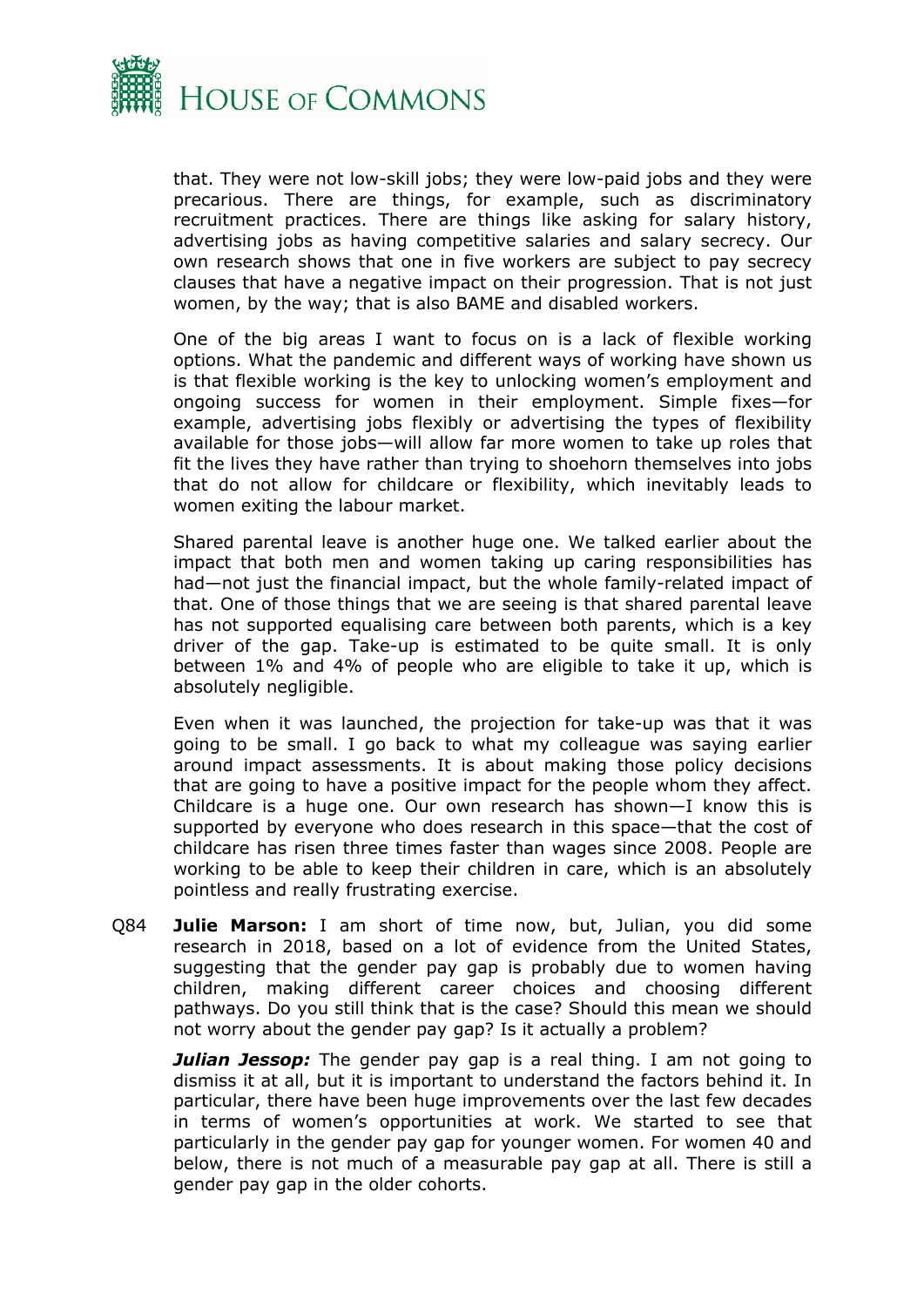

Partly, that is a legacy issue. People did not have the opportunities 10, 20 or 30 years ago that they have now. That is penalising them later in their careers as well. It is also partly a reflection of, if you like, the motherhood penalty. That does not mean that can be dismissed. If there is a motherhood penalty there not because of free choice but because people have no alternative because there is inadequate childcare, that is definitely a problem that needs fixing. If it is more an issue of free choice, where women are choosing to spend less time in the labour force and therefore for one reason or another they earn less in future employment or they are less flexible about their hours, that requires a different policy response.

Just to reiterate, I believe that there is a gender pay gap, but it is important to understand that it is not necessarily a result of discrimination, nor is it necessarily different pay for a comparable job. It is that women, for one reason or another, do different jobs and therefore get paid differently as a result.

Q85 **Julie Marson:** Cristina, further back, in 2009, you wrote a paper based on surveys of women, and your conclusion was that looking at getting more women into full employment was not actually responding to what women wanted. That was not what they wanted. Do you still think that is true? Do you still hold that view? What are the implications of that for Government policy?

*Cristina Odone:* There is a huge philosophical tension here. If we recognise that neuroscience is right and that the first 1,001 days in a child's life are key for their brain development, their cognitive development, if we agree that the home learning environment is four times as important as a formal setting, which is what the EIF says, and if we recognise that 1.1% of children are taking up 25% of local councils' spending on children's services, we must say, "Let us really be supportive of those parents"—usually they are mothers—"who are prepared to invest a huge amount of their time and resources into raising their children, because they are saving us, the taxpayer, quite a lot of money down the line".

I agree with Julian: there are some mothers for whom raising their child is an absolute priority, and they are prepared to put up with part-time work, which has twice as much of a gender pay gap as full-time work. They want to make that pact with their employer, and they are prepared not to be disincentivised by the fact that their male peer is coming home with more work, because their priority is raising their children. That is for those who choose it. They are brilliant, and what they do should never be underestimated. We are more than what we bring to the Treasury coffers.

Social capital is hugely important. During the pandemic, we recognised that volunteers, mothers' groups and women were walking from door to door in their neighbourhood and saying to the elderly, who were stuck indoors, "Do you need me to help you shop?" Not all of them were mothers, but a lot of them were mothers. That was a huge contribution to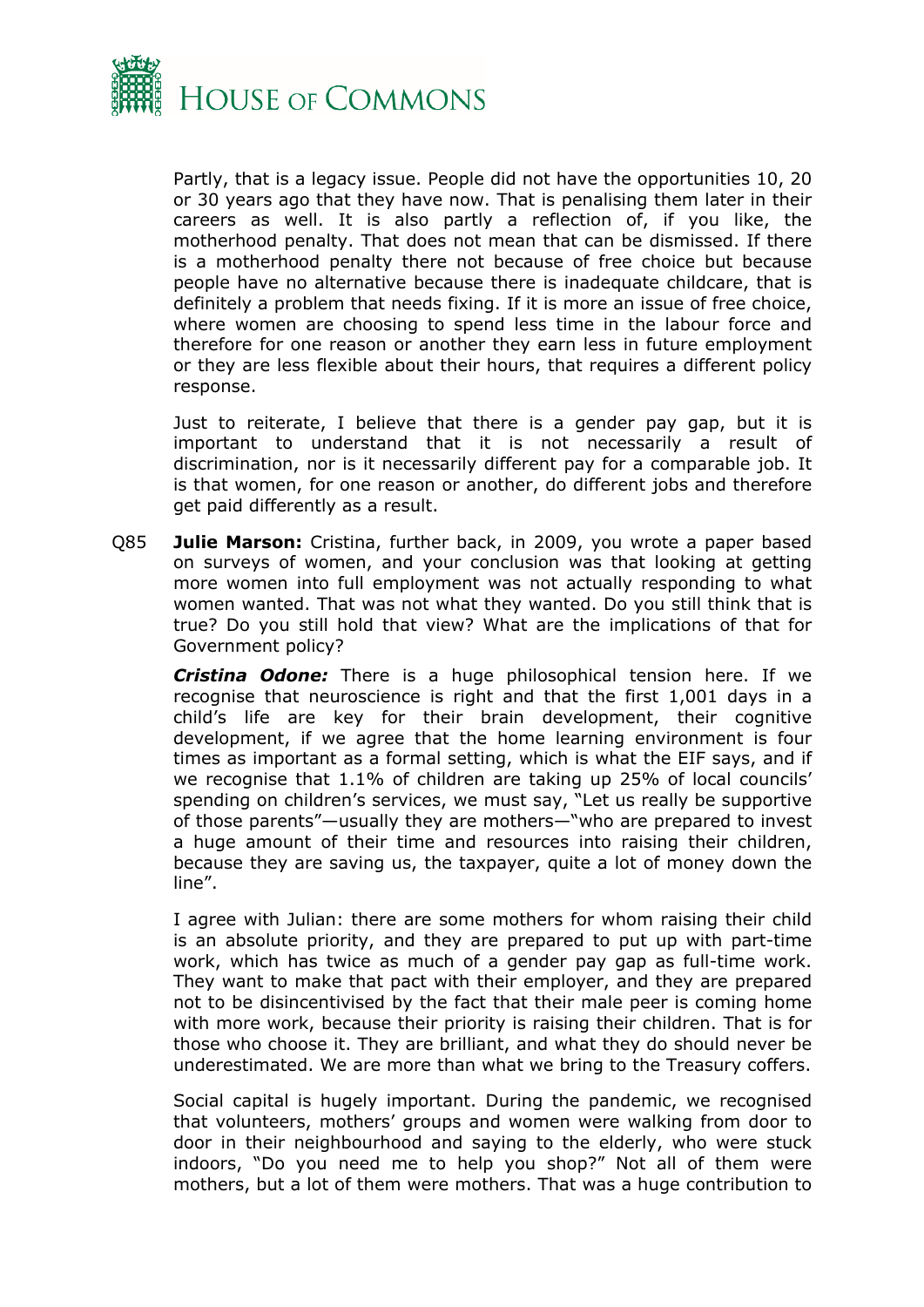

our wellbeing as a society and our understanding of ourselves as a caring society.

Having said that, is the childcare system fit for purpose as it stands? No. It is too costly. We have the highest rates in the OECD, proportionately. It is patchy. Only 56% of local authorities have enough places for fulltime care. It is so complex that, when the CSJ did a report on childcare a few years ago, we found out that 64%—I will have to check the figure—of low-income parents did not know how to approach the childcare system. It is a bit of a mixed acceptance of everything that the other witnesses have put forth, but we must remember that women and men can contribute so much to society without being in full-time employment.

Q86 **Alison Thewliss:** I would like to ask the witnesses to go a little further into this issue around households' resources and unpaid work. Could I start with Dr Stephenson? Women reported a greater toll on their wellbeing than men during lockdown and often took on a greater share of unpaid work, as you have said, such as home-schooling and other household chores. Should we be looking at broader measures of wellbeing rather than just employment and income to examine the impact of the crisis on women?

*Dr Stephenson:* That is a really important point. We know that women, particularly working-class women and black and minority ethnic women, experienced much higher levels of mental ill health, anxiety, stress and depression as a result of lockdown. A large part of that was the issue of juggling unpaid work, paid work, maybe having to go to work outside the home in situations in which they did not feel safe, or maybe being furloughed on a low income, when they were already on low earnings and having to manage on 80% of that.

That speaks to a wider point, which in a way Cristina raised: what are our measures of what is good in the economy? As you will know, one of the things that we argue within the Women's Budget Group is that very basic measures that just look at overall GDP, for example, do not capture all the things that are actually important. We need to recognise measures around health and wellbeing as much as measures around employment and pay.

To pick up on what both Kudsia and Cristina said, there is an issue here about how unpaid work is shared between women and men. It is not just a case of providing childcare in order to enable women to enter full-time work. I absolutely agree: unpaid work is vitally important work. It is part of the fabric that keeps our society together. The problem is that the price that women pay for doing that work is, all too often, poverty throughout their lives, and particularly poverty in old age. Women's private pension wealth is about 10% of that of men, for those people who have private pension wealth, because of this lifetime of unpaid care.

As well as reducing that unpaid care through childcare provision, one of the things we need to do is share it more equally between women and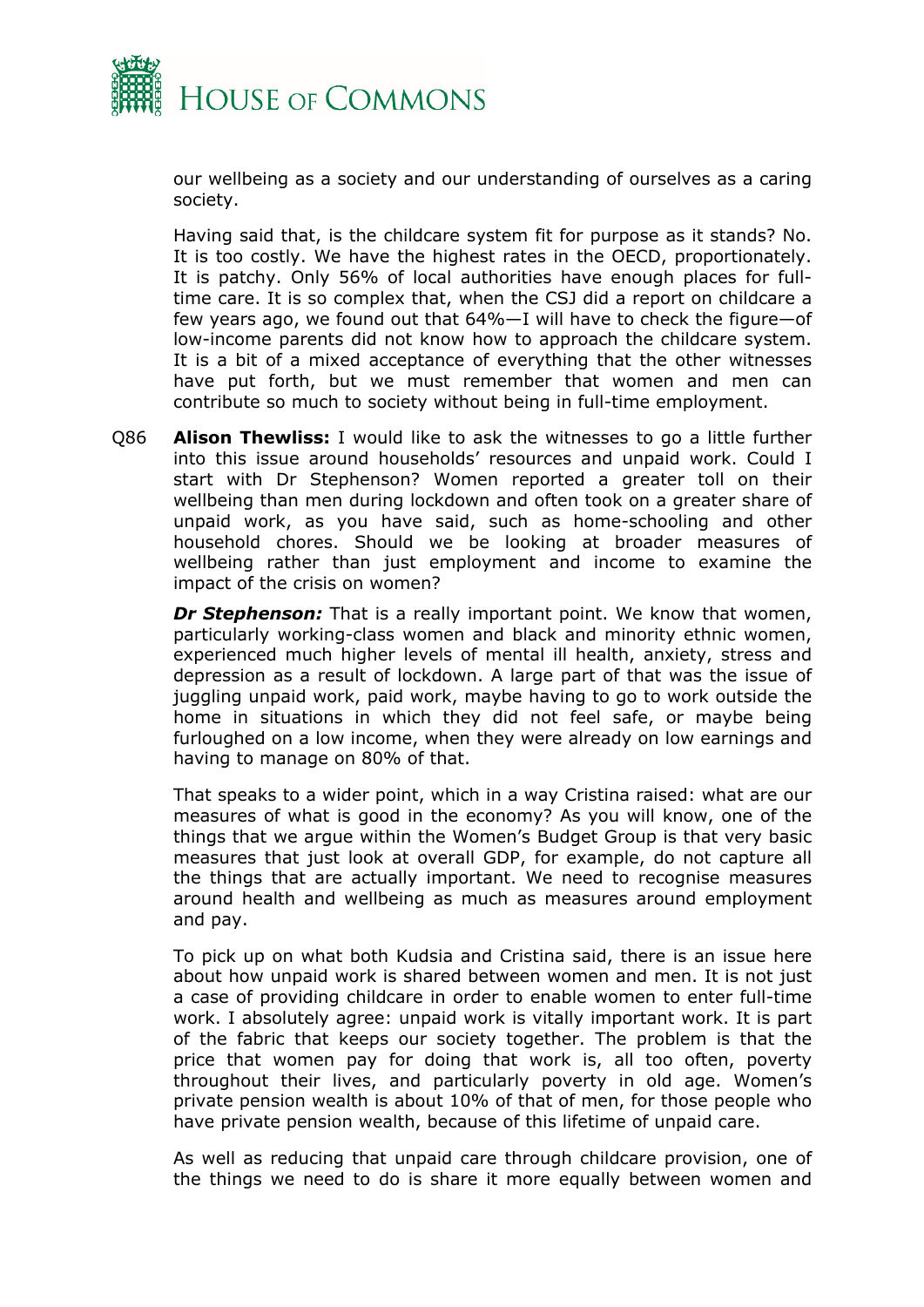

men so that men take on more of it. That is why we need to look at things like flexible working provisions and leave policies for everybody fathers as well as mothers—that encourage a greater sharing of care when children are very small. That sets the pattern.

It is not as simple as women are either choosing to be full-time mothers or they are choosing to be at work. We have all these pressures and social norms and expectations from employers and from our wider families, which we could shift. We know that fathers want to spend more time with their children; we know that fathers want to be more involved in their children's lives. Yet we have a leave system that actively acts against that. If we want to see the sort of wellbeing that you are talking about, one of the things we need to look at is having leave policies that ensure fathers spend some time on their own looking after their babies to set that pattern that care is something that should be shared by both parents.

Q87 **Alison Thewliss:** I would absolutely agree with that. You have talked about the other things that women do that are not captured by statistics. Would there be a means of including any measure of that in terms of those who are currently termed "economically inactive" within GDP statistics? What impact would it have if we began to count that work?

*Dr Stephenson:* There are ways of recording and including unpaid work within national statistics. One of the problems with it is, if you are trying to compare countries, you can end up in a situation where some incredibly poor countries look like they are doing very well, because there are vast amounts of unpaid work being done. If you put a cash value on that unpaid work and then include that in a very basic way, you can end up not recognising that a country is still very poor.

It is really interesting. If you look at the "wellbeing economy" approach that is being taken in a number of countries—I know this is something that has been looked at in Scotland—you do not have a single measure. You have a number of different measures. You might be looking at health outcomes; you might be looking at educational outcomes; you might be looking at other measures of wellbeing. It is ultimately about saying, "What is our economy for?" GDP increases are not a good thing in and of themselves. What we want is an economy that allows people to thrive and lead meaningful and valuable lives.

This is one of the measures that we are using to think about whether or not that is possible. Let us look at what the outcomes that we want are and measure those. It would be incredibly valuable to measure, for example, inequality in health and wellbeing, education and so on, or greater levels of equality.

Q88 **Alison Thewliss:** Cristina, an IFS study carried out after the first lockdown found that even in families where mothers were the higher earner and both parents were working, mothers still did more childcare than fathers and more unpaid work in the home, even in circumstances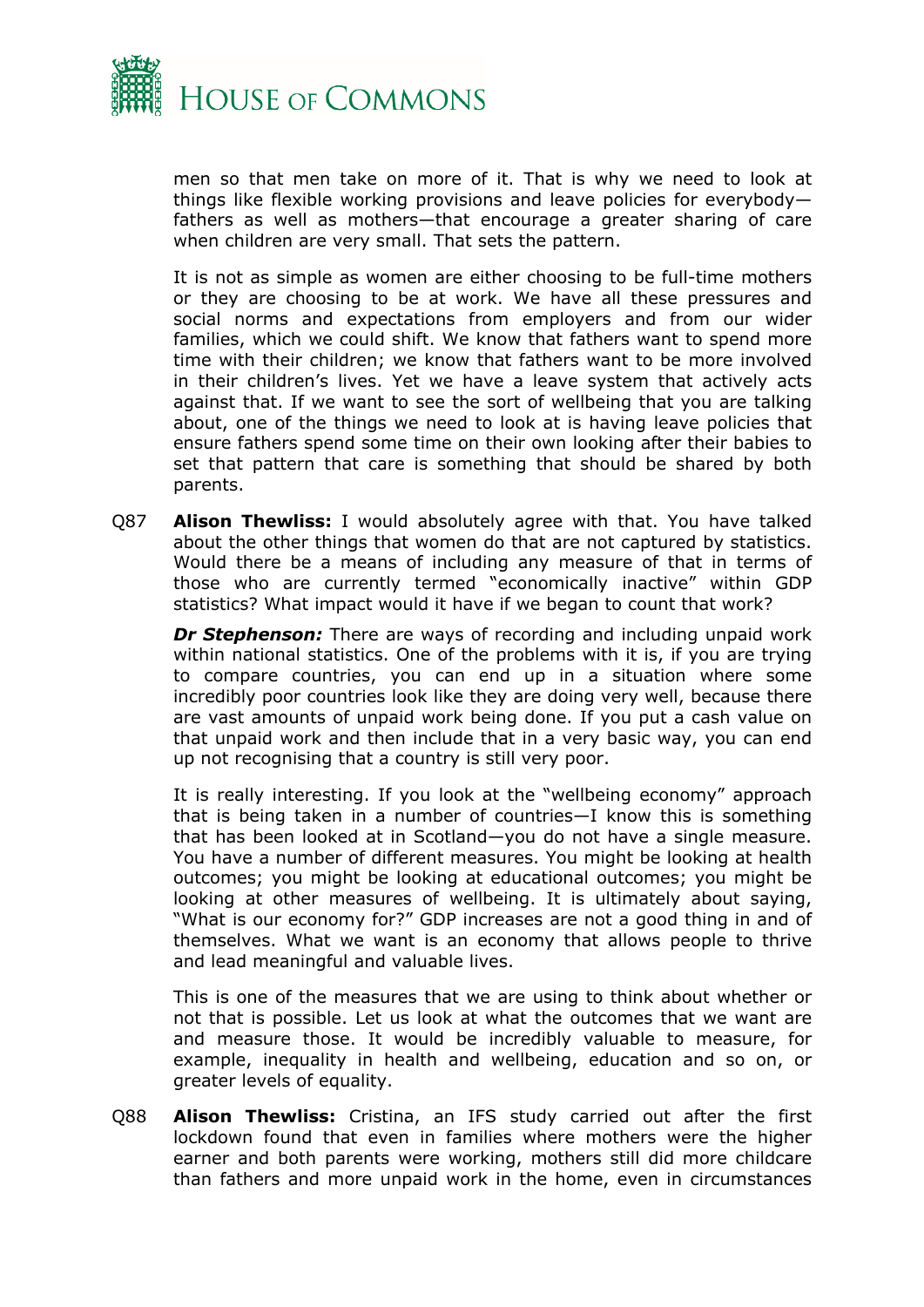

where men lost their jobs. Why is that?

*Cristina Odone:* That completely threw me, and I have to admit I am only hazarding guesses. If we persist in having a labour market where paternity leave is taken up by only 170,000 fathers, only a quarter of new fathers, that is sending out a message. Why is paternity leave taken up by so few? I have been discussing this with one of your members, Gareth Davies MP.

Again, the system is not fit for purpose. It is two weeks. You have to have been employed for 26 weeks. It has to be taken in one go. It has to stop within 56 days of the child's birth. It completely ignores what a mother needs. We have allowed Covid to turn childcare and childbirth into a trauma, childbirth especially. Most mothers who had babies in hospitals could not have a partner there. What do mothers want? Twothirds of mothers who responded to our survey said, "We want the father of our child to be there with us". They were banned, leaving women in complete isolation during one of the most traumatic experiences of our lives.

We keep pushing fathers out of the picture. We keep doing this, whether it is because of paternity leave or because the literature in the NHS is geared towards mothers during this period. We did a survey called Testing Times where we looked at how fathers felt. Seven out of 10 said that they felt like spare parts. I am not pivoting towards fathers only, but they are crucial for a mother's wellbeing, especially during this period of childbirth.

The witness before me talked about flexible working, and that is a really important aspect of women's wellbeing. Flexible childcare would also really help. That does not just mean dad. As is true in more than half of low-income families, it can also mean grandparents. Why does our system not do some fiscal recognition of grandparents? They can come in and take care of babies and children. Boy, would we see a surge in women's wellbeing as a result?

As my predecessor in the witness stand has said, wellbeing is very difficult to measure, but we all know it is there and it is really hugely important. It is terrifying that the pandemic should have had such a huge impact on women's wellbeing, far more than on men's.

**Alison Thewliss:** I can appreciate the point, because my brother and sister-in-law had a baby during lockdown, and it was hellish. My heart goes out to everybody who has gone through that.

*Cristina Odone:* They have all my sympathy.

Q89 **Alison Thewliss:** Kudsia, could you tell us a bit more about the experience of men in the workplace? Are they less likely to be given time off for childcare reasons and caring responsibilities than women?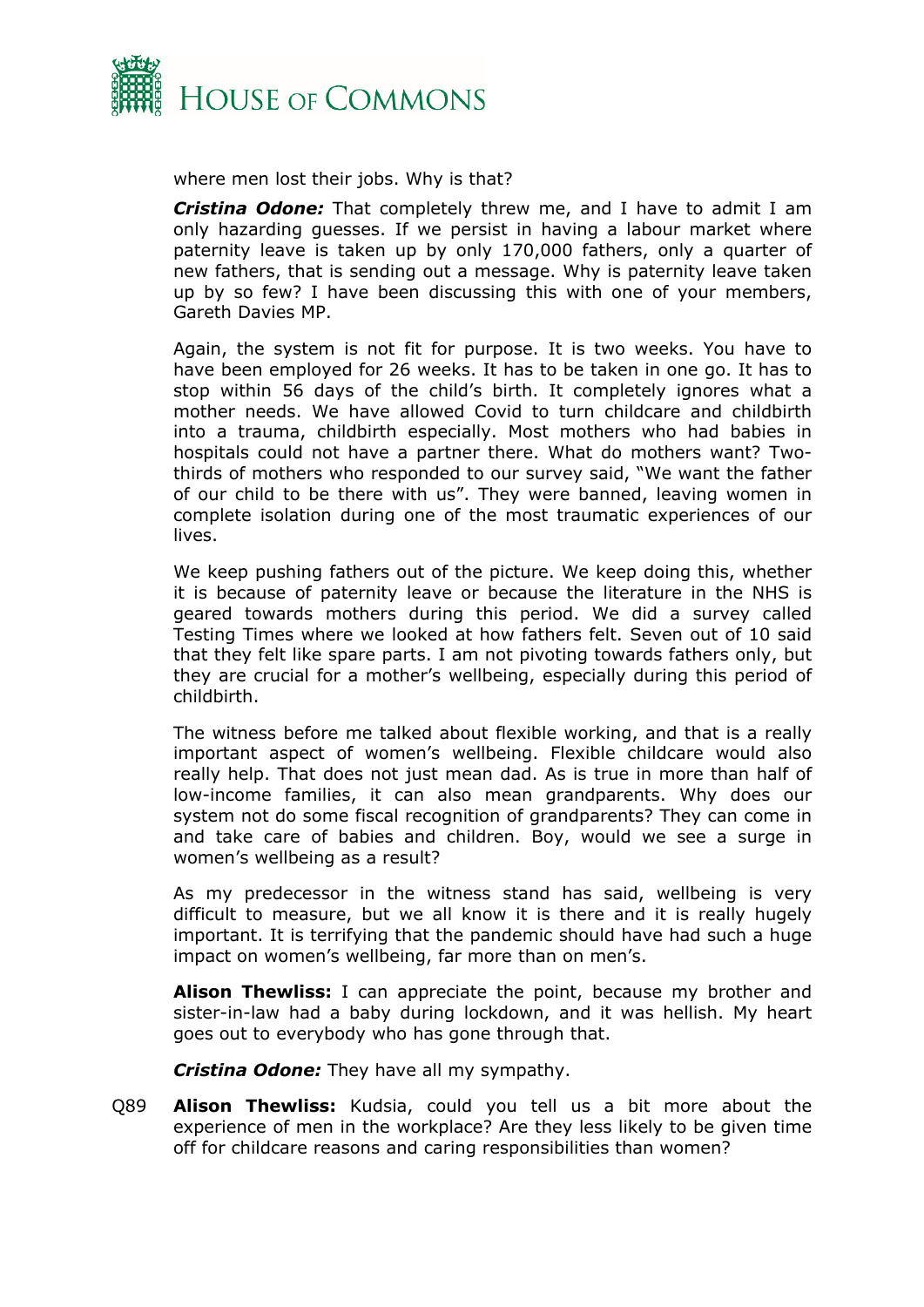

*Kudsia Batool:* It is about being a parent, and it is about policies that support that in the workplace. There need to be better workplace policies, better support from Government and better legislation on it. Shared parental leave, which was talked about a minute ago, is not fit for purpose. That is part of the problem.

When you layer that on top of longstanding societal expectations and stereotypes, and you have a system that has all those parameters around it and is at a level that people cannot live off, what you are ultimately doing is setting the scene for women taking this extended period of time off and that responsibility being foisted upon their shoulders.

The experience of men who want childcare during the pandemic—this is not just true during the pandemic, but I am going to focus on the pandemic—has also been something that we have spoken about. In the research we have done, we have had many responses that indicate that accessing childcare and support for childcare, whether you are a mother or a father, has been difficult.

One of the areas that we kept coming back to was, "I was expected to do my childcare and then fit my job around that, rather than have a job with policies that enable me to have childcare that understands the job that I do." People were working extremely long hours, starting incredibly early and finishing incredibly late, because the childcare was not fit for purpose, whether they were men or women. Having said that, the takeup was predominantly by women, and it was not the same amount as it was for men.

Q90 **Alison Thewliss:** Julian, should the Government do more analysis looking at the distribution of resources and the allocation of work within the household? It seems difficult to tackle this issue if you are not gathering data on it or building up the evidence base.

*Julian Jessop:* Yes, they should. I believe they are. I am sure the ONS is looking carefully at how you measure unpaid work. Indeed, the pandemic has thrown up lots of issues here, particularly how you measure output in the public sector when that output is not sold on the market. One of the big reasons for the volatility in the official numbers on the size of the economy in the UK has been the fall in the usual things that schools and hospitals do. That is very hard to measure, because we do not pay when we visit our GP and we do not pay per lesson when we go to school.

The ONS is well aware of this issue, both in the context of valuing unpaid work typically done by women and in the better measurement of public sector output, which does not necessarily have a monetary value when it is consumed either.

Q91 **Emma Hardy:** I would like to talk a bit about remote working and the opportunities that remote working brings. My first question is for Kudsia. To what extent does remote working offer opportunities to some disabled workers? Does it also pose challenges? Just to clarify, when I talk about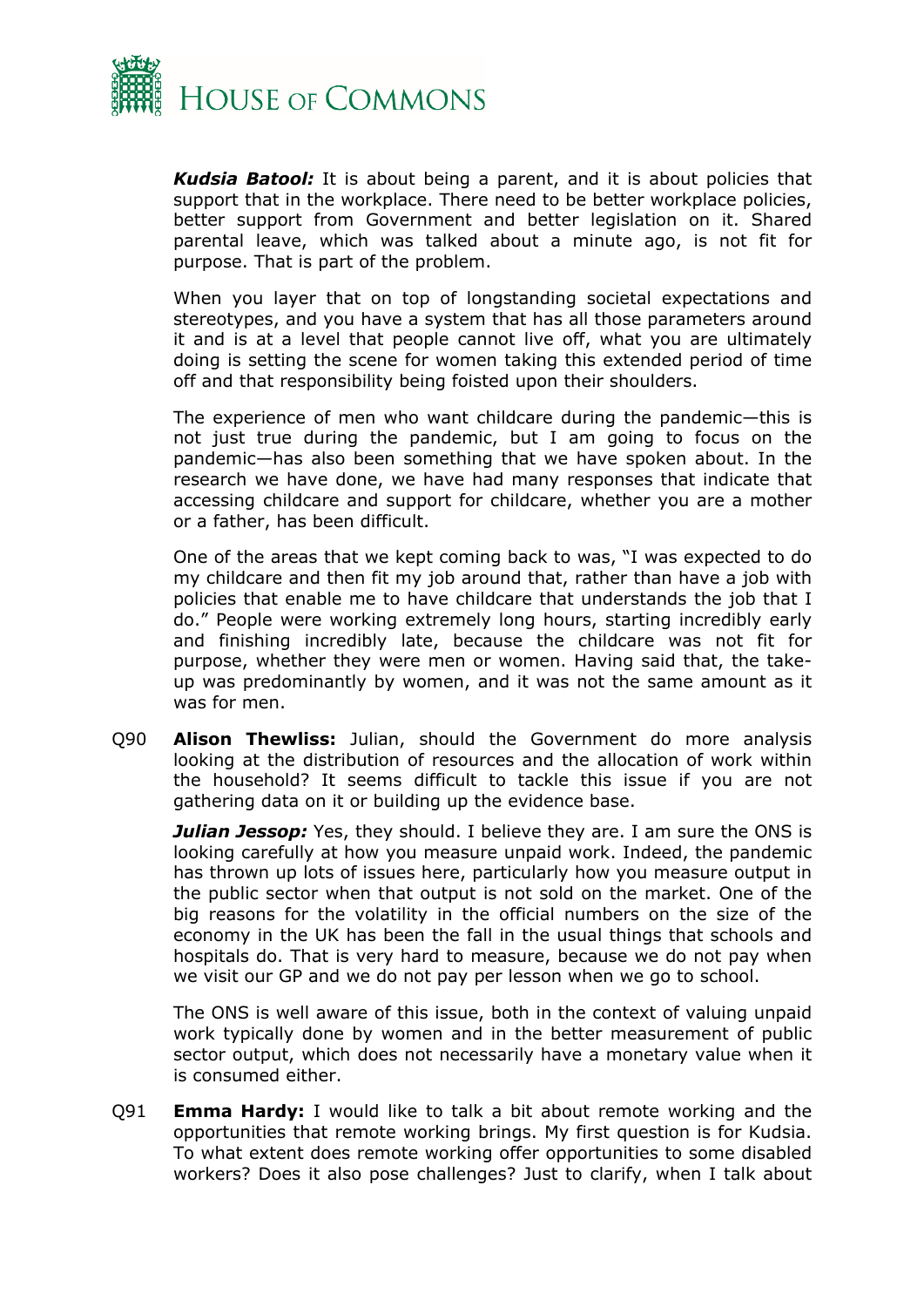

remote working, I am talking about somebody doing their job away from their usual workplace. That could be in a home setting or it could be in a co-working space somewhere else.

*Kudsia Batool:* In the research that we did, we found that disabled working people were afforded opportunities via remote and flexible working that enables them to thrive and continue with their jobs. The demand for that was unprecedented. Different ways of working, particularly remote working, demonstrated that people could do their jobs, be productive and contribute while keeping themselves safe and avoiding that risk. Can you repeat the second half of your question, please?

Q92 **Emma Hardy:** I wondered whether remote working also posed challenges as well as opportunities, particularly for disabled workers.

*Kudsia Batool:* Yes, it does. The responses that we have had have been mixed. Whilst two-thirds of the disabled workers who we polled said that it has given them greater control of their working hours, the ability to take breaks and the ability to change work routines, which is really important, there are other areas that we must not forget. One is that not everybody can access remote working. Remote working must not be a proxy for flexible working. Remote working is one aspect of flexible working, and there are people in key roles who were never able to access it.

The other thing is around the lack of basic equipment. People were unable to do remote working, but they were not being given proper equipment. They were not having proper workplace occupational analysis of whether their work situation was fit for purpose. There was a really important aspect, which was that disabled workers were telling us that they were missing social interactions that were really important. Disabled working people were almost shoved into remote working "out of sight, out of mind" spaces. It is really important that we do not let that happen, though the benefits of remote working were huge. Those aspects really need considering.

The other side was that disabled workers were telling us remote working was not the solution to fix bad workplace policies around accessibility, pay gaps, job opportunities and progression. Some of the evidence that we got was suggesting that was happening.

Q93 **Emma Hardy:** I am really keen to pursue this as a way of looking at reducing inequality and promoting growth in less prosperous areas, like the area that I represent, Hull. I wondered whether you think the Government should be encouraging remote working to spread that job availability more evenly around the country.

*Kudsia Batool:* Remote working should absolutely be promoted, but it needs to be done as one of a suite of policies that encourage flexible working across the board and do not disadvantage any particular group. If you take one aspect and it is not fully equality impact assessed or not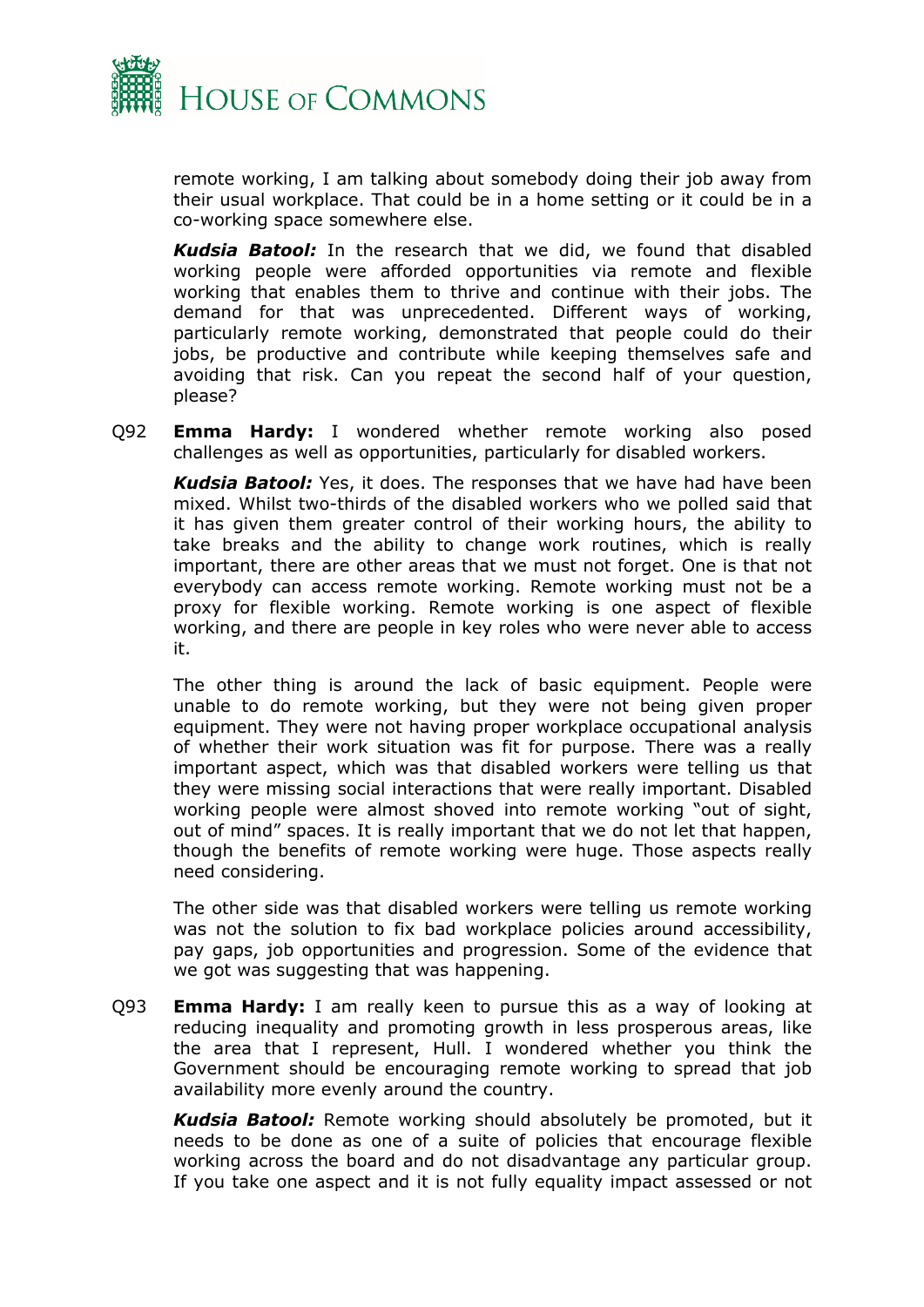

measured, the positives can be outweighed by the negative impact, which I have just spoken about.

When we talk about regional variation, we know that there are some areas in this country that did not have access to remote-working or home-working jobs. It tended to be those jobs that were higher-paid that were easily transferable to a remote context. We need to make sure there is true flexibility across the board and across the regions, including remote working, for all workers.

One of the key ways we have to do that is through equality impact assessments and through equality impact assessing decisions, but we also have to look at job design. That is where unions have a really important role to play in representing workforces to work with employers to make sure job design is not about whether or not it can be done remotely or not. It is about all of these issues, one of which might be, "Is this job fit for remote working?"

Q94 **Emma Hardy:** That is really interesting. I wonder whether you have seen what the Irish Government have been doing. They have introduced a new law, giving workers the right to request remote work. Here in the UK workers have the right to request to work flexibly, which can include working from home, but not to become remote workers. Would you like to see legislation passed that is similar to what is happening in Ireland right now?

*Kudsia Batool:* We have called on the Government for the following: a legal duty on employers to consider which flexible working arrangements are available in a role and publish them in jobs. People are well equipped to make their own decisions, if they know what opportunities are available and how they are available. We also want postholders to have a day-one right to take up any flexible working arrangements that have been advertised.

We do not think a right to request is a right at all. A right to request is a right to be turned down. It is about having that day-one right to take up that flexibility. If an employer does not think that flexible working arrangements are possible, we need to know why that is not the case and we need to work together to develop roles that are flexible.

All roles should be deemed suitable for flexible working unless it can be shown that the unavailability of flexible working is a proportionate means of delivering a legitimate aim, which is nothing outside of what it says in the Equality Act. I am going to phrase this very carefully, but we do not want the entirety of the burden of proof to be placed on the person who is requesting the right to flexible working.

At the minute, you put your request in and it is bit like you are throwing it into a black hole. You do not know what the criteria are, what it is going to be assessed against and what decision is going to be made. We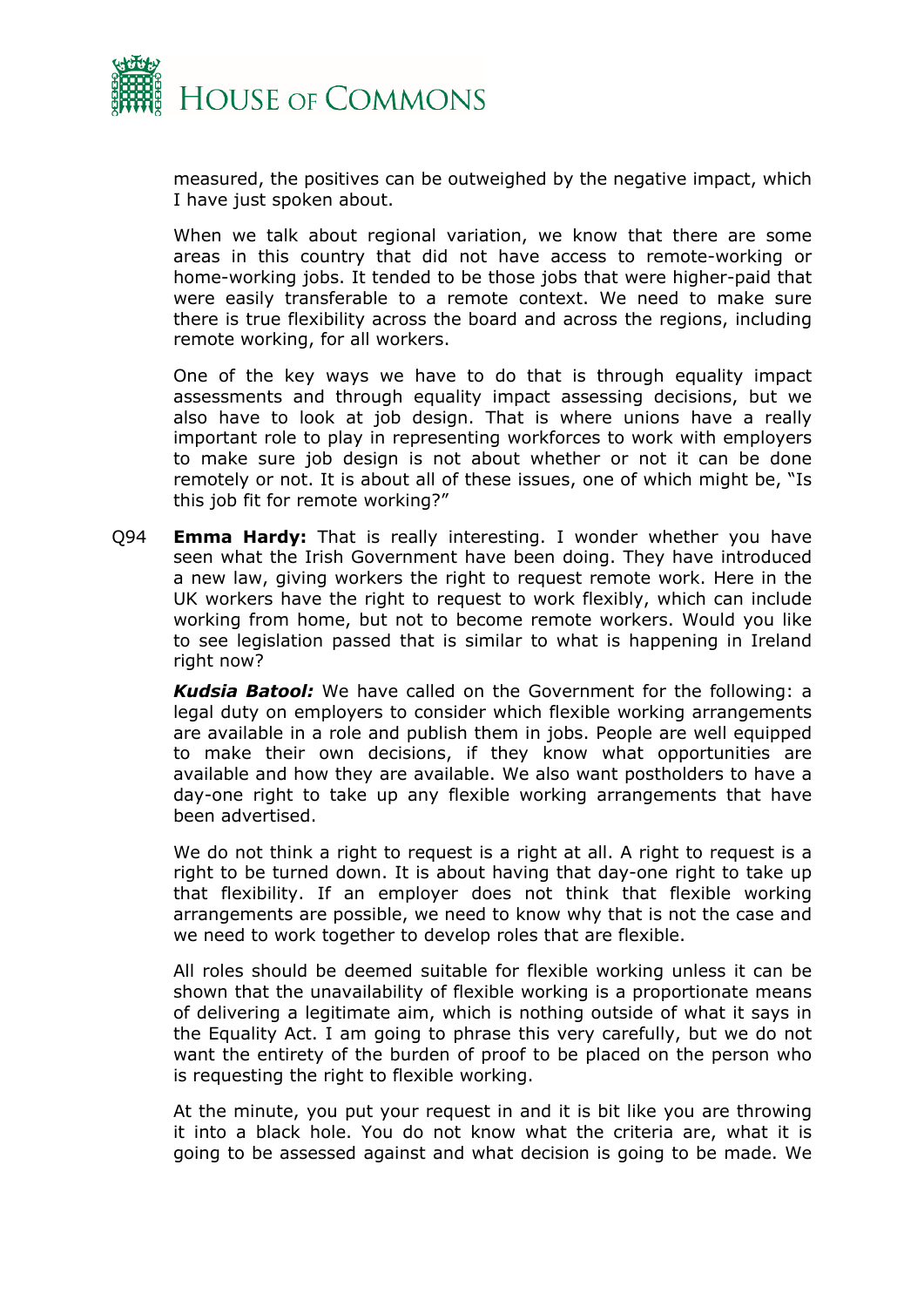

need far more transparency. There are a whole myriad of business reasons why it might not be possible to have flexible working.

Q95 **Emma Hardy:** Julian, I was really interested to read an article in the *FT* last week that was talking about the productivity gap in the UK. It named having more remote working jobs available as one way of dealing with this, because, as I said, this would spread the higher-quality jobs more evenly around the country. Given that London and the surrounding area has the highest rates of working from home in 2020, to what extent does working remotely offer the opportunity to reduce regional disparities in productivity and reduce that economic inequality that we have in our country?

*Julian Jessop:* It is quite significant. The pandemic has been a disaster in many ways for society, for the economy and so on. One small silver lining is that it may have accelerated this trend towards flexible working and greater use of technology, not just in our working lives but in terms of shopping and so on. Although that process was already underway, if it accelerates, that has to be a good thing.

Purely in economic terms, if it allows employers to use people more efficiently in one way or another, that is a good thing. It is also good from the point of view of the employee as well. If they do not have to spend an hour or an hour and a half on a train going into London and buying an overpriced sandwich when they get there, that has to be good for their welfare as well as their pocket.

The jobs that people had to commute into central London to do traditionally in fact can be done from north Norfolk, Newcastle or anywhere else that you care to mention.

#### **Emma Hardy:** Hull.

*Julian Jessop:* That has to be good for productivity and good for the regional aspect as well.

Q96 **Emma Hardy:** That is fantastic. I am sure my ambition is shared by many, and my feeling is that I do not want people to feel like they have to leave the place they are from to get the job they want. This is where I see that remote working can really offer something, but, Julian, does remote working tend to benefit higher-paid workers rather than lowerpaid workers?

*Julian Jessop:* In many cases, that is true. The sort of people who I know who have been working remotely during the crisis and who probably continue to do so are typically people in financial services, for example, or other IT-driven jobs where, frankly, it is just as easy to work from home as elsewhere. Those opportunities are less obviously available to people in customer service roles. Shops were mentioned earlier.

There are some other potential disadvantages. Kudsia flagged up some of them, such as missing out on social contact or possible training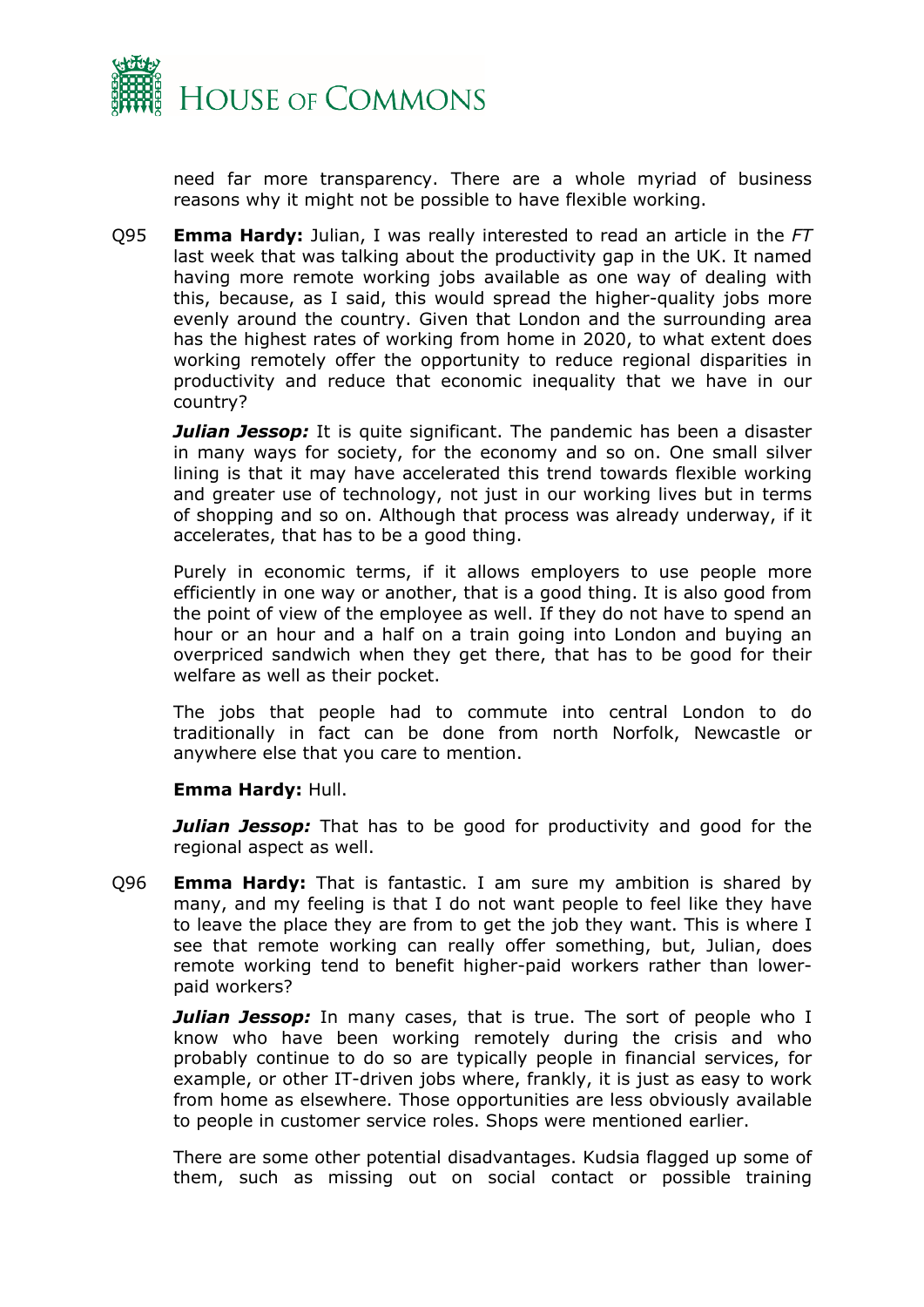

opportunities as well. The ideal outcome for many people would be some sort of hybrid role where you might spend most of your time working from home, but you have regular contact with your colleagues and, just as importantly, the bosses in the office to ensure you remain in the loop and that you are not forgotten about when it comes to pay rounds and promotion and so on.

A mixture is best, but, if you give maximum flexibility to employers and employees and let them sort it out, you are going to get some better outcomes than we have got used to over the last few decades. The norm of a nine-to-five job, with all the rigidities that it brought, was not good for productivity.

Q97 **Emma Hardy:** That is really interesting. Finally, what are your thoughts on co-working spaces? They seem to be looking at developing this in Ireland, with regional hubs where people from different industries have the chance to mix in a social environment while still being remote workers, if that makes sense to you. What are your thoughts on that as a possible alternative to the hybrid model? Where we have the hybrid model, we are still expecting people to commute into their workplaces. You are still going to limit the geographical location in which they are based.

*Julian Jessop:* I am not familiar with the Irish experience, but there may well be, first of all, a market opportunity there. If there is an opportunity with these shared spaces, I would have thought that somebody could make some money from setting them up.

There is a precedent for that. I know that lots of cafes and pubs around here, in my area in Surrey, were basically offering workspaces. They were saying, "You can rent part of the pub for £10 for the morning with three cups of coffee and internet access chucked in," but you also had an opportunity to mingle and socialise with other people perhaps working in similar lines of business but certainly facing similar challenges. A flexible economy should hopefully spot opportunities like that and exploit them.

Q98 **Gareth Davies:** I am going to share this section on remote working. A lot of ground has been covered by the excellent questions that my colleague has asked. Let me first turn to you, Julian, on the point that has already been raised and the suggestion from others that perhaps we should pass a law imposing remote working on companies. How would SMEs react to such a law? How would they either benefit or suffer as a result of that legislation?

*Julian Jessop:* Thank you for that question. It gives me my first real opportunity to disagree with the rest of the panel. I am not keen on this at all. There is a clear danger that you end up putting the burden of social policy on employers, which is not necessarily, first and foremost, where it belongs.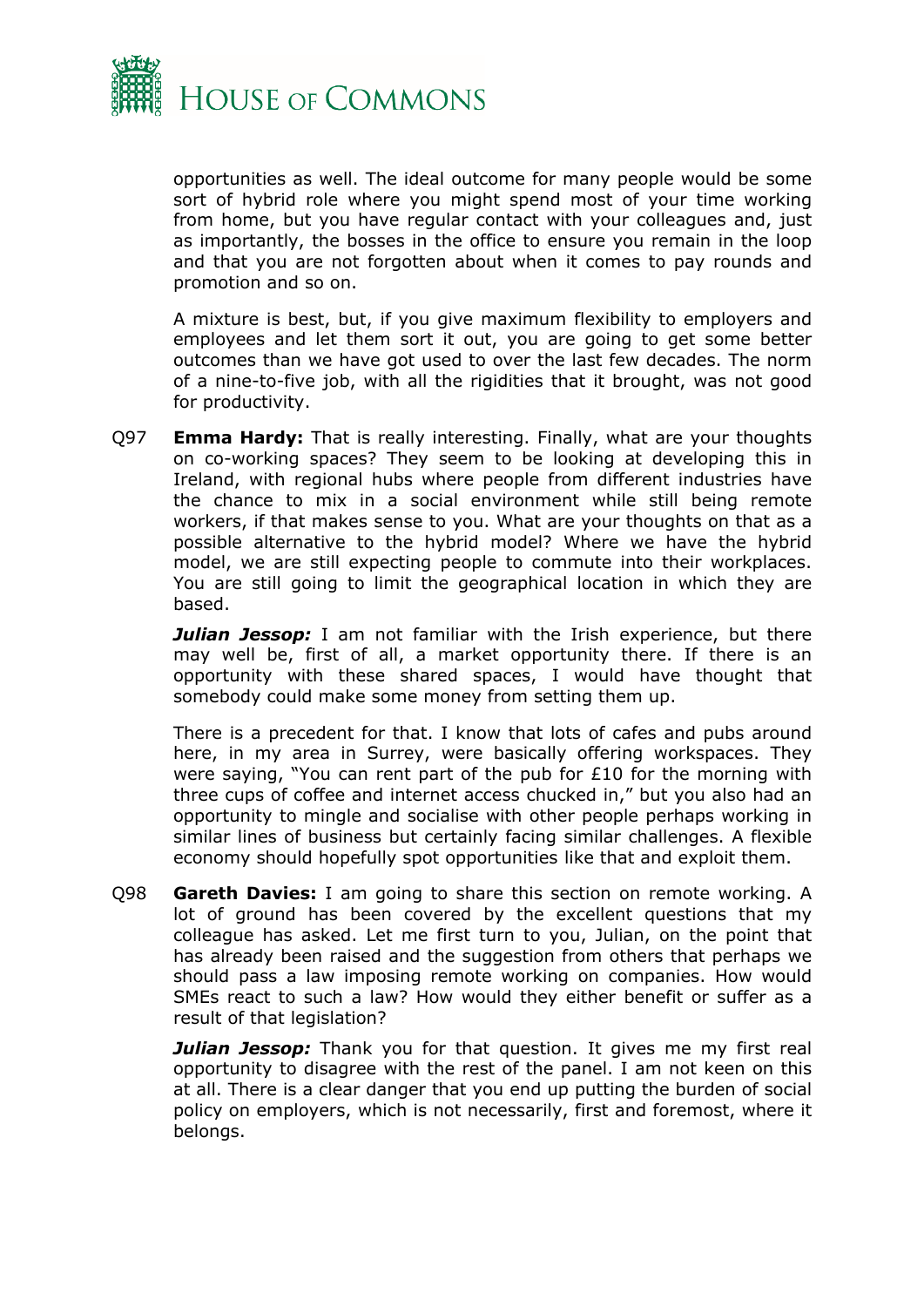

There are a number of problems, including with the Irish proposal of a right to request working from home. In part, of course, it may simply be symbolic. If you give people a right to ask for something, arguably they already have that right. An employer could reasonably come up with good arguments for rejecting it. It is not clear to me that simply giving the right advances things very much.

In practice, employers are already moving in the direction of more flexible working anyway. Even if you think that employers are somehow evil, they are not stupid. If flexible working is better for the company and better for the employee, employers do not need to have a burden enforced on them to provide it.

There is also always the risk of unintended consequences. In particular, if you give people full employment rights from day one—the employer may not know much about them until they have started working—there is a risk that some employers might decide not to make job offers in the first place to people who they think might be a bigger burden on the business in future, rightly or wrongly.

It may well be that employers are more reluctant to make job offers to, for example, disabled people, because they think they might turn out to be a bigger problem for the business than they are ever likely to be. I am sceptical of the idea that you can legislate here. It would have unintended consequences, and it is also not necessarily where the burden of a lot of these issues should fall. It should fall on the general taxpayer or society in general, not necessarily on particular businesses, particularly small and medium-sized businesses, who have many other things to deal with as well.

Q99 **Gareth Davies:** I am going to come to Kudsia in a minute for a reaction on that, because I know that the TUC is engaging with businesses, and I would love to ask her about SMEs in particular. Julian, is there not a case or an argument to say that encouraging businesses in this way or even making businesses offer remote working will make them more competitive in hiring in a global marketplace? Is that not an argument that you would recognise?

*Julian Jessop:* I would not. It begs the question: why do politicians or officials in Whitehall have a better sense of what is best for the business than the person who is actually running it? There is already a clear trend in the market towards more flexible working. Those companies that do offer better terms and conditions and better pay are already more likely to attract good workers and be competitive. There is no obvious case here for additional state intervention over and above that.

Q100 **Gareth Davies:** Kudsia, could I come to you? I want to ask you about a point that you mentioned earlier about stigma attached to flexible working. We know there is also a stigma attached to maternity leave and paternity leave. What is driving that stigma? There are two parts to that question: the reaction to Julian and then the stigma.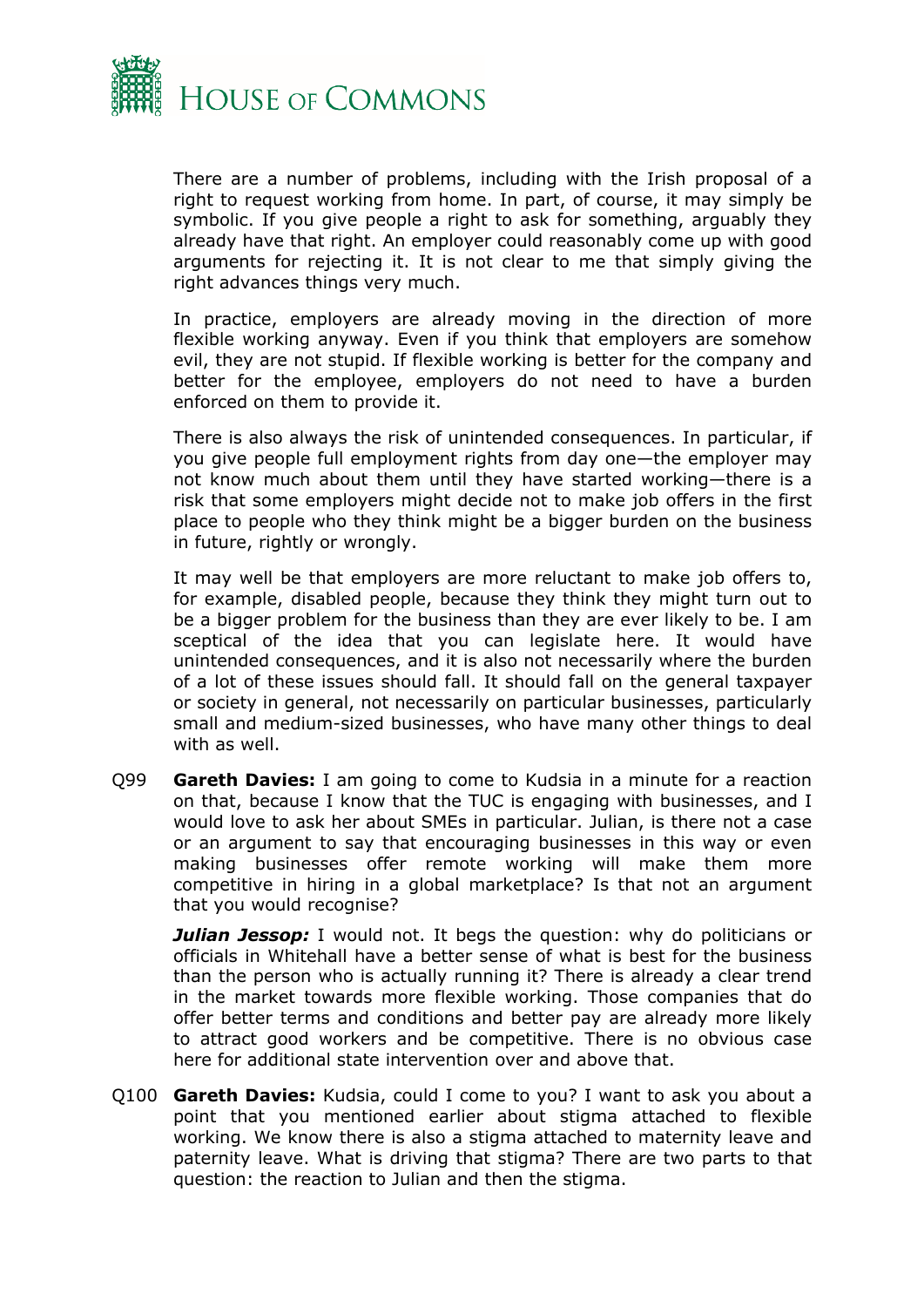

*Kudsia Batool:* My reaction to Julian is that I respectfully disagree—I am sure that comes as no surprise to you—about the responsibilities that employers should have, if they employ working people. I work with unions, and unions are the voice of working people. If employers are going to move forward, it should be incumbent on them to work with the people they employ to design jobs that fit the people. We know that is how productivity is going to move forward and that is how we are going to progress as a society.

Julian, you mentioned that we are looking at some degree of flexible working already and that the pandemic has exposed different ways of working, from which we are not going to be able to go back. It is really important that we take those opportunities and design jobs around the people who do them. It is also really important to pick up false flexibility, such as zero-hours contracts and casualisation, which we see a lot of. We see that a lot of businesses that are modelled as having flexibility are not flexible, and they are not what we are talking about when we talk about flexible and remote working. They are not job designs that allow people to live, they do not guarantee income and they make employees extremely vulnerable.

I just wanted to be really clear on that point. We are looking at how you make the jobs that exist flexible so that the people doing those jobs can continue to do them in a flexible way, be that through compressed hours, remote working, working in various geographical locations or term time whatever fits both the need of the job that needs to be done and the person doing the role.

Q101 **Gareth Davies:** How would you address the additional costs on SMEs?

*Kudsia Batool:* It is about an investment. It is an investment in building a robust workforce that is going to be dynamic. What the pandemic has shown us is that we have to be prepared for any eventuality. None of us will have been immune to the news that we should be expecting more pandemics going forward and more agile ways of working. We have to go from working in one particular way to another particular way at the drop of a hat. Why not build and invest in those ways of working from the beginning?

From our perspective, those ways of working enable women, disabled workers and low-paid workers to have better opportunities, which they might not be able to have in more traditional circumstances.

Q102 **Gareth Davies:** I completely get the point. We are all in agreement that this helps people, but there is a cost to implementing this. There is a cost to businesses. That is what I was asking about. Very briefly—I do not have much time—could you just make a comment on the stigma point as well? Why is there a stigma attached to remote working, flexible working, maternity leave and paternity leave? With any kind of flexibility in the workforce, there seems to be a stigma there. Why do you think that is?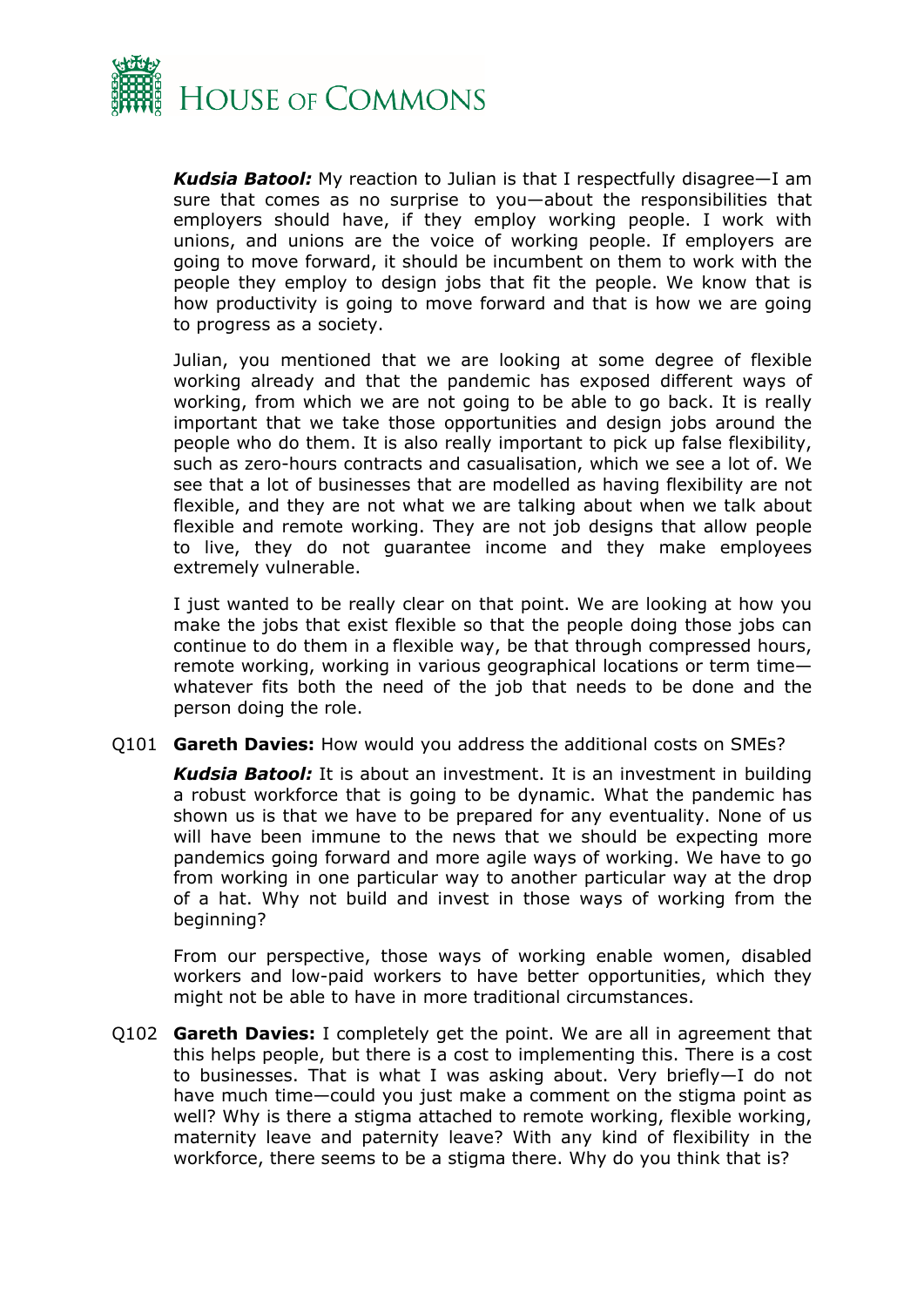

*Kudsia Batool:* We are still in that very traditional model: turn up at the office, put your umbrella and coat at the coat hook and sit at your desk nine to five, because presenteeism equates to productivity in many ways. Actually, that is not the case. If you are looking at a dynamic and representative workforce that represents modern working Britain, that more traditional way of working—I am not going to say "old"—does not reflect how people actually work. It does not equate to productivity.

Julian made a very good point around childcare and disabled workers. There is a very longstanding entrenched view: "If we employ women or disabled working people, it is going to be a burden on us. They might have more time off or they might have to look after their children or they might want to go to medical appointments". That is why we have a series of laws to make sure that kind of discrimination cannot happen, but we need to make sure those kinds of stereotypes are dismantled as well. The way we do that is by having more people who are diverse in more leadership positions, working more flexibly.

Q103 **Gareth Davies:** Cristina, you made a comment earlier about how everybody was remote working during lockdown and fathers spent a lot more time with their children and took a lot more time in terms of childcare. There is a lot of discussion about the current paternity leave legislation and how effective it is. Can you just make a comment on that? Is there anything that we can learn from lockdown about the role of dads in raising children?

*Cristina Odone:* Paternity leave, as it stands, is very ineffective. It is very paltry in terms of time; it is only two weeks. It is time-framed so that it is not terribly useful for a mother who has just had a baby and who wants to share the childcare with her spouse or the father of her child, because it has to be taken in one go and it has to be taken before 56 days are up since the childbirth.

It is not fit for purpose, as I have said before. The problem with that is that, the more we look into the impact of fathers on their children, the more we discover that they are absolutely crucial. We know that, if the father is engaged with the child, which is what paternity leave should promote, the baby has far greater cognitive development. At five months, his or her problem-solving capacity is much greater. At three years, their IQ score is higher.

Going further, the more the father is engaged, the less there are behavioural difficulties manifested at school or even before that in childcare. Fathers matter, and the way we have constructed paternity leave and a great deal of our society—

Q104 **Gareth Davies:** The quickfire answer is that paternity leave is currently not flexible enough and not long enough. That is the message.

*Cristina Odone:* It is not flexible enough. It is not long enough. Let us change it.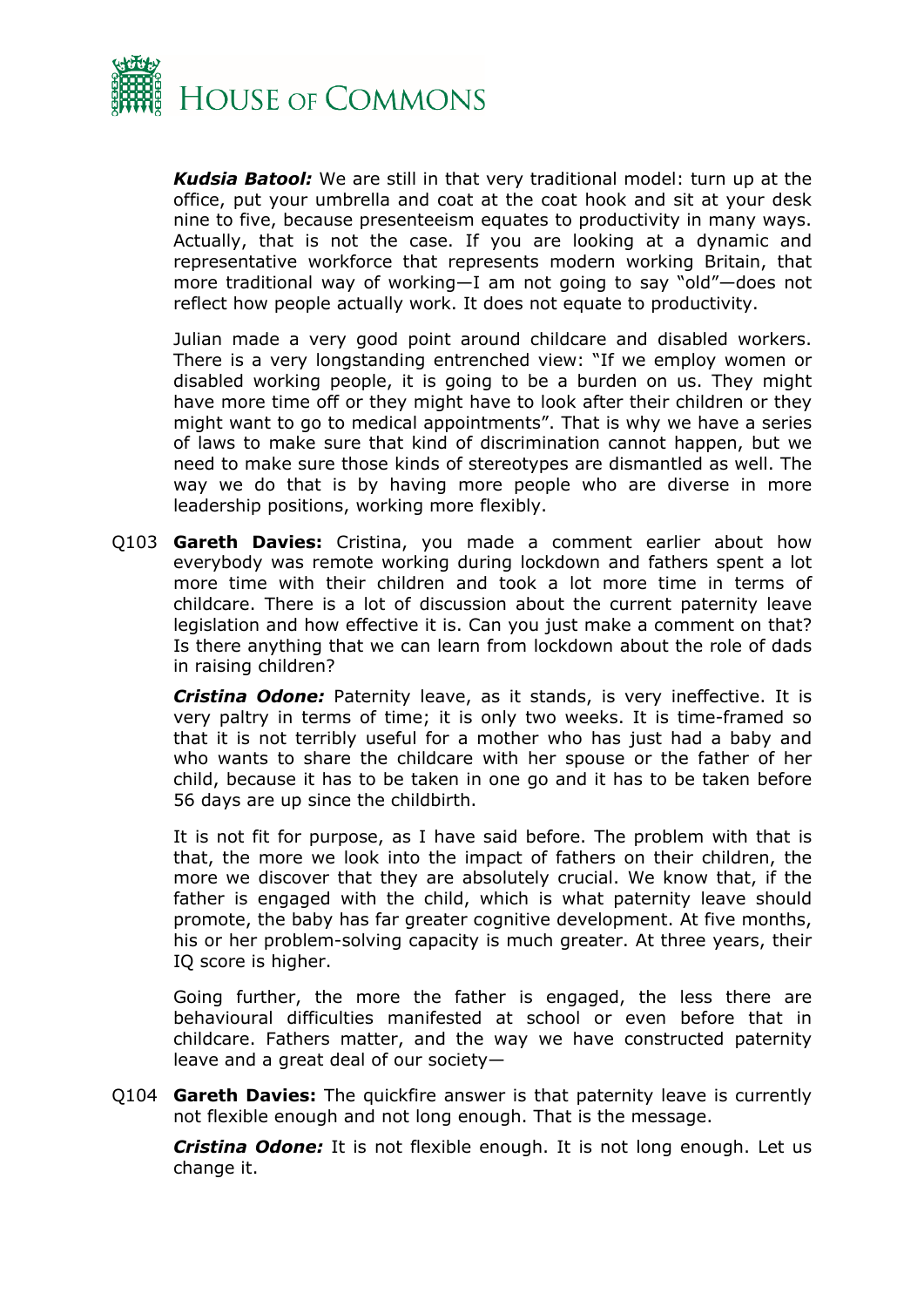

Q105 **Rushanara Ali:** I have some questions about the impact on families, and then I am going to dig a bit deeper into the impact on ethnic minority groups. Starting with you, Cristina, what has the impact been? I know some of it has been covered, so do not feel that you have to repeat what you have already said. Are there any additional points on the impact of the crisis on low-income families in terms of financial precariousness and rising debt levels?

We are aware that household savings increased for higher-income earners, but what would you say are the big challenges for lower-middle income earners and poorer families?

*Cristina Odone:* We did a piece of work just before Christmas, which is being published in the *Financial Times* yesterday and today, which looked at how almost half of us would like to have help with managing our money. In the run-up to Christmas, we had this tragic polling that showed that 8 million parents wanted to cancel Christmas, because they feared it would put them into debt. A third of respondents had to borrow money in order to pay for Christmas, and a tenth of them were going to turn to "buy now, pay later" Klarna-like schemes. This shows you how huge the impact has been on low-income families. Most of them will have been in more precarious jobs. We have talked about the sectors that this covers. Many more of them will have been unable to save, whereas middle-class and upper-middle-class families found that the pandemic was a good time to save. It was not if what you are earning is going out the door on the staples, on the most basic of things.

This is the problem. Because low-income families felt so much more financial pressure, they were more likely to have parental conflict or domestic abuse. They were more likely to have substance misuse, because the pressures were so huge and because the statutory services that they rely on were either shut down, overwhelmed or they went online. It is not very effective if the health visitor, who could otherwise have spotted that the baby has a bruise, is seeing the baby in a fuzzy online thing. Low-income families were more affected that anyone else. We also saw that in terms of their children's education. They were the ones who had more difficulty with online learning, because state schools were that much less likely to be present all the time.

As a final thing, so many of the families that we have been working with and seeing through the charities that are part of our alliance have either both parents working or the lone parent working. That meant they were leaving their children either in childcare provisions that were not regulated or they were leaving their children alone.

Then a big terrifying online harm entered their lives. The Internet Watch Foundation said that, in that first month of lockdown, they had 9 million reported accesses of child sexual abuse material. That is 9 million in Britain alone in one month. With children between 13 and 15 years old, we know one in five had received a sexual message during the pandemic. Low-income families were much more impacted.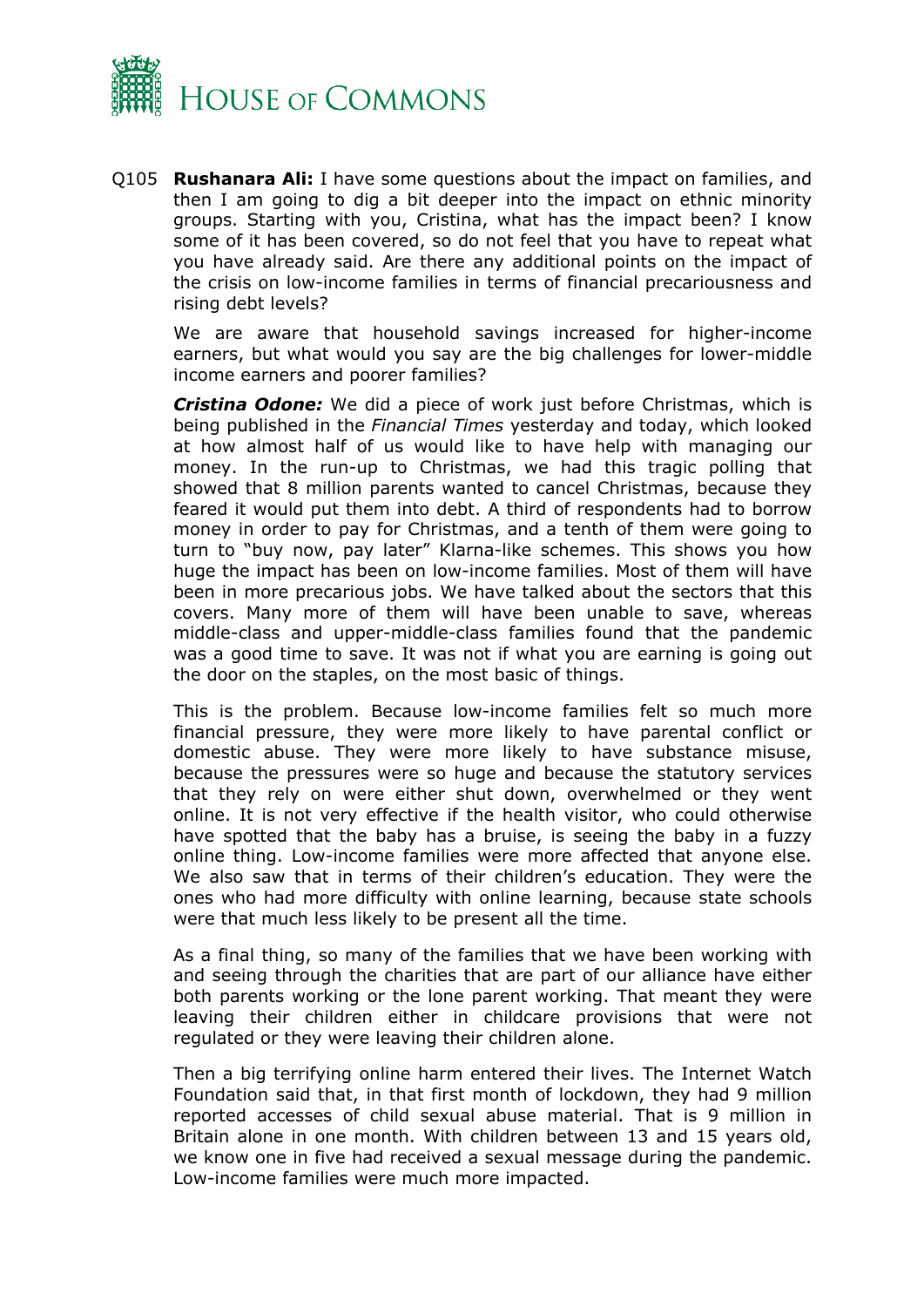

Q106 **Rushanara Ali:** I am going to come on to another panellist, but I just want to declare an interest before I ask some questions of Mary-Ann Stephenson of the Women's Budget Group. I serve on the board of the Sisters Trust, which has funded her organisation.

Mary-Ann, can you talk us through what the wider economic impacts would be? We have just heard about some of the damage to lowerincome families because of this crisis. We heard earlier on about the fact that we entered into this crisis with very big structural inequalities that were mentioned by the colleague from the TUC. How would you measure the overarching impact going forward? Could you also speak to the impact on women in terms of data?

*Dr Stephenson:* One of the really concerning long-term impacts—this is the aspect that Cristina highlighted—is around the impact on children's education. This is particularly true if you are in a family that cannot afford Wi-Fi or cannot afford for everybody to have a device that enables them to access the internet to do their schoolwork or where there is not necessarily the support of the school, and parents are having to work outside the home and so are not able to provide the support for homeschooling. That is going to have a long-term impact on the educational outcomes for those children. The catch-up support that has been provided is not sufficient to deal with those problems.

## Q107 **Rushanara Ali:** There is still a gap of about £10 billion, is there not?

*Dr Stephenson:* Yes, there is a huge gap. It is really difficult. I know people whose kids were trying to do their homework on their mum's mobile phone, because they did not have a laptop in the household. Nobody worked from home. Nobody had a laptop. Schools were attempting to get laptops and iPads to people. Again, when we are thinking about the predictability of this in lockdown, if you lock down and go to home learning, what is your plan to get those kids laptops, support and all of those things? To make sure there is that catch-up money in place is really important.

The other thing is to recognise that this is a really gendered problem. Lone parent households, 90% of which are headed by women, are massively more likely to be living in poverty than couple households. Nearly a half, 49%, of children in lone-parent families are living in poverty. Some of that is the impact of the pandemic; some of that is the impact of decisions that have been made post pandemic.

Take the decision to cut universal credit by £20. There was an increase in universal credit, which was a recognition that universal credit was not enough to live on. Why did we need to increase universal credit at the beginning of the pandemic? Because it was not enough to live on. It is still not enough to live on. There is this idea that the solution for that is to get people into paid work. The majority of families in poverty do have somebody in paid work. For those who do not, there are often very good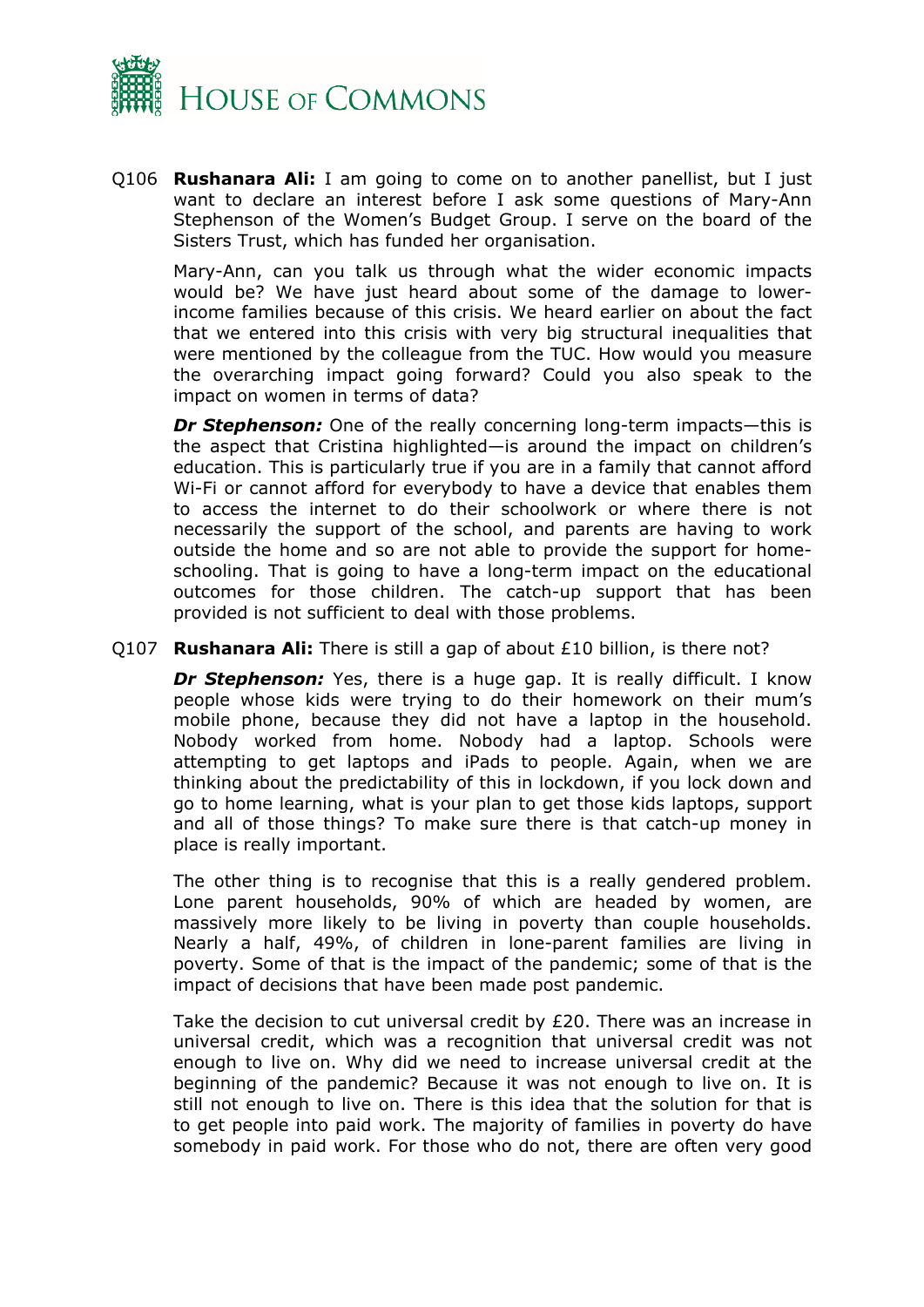

reasons why they do not. It is because somebody is disabled or they are looking after a disabled child, for example.

We do not just need to think about poverty in terms of low earners and low-paid workers; we also need to think about those people who are out of the labour market. We need to think about having a social security system that provides a decent safety net. It is not just the lack of access to educational opportunities that has a scarring impact on children; it is poverty itself that has a scarring impact on children throughout their lives and in terms of their life chances.

Remember that back in 2010 there was the publication of a big equalities report that looked at educational outcomes for children who did not do very well at GCSE level by their parents' income. Those who had parents who had moderate or high income actually went on to do all right, because their parents could afford for them to have extra tutoring and to put them in crammer classes and so on. Those who did not fell right down.

We have a system that replicates and reinforces inequalities. When people hit a bump in the road, whether it is an individual bump in the road, a personal or family crisis, or a national problem like Covid, it pushes people further back. We do not have a system that provides a safety net.

Q108 **Rushanara Ali:** Mary-Ann, I am sorry; I have to press on. You mentioned the uplift in universal credit and the removal of that. Alongside that, we also have the fuel crisis and price rises. We also have national insurance increases, an increase in inflation and the underlying Covid impacts, which we have been talking about quite a lot. Would you agree with equalising or redressing some of these problems that are going in the wrong direction—yes or no? I will then go on to other panellists on the same question.

*Dr Stephenson:* Yes. The cost of living is going to make people's lives harder.

Q109 **Rushanara Ali:** Is there a case for doing more to try to take some of that cost burden down significantly, given the starting point, at this point in people's lives?

*Dr Stephenson:* Absolutely, yes. Revisiting that universal credit cut would be a really important place to start, because that is about targeting it at the people who need it most. Again, we have to recognise that this is gendered. Women are the shock absorbers of poverty. Mothers are the ones who tend to go without to make sure their kids are fed and have new shoes. They are the ones who say they are not hungry and skip meals in order to make sure other family members are fed. When you have that squeeze, it is women who are hit hardest.

Q110 **Rushanara Ali:** Julian, do you want to come in? Please pick up on those questions, but, just for you, being an economist, can you give us your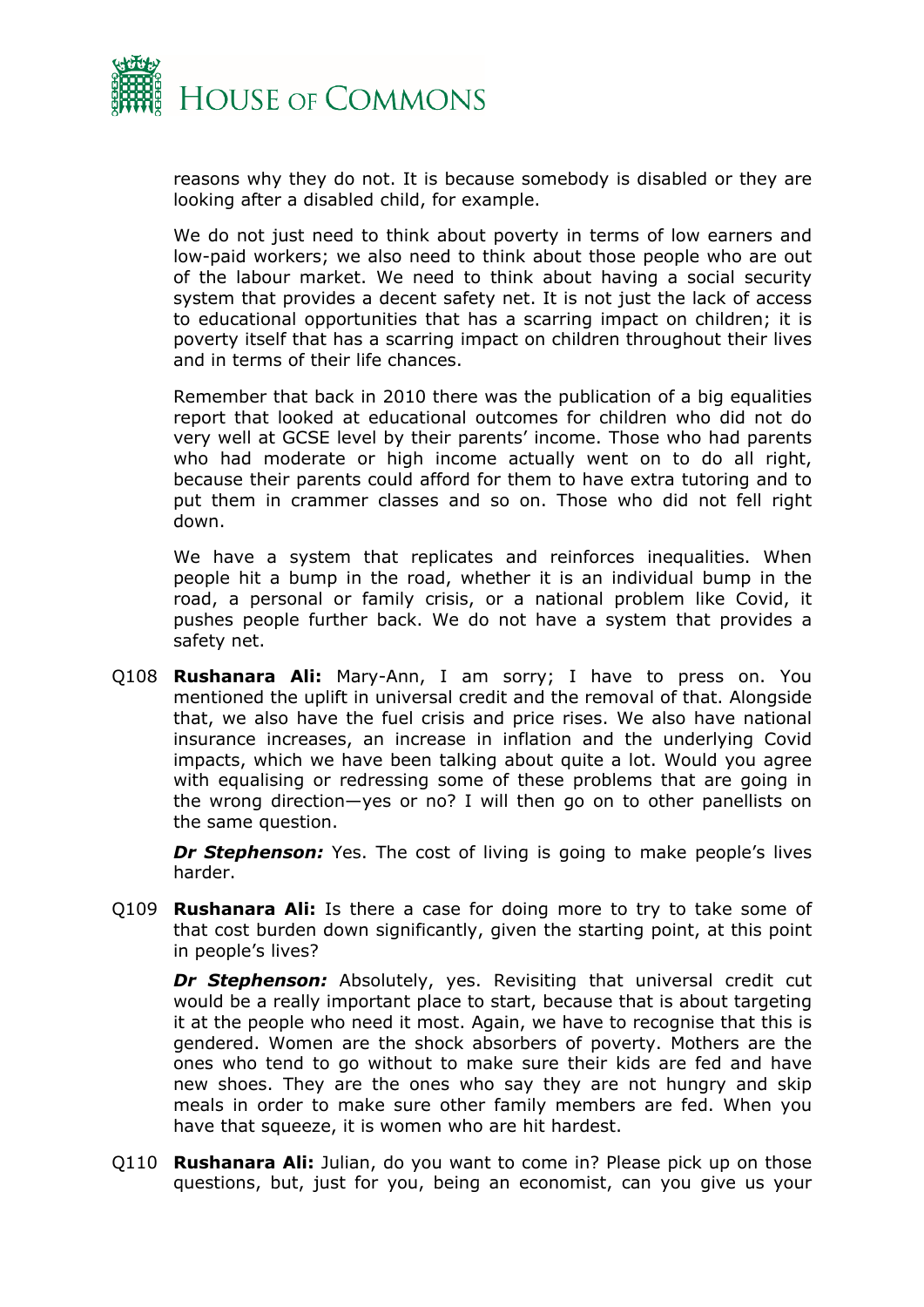

take on the overall impact of these discrepancies in terms of low-income families and the effects of the pandemic, particularly for children, young people and women? What does that mean, if we are looking ahead at the damage to the economy going forward? If we do not help people bounce back, this is not going to be cost-free in terms of overarching impact. We have seen some of that analysis on education outcomes for poorer families in the north-east. Could you talk us through some of that, please?

*Julian Jessop:* Education would probably be top of my list. That is an area where there could be long-term damage to the economy and the welfare of the people affected. Clearly, there are a number of people primarily in poorer households who missed out almost completely on learning opportunities over the last few years. That is going to set them back for a long time to come.

In some other respects, I would be a bit more optimistic. It is undoubtedly true that ethnic minorities, women and disabled people have been hit harder by the Covid pandemic than the rest of society, but hopefully that part of it at least is only temporary. They have been hit because of the characteristics they have in terms of the occupations they are doing or perhaps the locations they live in, because they are in some of the areas that have been hardest hit by Covid.

As the economy rebounds from Covid and as the impact of Covid itself on the health of the nation fades, the impact in terms of the hit on inequalities will fade. Education is definitely a concern. That could have a longer-term impact than the others.

Q111 **Rushanara Ali:** Just to probe a bit more, how do you suppose they would fade when we entered into the pandemic with those structural inequalities? We heard earlier in the evidence that women were going into the pandemic facing bigger structural inequalities. These are patterns that are well documented. When you account for other comparisons like class and so on, black graduates are three times more likely to be unemployed than their white counterparts. How do you suppose that will be addressed now in the face of fiscal measures that are going to affect families even more?

*Julian Jessop:* To be precise, I am not saying that we will end up in a position where the inequalities are less than they were before the pandemic. At the very least, I would expect them to go back to where they were. There are potentially some areas where the shock of the pandemic on the economy could improve the situation for some people. This goes back to the points I was making earlier about increased labour market flexibility. It could also shine a light on some of these problems. All the witnesses here would agree that we are perhaps much more aware of some of these inequalities. Those of us who are not directly affected by them are certainly far more aware of them than we were before. There probably is some scope for policy to adjust as well.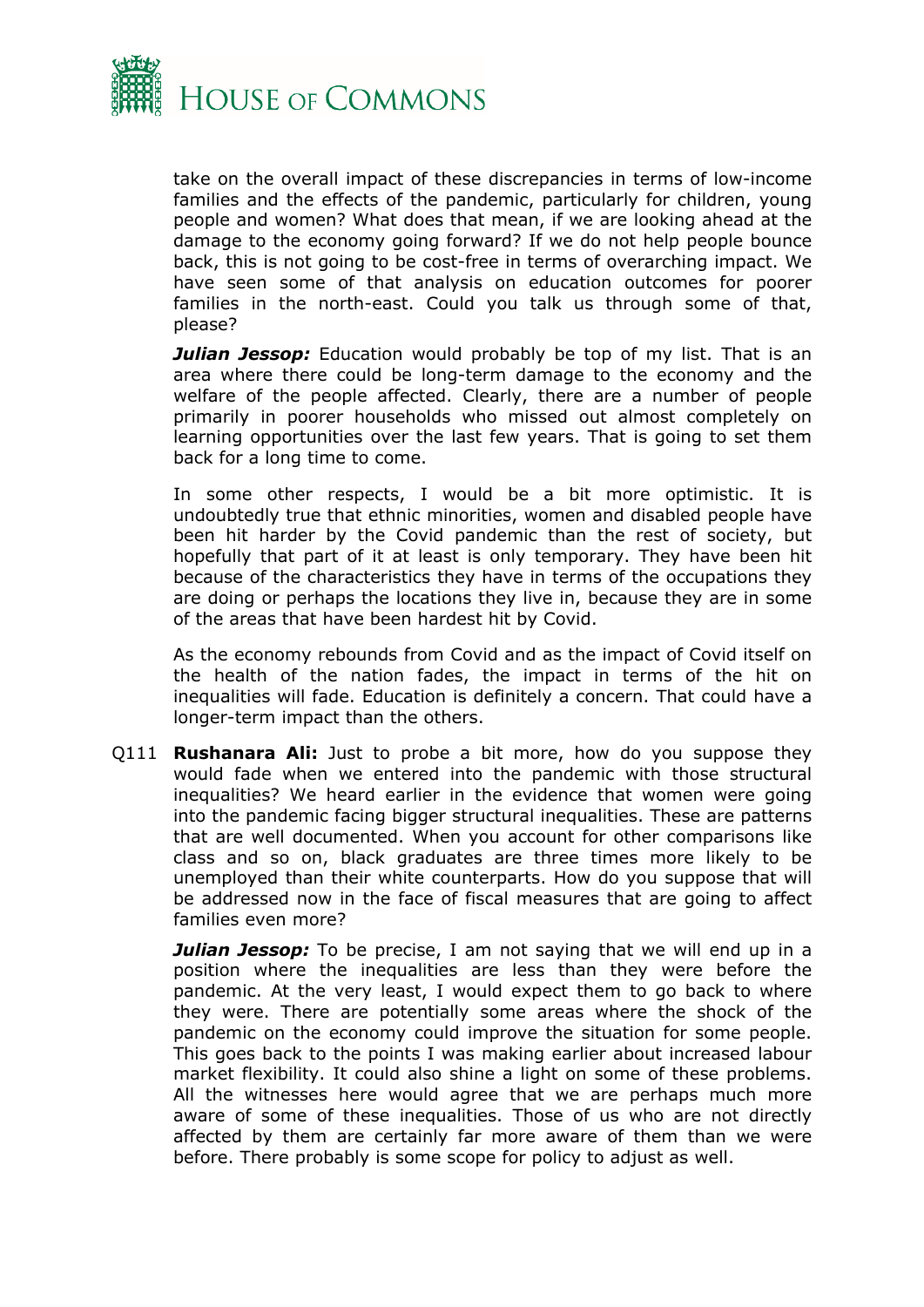

At the very least, I would expect us to go back to where we were before the pandemic, with that important caveat about what might happen to education.

Q112 **Rushanara Ali:** Do you believe that will happen despite the increasing tax burden, which is going to disproportionately affect lower-income families, despite fuel costs going up and despite inflation levels going up?

*Julian Jessop:* It certainly does not help.

Q113 **Rushanara Ali:** Do you feel confident that will happen?

*Julian Jessop:* We have to break those two things down. The energy price shock is primarily something that will hit lower-income households. Preventing that should absolutely be the priority. The increases in taxes will have a bigger impact on medium to higher-income households.

Q114 **Rushanara Ali:** Lower-income families are not completely unaffected, are they?

*Julian Jessop:* They are not completely unaffected, no. In terms of support, I would certainly prioritise cushioning the impact of the increase in energy prices on lower-income households. As it happens, I personally would also delay the increase in national insurance contributions for a year. There is a good economic case for doing so, in that in the first year it is being used to support the NHS to deal with the backlog of cases from Covid. That is arguably a one-off cost that you could add to long-term borrowing.

Q115 **Rushanara Ali:** I am sorry to interrupt, but I am going to have to move on to Kudsia. Kudsia, do you want to pick up on any of those points? I have one final question in addition, which is about the impact on ethnic minorities. We have touched on some of this already, but people will be familiar with the disproportionate death rates and impact on ethnic minorities. What should the Government have done and what do they need to do to address some of those issues that have been exposed by the pandemic?

*Kudsia Batool:* I want to say to Julian that going back to pre-pandemic for BAME people is a really low bar. We should aim much, much higher than that. The structural inequalities that existed, which have led us to where we are, were well known by the Government themselves and were highlighted in multiple Government reports with multiple Government recommendations.

To answer your question, what should we have done? We should have implemented some of those recommendations, particularly where those recommendations were around ethnicity pay gap monitoring and action plans that go with ethnicity pay gap monitoring. That would require people to collect data about the people who work for them and to be held accountable about the jobs that those people do, the pay progression and promotion opportunities those people have and, for employers, how their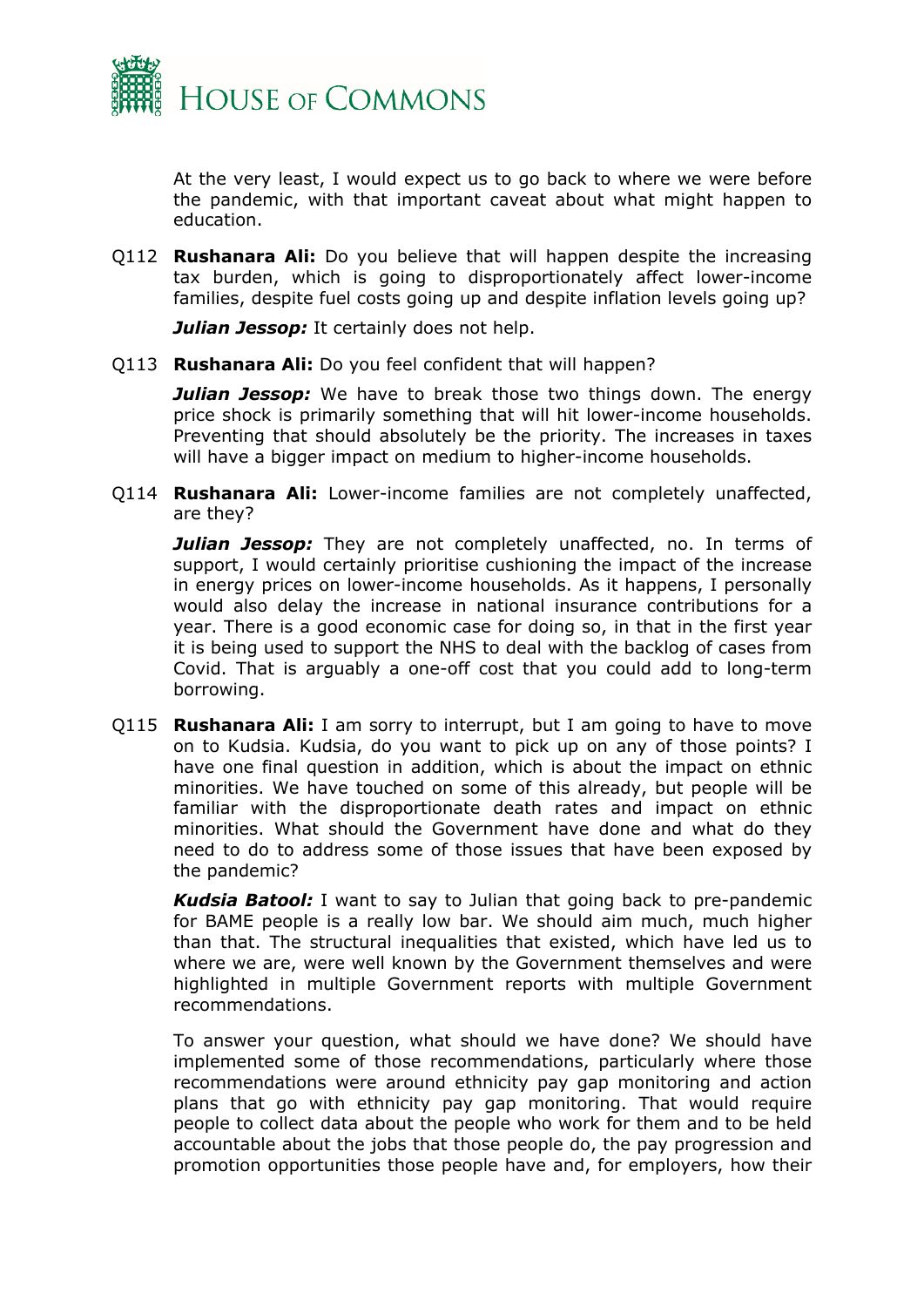

responsibility is being met to make sure that no discrimination is taking place. The fact that we do not even have ethnicity pay gap monitoring is a big disadvantage in that space. That is one of the things that we need to rectify straightaway.

You mentioned the disproportionate deaths of black people during the pandemic. Let us not forget: at the beginning of the pandemic, there was a big question around why black people were dying and why Covid was attacking black people. The narrative was that the jobs that people were doing, the structural factors and the things that BAME people were being exposed to were the real factors that were putting those people in those roles at risk.

We had the disproportionate rate of deaths; we had increased job insecurity for BAME workers, especially BAME women. Mary-Ann said that women were the buffer, but BAME women were the buffer of the buffer. It is really important to point that out. It is really important to talk about the experience of migrant workers as part of BAME communities with little or no recourse or access to public funds and the impact that had—

Q116 **Rushanara Ali:** I just want to use my last minute to get you all thinking about something else. Particularly on this agenda around equalities and black and minority groups, I know from my own constituency experience that there were very high death rates. What should be the post-Covid response to deal with the impact on those with protected characteristics? We talked about those with disabilities earlier. What do Government need to do to face up to this? Julian talked about many in society not being fully aware of just how bad the impacts are for some groups. What should we be doing now? What should Government do now to mitigate those risks for the future?

*Kudsia Batool:* We have to learn our lessons. One of the ways we have to learn our lessons is that we need the Government to demonstrate transparency in how they complied with their public sector equality duty by publishing all the equality impact assessments. Several others have talked about the importance of those. Particularly, this is about equality impact assessments for the policy decisions that were made during the pandemic and the consideration given to BAME people. We need to strengthen the role of the Racial Disparity Unit and properly equip it to support diversity.

We also need to introduce mandatory ethnicity pay gap monitoring, but there is no point in introducing that if we do not also ask for a requirement for action plans, which cover things like recruitment, retention, promotion, pay, grading, access to training, performance management systems and grievance procedures. We need real and robust racism and harassment monitoring support services.

There are two other bits that are really important. One is to allocate the EHRC with the right amount of resources so it can effectively use its unique powers as a regulator to identify and tackle breaches of the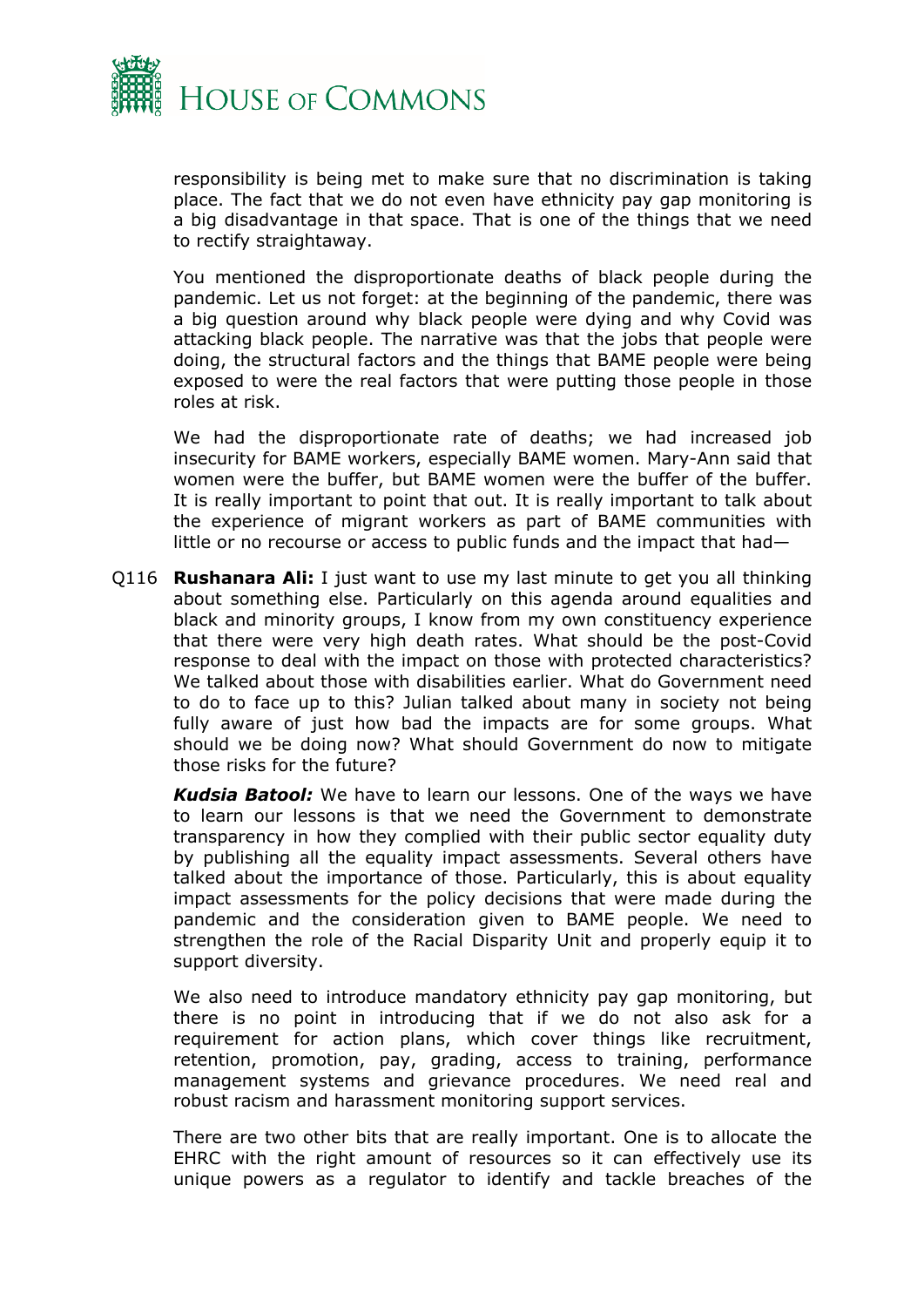

Equality Act. One thing that is most important to me when we look at this in the round is a ban on zero-hours contracts. We need proper regulation of the jobs that people do. We need jobs that people can build a life on and thrive on, not jobs that they are working just to remain in poverty on, which disproportionately affects BAME people.

Q117 **Kevin Hollinrake:** I am just looking at the analysis of all of this data, which we have been talking about a lot over the last hour or two, and things like equality impact assessments. This is for Mary-Ann and Kudsia. Listening to you talk about female employment prospects and what happened over the crisis, is it your contention that women suffered more during the pandemic because of the crisis, and that this could have been predicted in the early stages of the crisis? Is that your position? Am I right in saying that?

**Dr Stephenson:** Women and men experienced the crisis differently, because they are differently situated in the economy. Different groups of women and men experienced it differently. The experiences of white women were different to the experiences of black women. Yes, there were a number of significant aspects where women experienced things worse because of pre-existing inequalities, which both the pandemic and the response to the pandemic exacerbated.

Q118 **Kevin Hollinrake:** I am sure you said that economists in the LSE had said that the impact would be greater on women, and that is what has turned out, and the Government should have predicted that in advance.

*Dr Stephenson:* It was not actually economists. Clare Wenham is a professor of global health policy at the LSE. Her expertise is in pandemics and the gendered impact of pandemics.

Q119 **Kevin Hollinrake:** It is just that the only data we have seen on this, the only analysis that I have seen on this, suggests that was not the case. The fall in employment rate due to the crisis was twice as large for men as it was for women. That does not seem to be consistent with the evidence that I have heard and read from either of you.

*Dr Stephenson:* Economic impact is not just about employment.

**Kevin Hollinrake:** No, I accept that.

**Dr Stephenson:** It is about increased debt; it is about poverty; it is about problems with making ends meet; it is about being able to afford and access childcare and so on.

You are right: one of the things that the Government should be given credit for is the furlough scheme, which prevented the widespread job losses that we saw in a number of other countries in the world. If you look at the US, for example, where there was no furlough scheme in place and the support was more individual payments to households, women's unemployment increased dramatically more than men's. We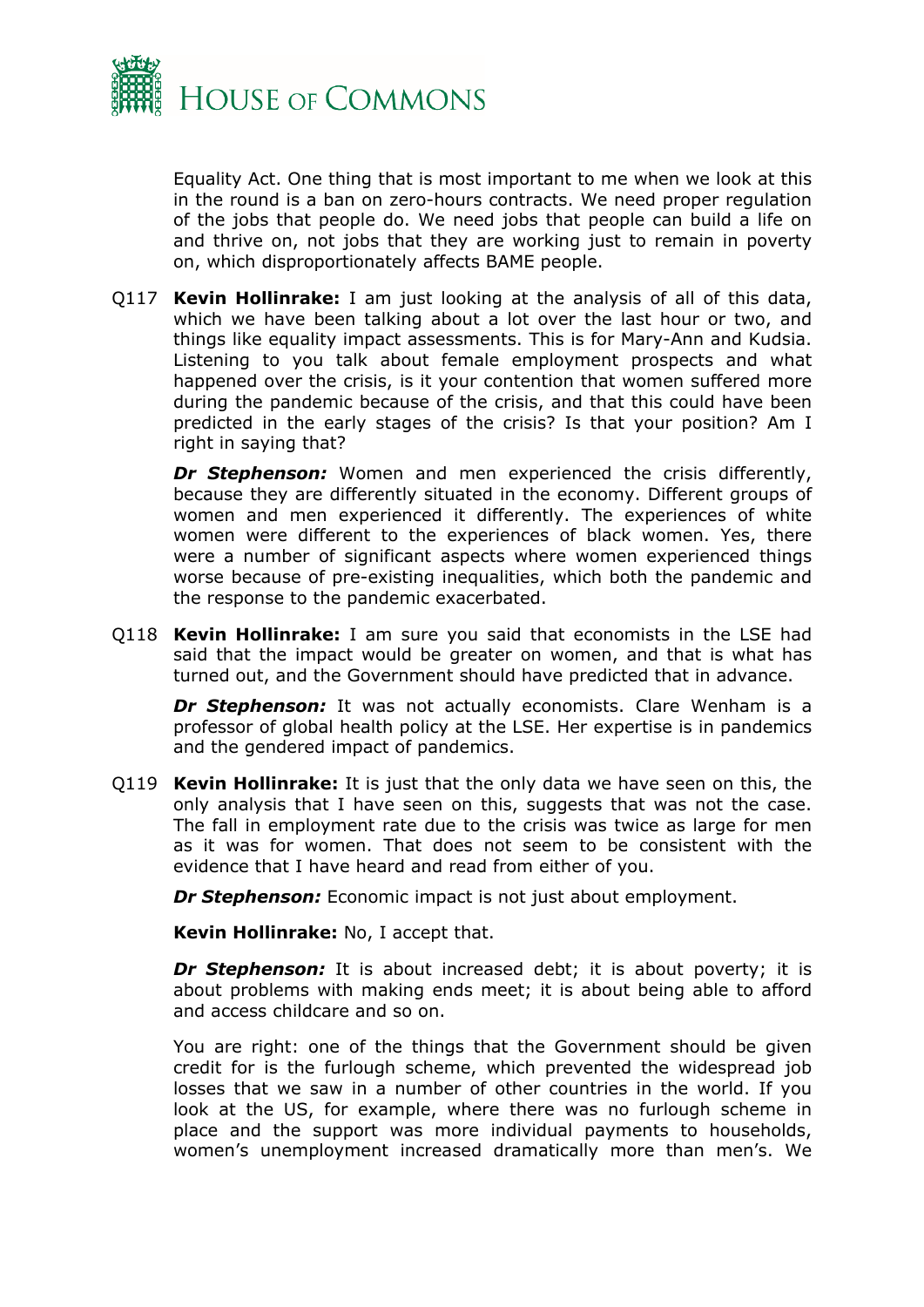

were right when we said that women would be hit harder than men, because we are not just talking about unemployment.

Q120 **Kevin Hollinrake:** No, but that is what I am talking about. I am trying to get to the facts. I do not know whether you could reflect on this as well, Kudsia. You had said that women were more likely to be employed in industries hit hard by the crisis, yet their employment rate did not suffer as much as men's. Do you accept that is the case?

*Kudsia Batool:* It is a double-whammy. They were in industries hit hard by the crisis, but they were also in industries that were key worker occupations. There were 9.8 million key workers, of which two-thirds were women. What I will say is that 2.6 million of those women were on low pay—less than £10 per hour. This covered things like care workers, care homes, nurses and primary education teachers. In all of those roles, over 80% of them are women. Furlough was a key factor, and Mary-Ann rightly pointed out that it supported some of the hardest-hit sectors. Sectors such as accommodation, food, arts and entertainment had a higher proportion of female workers and higher furlough rates through the pandemic. Working from home might have been a factor that made it easier for some women to maintain their level of work.

However, women employed in those sectors, particularly food and retail, accounted for the majority of job losses during the pandemic in these sectors. Mary-Ann spoke about how people did not know that furlough could be accessed for childcare, so women were leaving the workforce for childcare when they could have been furloughed.

At the peak of redundancies in 2020 between September and November, the number of women being made redundant was 76% higher than the number of women made redundant during—

Q121 **Kevin Hollinrake:** I get that from your evidence. I just want to go back to the point. Do you accept the point that overall, in terms of the position for women throughout the crisis, Government actions moderated the impact on women more than it did for men? That seems to be the evidence. Do you accept that from the ONS's findings?

**Dr Stephenson:** The issue is that you are looking at one factor, which is employment rate.

**Kevin Hollinrake:** That is right, yes.

**Dr Stephenson:** That is a significant and important factor, but, if you are talking about economic impact, we are talking about other things as well, including issues around debt, poverty and homelessness. It includes all of those other factors. Yes, you are right: we have not seen a massive and disproportionate number of women losing their jobs in the UK, as has been seen in other countries in the world, as a result of furlough, which prevented widespread job losses. That is a very good thing. We have, however, seen other massively disproportionate impacts on women.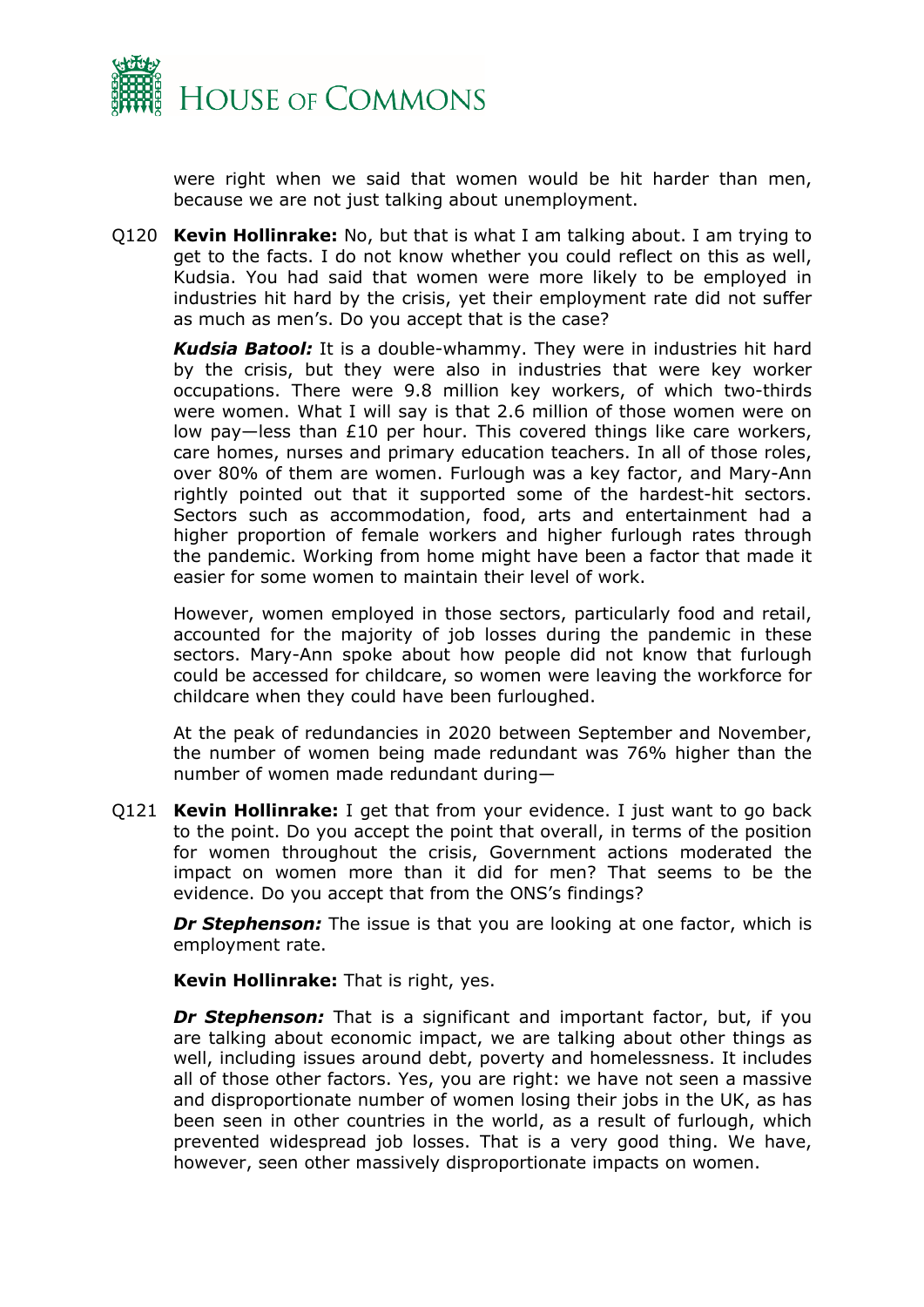

Q122 **Kevin Hollinrake:** I am not saying that there are no issues other than employment. I absolutely agree with you that there is a much wider context to this. You are absolutely right. Is your position that the Treasury should publish equality impact assessments alongside the Budget and Spending Review? Is that what you think?

*Dr Stephenson:* Yes.

## Q123 **Kevin Hollinrake:** Briefly, how useful would that be?

**Dr Stephenson:** It would be extremely useful. The Treasury has an obligation, under the public sector equality duty, to have due regard to equality. It has to carry out all the steps that would be part of an equality impact assessment. There is no law saying that you have to do an equality impact assessment, but you do have to collect evidence; you are supposed to consult with affected groups and so on and so forth.

Having gone through those steps, which I am sure the Treasury is doing, because it would not want to break the law in this area, publishing that impact assessment would allow it to demonstrate the stages it had gone through. It would also focus the mind of officials, when they are making policy, to make sure they develop policies that do work for everyone.

As I said earlier about the example of the self-employment income support scheme and the way it failed women who were on maternity leave, that is a really easy thing to solve. It was not a major problem. If they had done a proper equality impact assessment, it would have been spotted and they would have ended up with a policy that worked better for self-employed women than the one we had.

It is about getting policy that works in practice and does what it is intended to do rather than having unintended consequences.

Q124 **Kevin Hollinrake:** If I can just turn to Julian and Cristina, distributional analysis is something that the Government look at in their budgeting process. They look principally at household income rather than anything else. Should this analysis be more detailed and include groups with protected characteristics, such as women, people with disabilities or ethnic minorities?

*Cristina Odone:* The more data, the better. This is all across the board. We would like to know about ethnicity, gender and intergenerational breakdown. If we are looking at a household, are there three Gs, two Gs or one G? That is what we are missing here. I hope the pandemic has concentrated our minds on this. We have a paucity of data when it comes to just about everything. What we are very good on is the national pupils data, but even there we do not know whether a parent is in jail or whether it is a lone-parent family. We have a paucity of data. Yes, please could we have a look at households that is so granular that we understand who is living there, what they are earning and who they are?

Q125 **Kevin Hollinrake:** Within the household, you would like to see who gets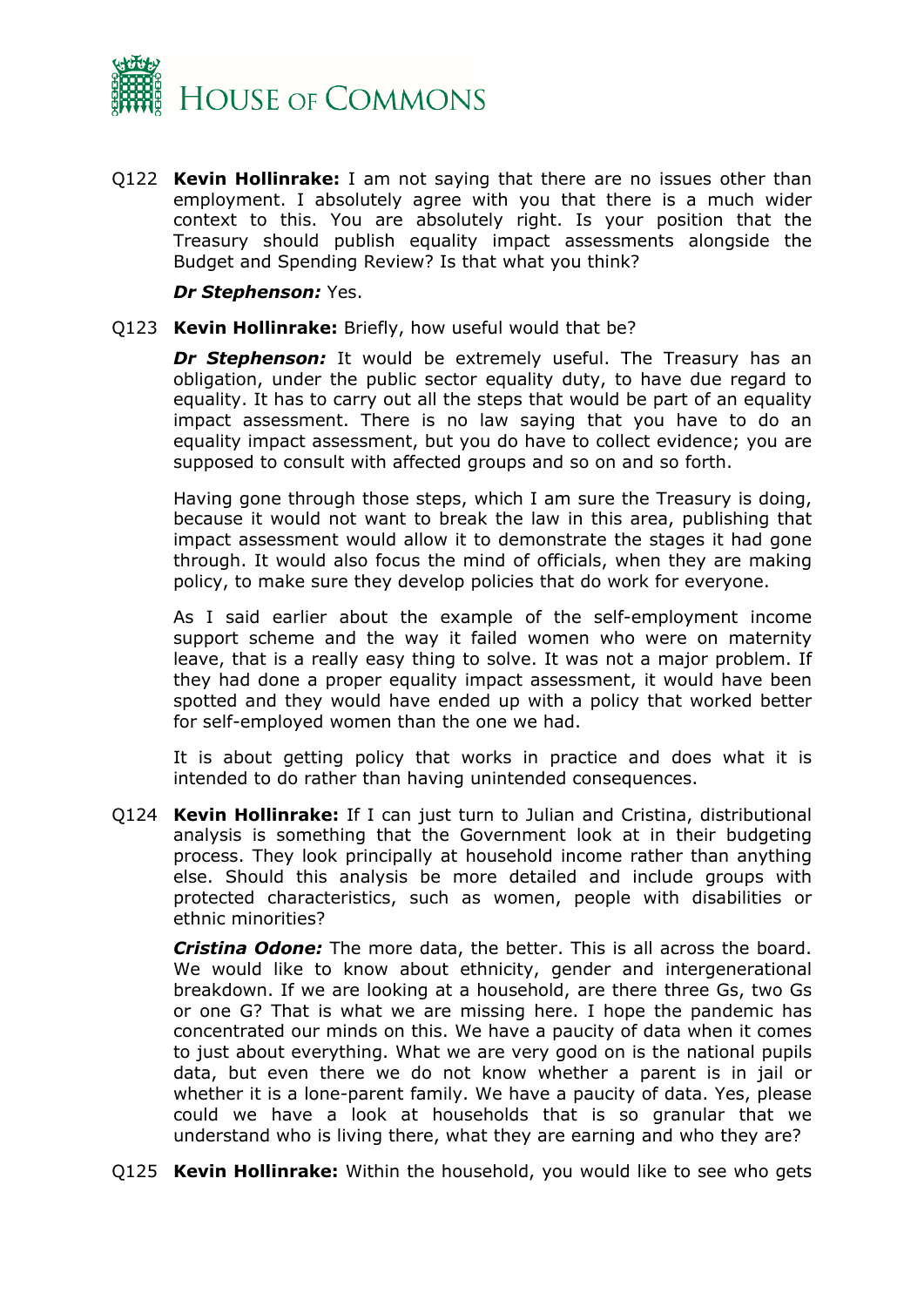

what resources, who earns what within households between women and men and that kind of thing.

## *Cristina Odone:* Yes.

*Julian Jessop:* My instinct is to do more analysis rather than less and to have better data rather than worse. There are only two caveats that I would raise. One is that there might be a danger that we end up focusing on the wrong thing. Black people have been hit harder by the crisis not because of the colour of their skin, but because they tend to be in particular occupations or live in particular areas and so on. If you focus too much on the colour of their skin, you might risk missing the true underlying causes of the problems they are facing.

The second concern that I have is that there is a danger sometimes in focusing policy on issues where you are not quite understanding what the issue is. One of my hobby horses, for example, is the emphasis on the fact that young people seem to be more at risk of losing their jobs than people in their late 20s and 30s. As a result of that, there have been some Government policies that have focused on supporting young people back into work.

That is potentially the wrong way of looking at the problem. If the reason why people have lost their jobs was because of the pandemic, they could very quickly find jobs again. By subsidising young people into employment, all you are doing is making it harder for people in their late 20s and 30s to find work instead. If you focus on the particular characteristic—this is the identity politics approach to analysing things there is a danger that you miss the underlying problems.

Overall, I was struck by some of the examples that Mary-Ann Stephenson in particular gave about problems that have clearly been missed somewhere along the line, such as the point about maternity leave. Yes, maybe that would have been picked up much better if an economic impact assessment and a full equalities assessment had to be published at the end of the day.

Q126 **Kevin Hollinrake:** Julian, a lot of people are talking about the Government introducing compulsory ethnicity and disability pay gap reporting for companies. What are your thoughts on that?

*Julian Jessop:* That I am less keen on. For a start, there is a difference between a burden on the Government and a burden on companies. It is the Government's responsibility to worry about these things; it is not necessarily the responsibility of companies.

As far as things like pay gap reporting are concerned, whether that is gender, ethnicity or anything else, there are three tests. First of all, the information has to be meaningful. Often it is not, because you are not necessarily comparing comparable jobs. Different jobs are being done, and therefore comparing pay between those jobs is not that important or relevant.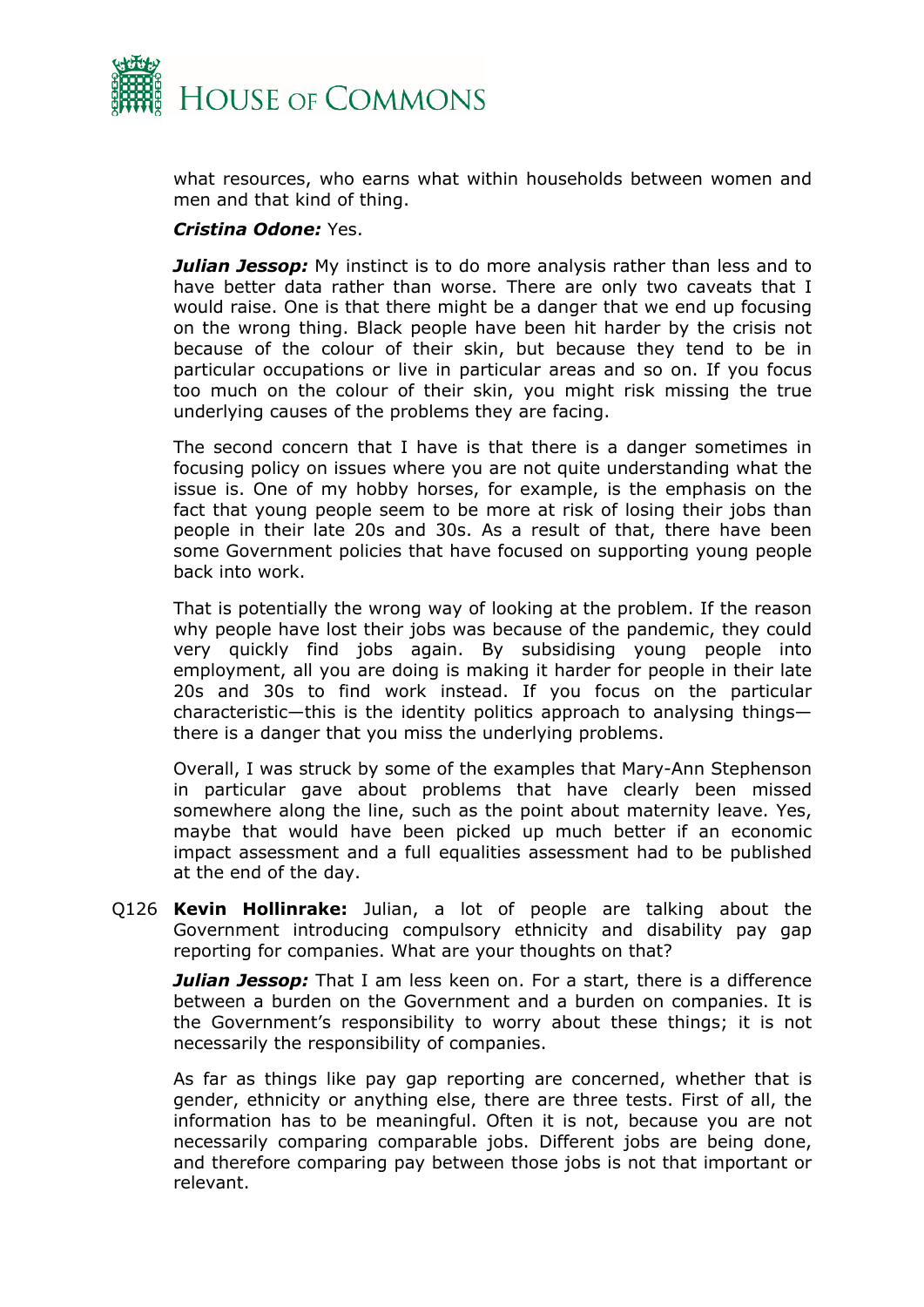

There is a particular problem with things like ethnic pay gaps around whether the numbers you get are going to be statistically significant. At the risk of being pulled up by somebody, there are only two genders, where there are potentially 10, 20 or 30 ethnicities or types of disability. Particularly with smaller companies, you have a bigger risk of the sample not being statistically significant.

The cost burden on companies also gets bigger. It is relatively simple to do male or female. Doing all of the different types of ethnicity and so on is difficult. It is not just the burden of collecting that data but of interpreting it.

Finally, there can be unintended consequences. If you know you are going to be pulled up for having disabled people employed with you who might be paid less than everybody else, you might be less willing to employ them in the first place. You could end up harming the very people who you are trying to help.

Q127 **Kevin Hollinrake:** Mary-Ann, I will come to you first, and then I will come to you, Kudsia; I know you want to come in. The Women's Budget Group has said that the Government should publish proposals for introducing ethnicity and disability pay gap reporting as a matter of urgency. Is that something that is done in any organisation at the moment? How useful would that be?

*Dr Stephenson:* It would be useful. We have to bear in mind that we are not talking about micro-organisations. Some of the problems that Julian was raising were about the sample sizes in smaller organisations. We are talking about organisations over a particular size. We know the data on the gender pay gap reporting within organisations has been a really important conversation starter within those organisations. It has led organisations to look at those practices.

Yes, it is true that sometimes those pay gaps are because women and men are doing different jobs. That opens up a question about why they are doing different jobs. Why are there more senior men? If the pay gap is because there are more men in senior positions and fewer women, why is that happening? Since we know that there is also discrimination on the basis of race and disability, having that data collected and gathered is a really important way for those businesses to start those conversations.

That links back to an earlier point that Julian made. He said black people are more likely to be affected by Covid, but that is not because they are black; it is because they are more likely to be poor. If you are facing discrimination because you are black, it means you are at greater risk of poverty. It is not just that black and ethnic minority people are more likely to do certain jobs or live in certain areas; it is because the discrimination that certain communities face means that they may be less likely to be in better paid jobs and they may be less likely to afford to live in certain areas. They are more likely to live in overcrowded housing and very densely populated areas and so on. It is to do with their ethnicity as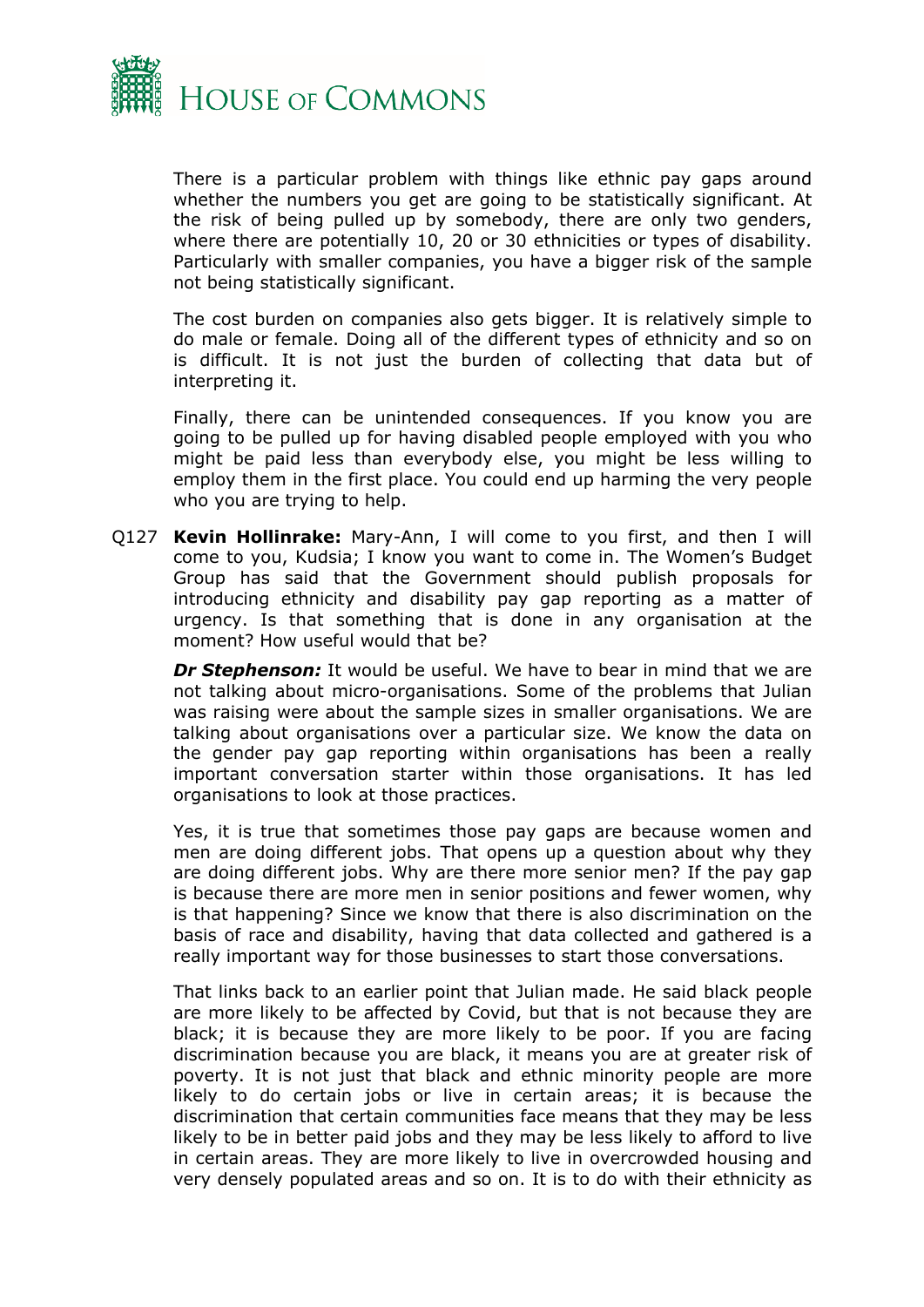

well as to do with poverty. The poverty and ethnicity are intertwined. They are not two entirely separate factors.

Q128 **Kevin Hollinrake:** I will give Kudsia the final word in my section. You wanted to come in earlier.

*Kudsia Batool:* Mary-Ann has just picked up the point I was going to make. I would just want to give one example to Julian. BAME graduates with a first degree are more than twice as likely to be unemployed as their white counterparts. That is because structural and systemic discrimination exists. All of those factors that you highlight are absolutely right, but they are not excluding race. They are tied to ethnicity and race. Just because something is difficult, like collecting the data—and it is not as difficult as you might have outlined just then—does not mean we should not do it, especially as it gives us a picture with which we can make decisions that can improve life chances.

Q129 **Harriett Baldwin:** I was particularly startled, Kudsia, by your data on people with disabilities. It was particularly startling to learn that 60% of people who died from coronavirus were disabled. I wondered whether you had a more granular breakdown of that. Could you point the Committee to the source of that information? We would like to see how it differs between people of working age and people who have retired and so on. Do you have any more granular data on that?

*Kudsia Batool:* I do. I have a report around that. I do not have it to hand, but I can submit that to the Committee if it would be useful. The six in 10 statistic is well known. One of the worrying trends in the pandemic was the language that we used around death, whether or not people had an underlying condition and whether or not people had a disability. It almost became acceptable, if those factors existed, that people died. To answer your specific question, I do have that data and I can forward it to the Committee.

Q130 **Harriett Baldwin:** In terms of drilling down into how the working age population with disabilities fared during the coronavirus crisis, I have seen statistics that suggest that during the pandemic 53% of disabled workers reported being able to work from home. That was an increase from 13% prior to the pandemic. That is a very large increase. I wondered whether you would expect to see that have some kind of longer-term effect. Might it address the shocking gap that there is between the employment rate for people with disabilities and the employment rate for people without disabilities?

*Kudsia Batool:* That is right. The disability pay gap has narrowed slightly, though it is still much too high. On average, disabled workers earn £1.90 per hour less than non-disabled workers. In November, we have Disability Pay Gap Day, which indicates the last day that disabled workers get paid compared to their counterparts; the remaining time is done for free.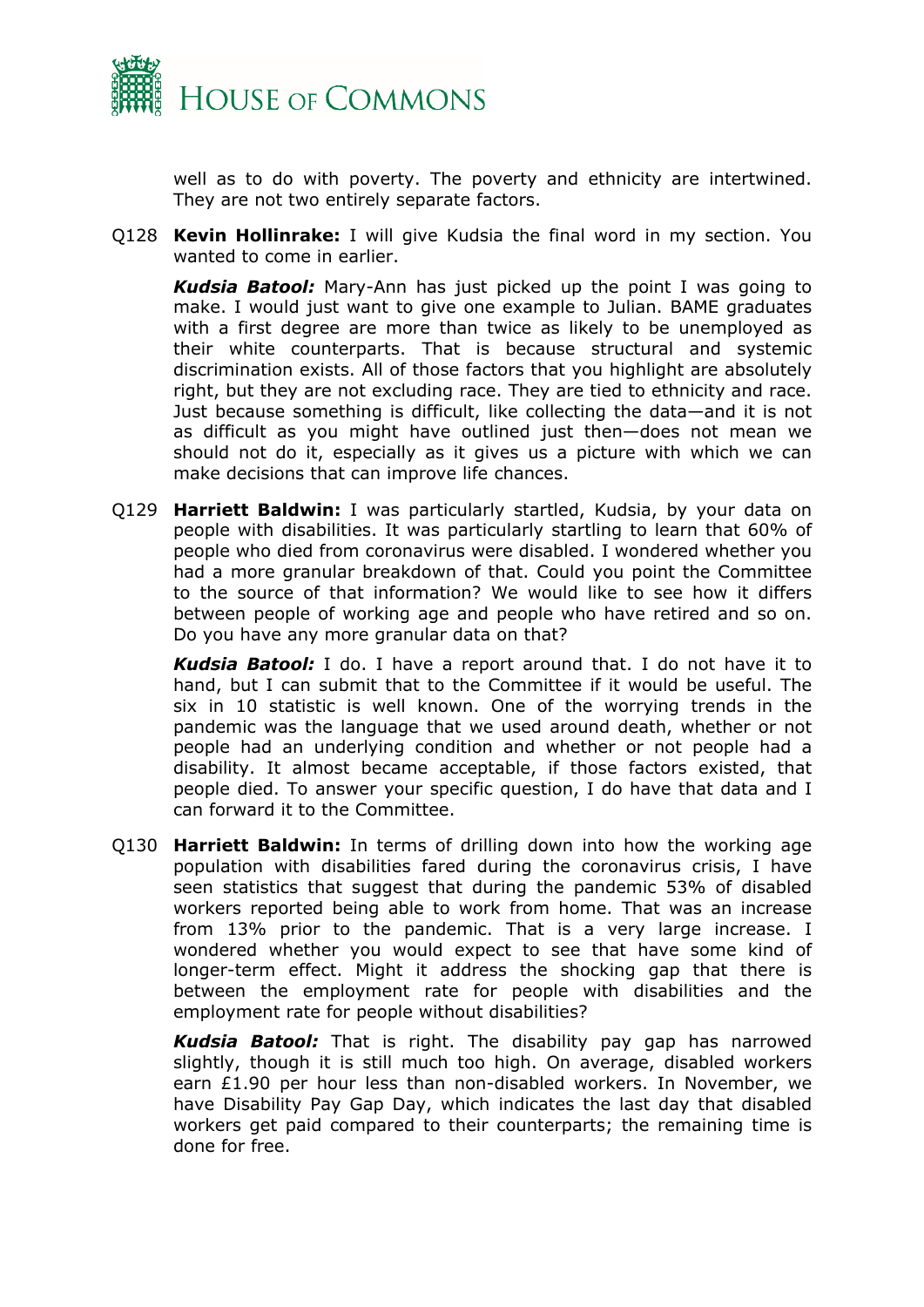

It is also important to mention that disabled people usually experience significant barriers to getting jobs and to keeping those jobs. Those key recommendations around flexible working and remote working that I mentioned earlier are really important factors in how we address some of that inequality. Again, I will mention what I mentioned earlier. Disabled pay gap reporting is really important. We need action plans and duties about how that disabled pay gap is going to be reduced, a key element of which must be flexible working and remote working.

Disabled people also need the right to request flexible working as a reasonable adjustment. It is not flexible working; it is a right in law. That should be part of those action plans and the enforcement of reasonable adjustments. The Equality and Human Rights Commission should get specific ring-fenced funding to enforce effectively disabled workers' rights to reasonable adjustments so that we can make sure people can work and thrive and, again, are not putting themselves at undue risk. That was one of the reasons disabled workers were working from home.

We need a stronger legal framework for those adjustments. We could update the statutory code of practice to include more examples of reasonable adjustments, which would help disabled workers get those adjustments.

- Q131 **Harriett Baldwin:** You are talking about a lot of potential legislation. *Kudsia Batool:* I am.
- Q132 **Harriett Baldwin:** Is it possible that, without legislation, there will have been quite a change in terms of the disability employment gap in the right direction because of this ability to do more jobs more flexibly, with more working from home, and employers, who now face a situation where there is a record number of vacancies in our economy, are more willing to make those kinds of adaptations and to look at that broader pool of potential employees? Is there a glimmer of hope in that regard?

*Kudsia Batool:* There is a glimmer of hope, because the evidence is there. Everybody wants evidence of impact, and the evidence of impact is that disabled workers can do the jobs and that those adjustments are not overly burdensome on employers while enabling disabled workers to contribute fully. Yes, there is a glimmer of hope.

We need to make sure there is no rollback. I am wary of anything that is not legislated for, because when people do not have to do things, they do not. If you look at what Mary-Ann mentioned earlier about the mandating of gender pay gap reporting being lifted, what did we get? We got no responses. That is why things need to be enshrined in law.

Q133 **Harriett Baldwin:** Turning to a slightly different impact of the pandemic on people with disabilities, the overall concern that we all have, as the economy recovers, is that inflation has started to exceed the Bank of England's goals significantly. Julian, in terms of the basket of goods that people with disabilities might spend money on during the economic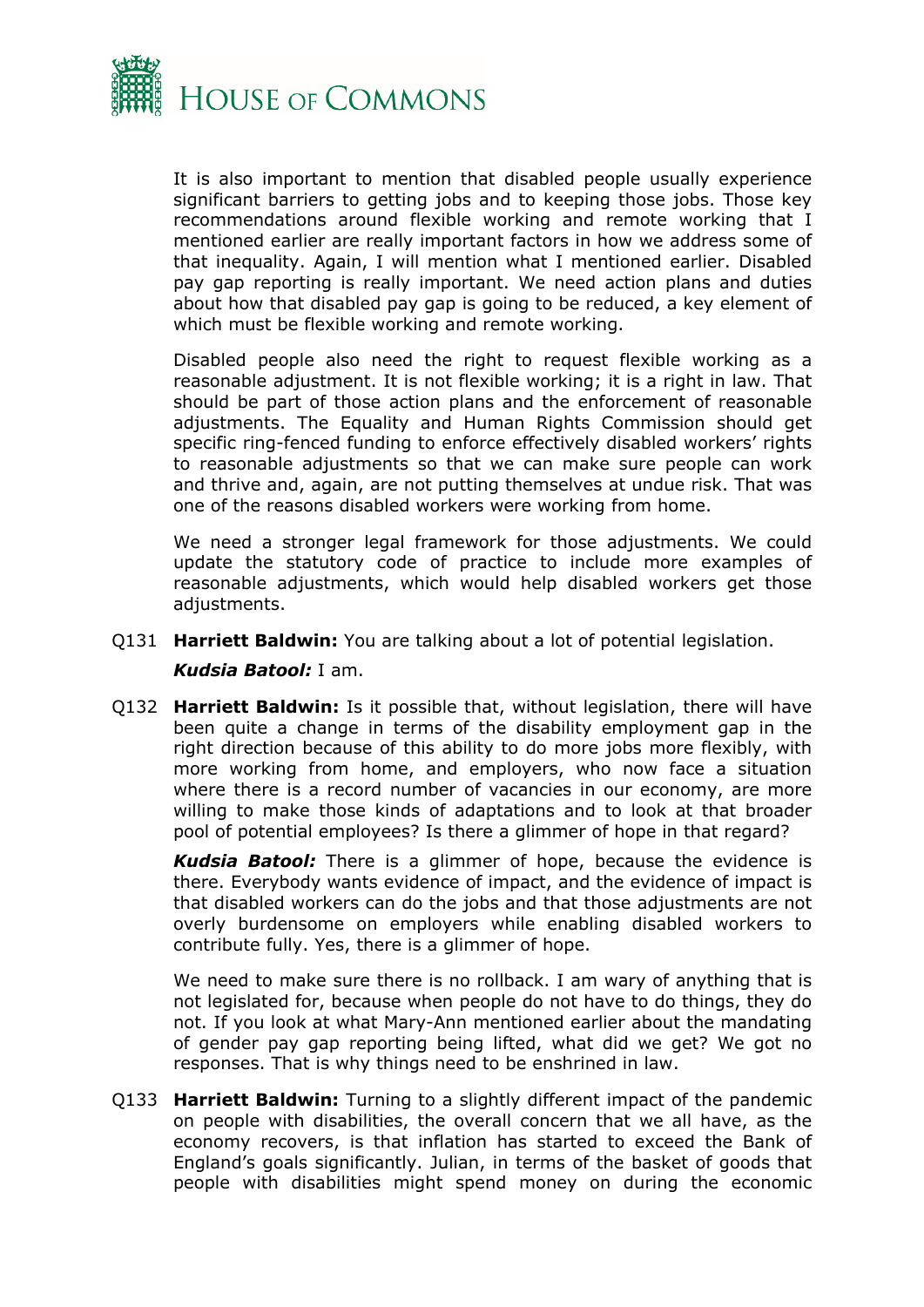

recovery, has that been disproportionately experiencing inflation? Do you have any data in terms of the rate of inflation that people with disabilities experience?

*Julian Jessop:* I do not have that data. Thinking on my feet, it is not obvious that there would be a simple answer to that. Disability covers a wide variety of different things. I suspect the characteristic that might make the biggest difference would be that disabled people tend to have lower incomes and therefore they are likely to be spending a bigger proportion of their income on things like energy, where we know that prices are rising the most and where there is the least discretion to make savings. It would not surprise me that disabled people were being hit harder by inflation, but I do not have any particular evidence to back that up.

Q134 **Harriett Baldwin:** Do any of our witnesses have any data or evidence on that?

*Julian Jessop:* If nobody has, I am quite happy to go away and look for some.

**Dr Stephenson:** Julian is right. Disabled people are a wide and diverse group, and there are many different forms of impairment that might have different impacts. The increase in fuel prices is particularly likely to disproportionately impact disabled people, who may have problems staying warmer. That is particularly the case for people who are less able to be physically active, for example, who need to keep their house at a higher temperature and who may be at home for longer period of the day and less able to go to other places where they can get warm.

Increasing food prices can impact people who have to follow particular restrictive diets, for example. That can be difficult. If food prices go up, you do not have the same flexibility in terms of shopping around and finding cheaper alternatives. Those are the two obvious ones. I would imagine that Disability Rights UK would be a good organisation to approach.

Q135 **Harriett Baldwin:** We had some written evidence from the Kent and Medway coronavirus response health and social care cell, which said that people with disabilities spend more on specialist home and vehicle adaptations, therapies, sensory equipment, adapted toys, utility bills, taxis and insurance and potential additional personal protective equipment. It sounds as though there are more things that people need to spend money on. I just wondered what the rate of inflation was that those people were particularly experiencing and whether that was higher or lower than the basket of goods that the statisticians measure more traditionally. I just wondered whether anyone had any data on that.

**Julian Jessop:** I have no data, but I would make a strong assumption that the increase in prices would be higher than the average.

Q136 **Harriett Baldwin:** As people returned to work in the autumn and as the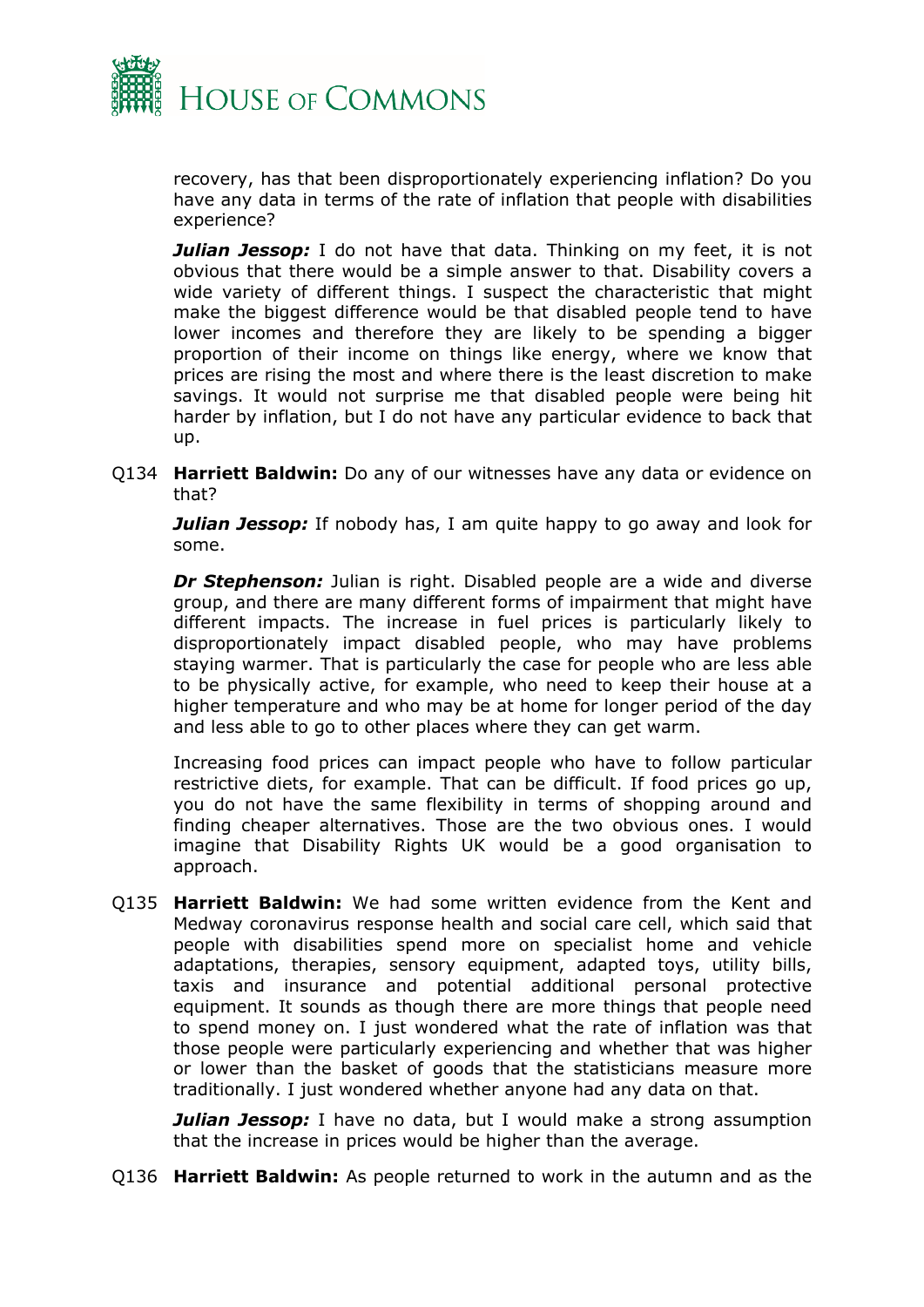

furlough scheme ended, do we have any data yet in terms of the different impact that had on people with disabilities relative to other workers returning to work? Does anyone have any data on that?

*Julian Jessop:* There is certainly no official data. We are still quite a way behind in terms of labour market data on the economy as a whole, let alone for individual groups. We only have a little bit of official data for October and November. We have plenty of survey data from businesses suggesting that employment has grown strongly over that period as well. Given that we do not have much good aggregate data, I would be surprised if there is much really good data drilling down into individual groups. Again, I would be happy to go away and see whether there is any.

Q137 **Harriett Baldwin:** Kudsia, is there anything from the TUC?

*Kudsia Batool:* Like Julian said, we have plentiful survey data. In terms of official data, there just has not been enough time to collect that. I can go back and talk to our committee about that.

Q138 **Anthony Browne:** My questions are going to be about people on low incomes. We have heard, both in written evidence and in the earlier questioning, about how they were disproportionately impacted during the pandemic, for all the reasons that have been laid out—the sectors they worked in and so on. What I want to focus on is what their prospects are now, as we come out of the pandemic, and what impact different Government policies have made or could make.

Given that they were disproportionately impacted as we went through the pandemic, my first question is about the status of low-income earners. Particularly, the labour market has done a lot better than most people expected. Unemployment is almost at the record low it was at prepandemic. There are very high levels of vacancies. Often that helps people who are more vulnerable in the labour market. Kudsia, what are the prospects for low-income workers now as we come out of the pandemic?

*Kudsia Batool:* Their prospects need to be better, for want of a better phrase. I do not want to rehash everything that we have spoken about, but we have spoken about women in those key roles, BAME workers and disabled workers. We have spoken about the people who fill those lowincome jobs and the factors that need to be addressed to make sure that route out of the recovery is solid and secure for those people. These are the issues around equality impact assessing decisions, things around the minimum wage, the cap on universal credit, childcare and pay progression.

We need an absolutely rehashing and abolition of zero-hours contracts, because zero-hours contracts lock people in poverty. Those jobs are not flexible. They are flexible for employers only. People cannot build a life. People cannot progress. People are denied access to the basic things they need to be socially mobile. They have no access to sick pay and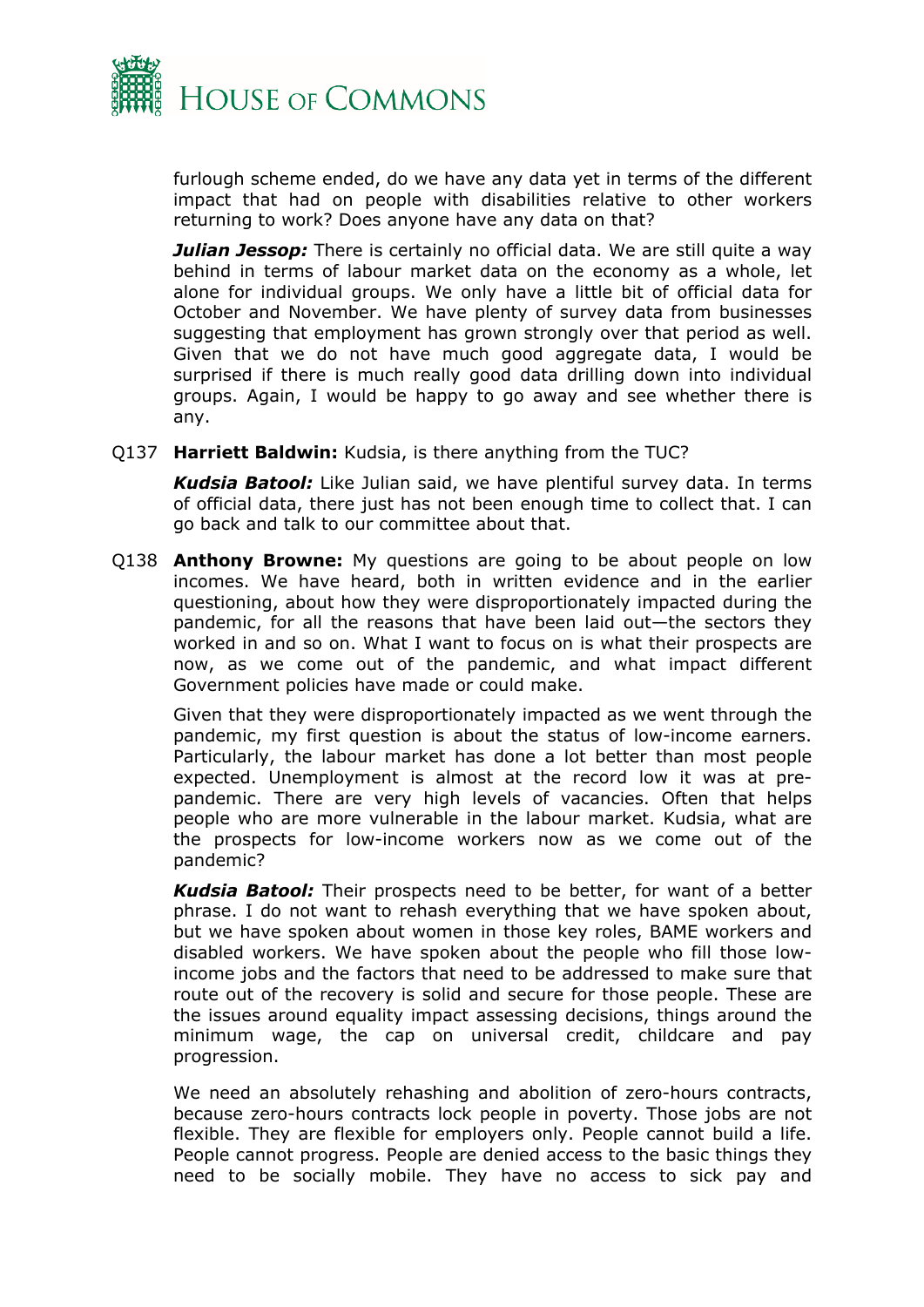

professional development. They have no access to job security and the things that go with job security, like being able to access the housing market. If we are looking at low pay, we also have to look at things like zero-hours contracts as well.

Q139 **Anthony Browne:** I certainly agree with that. My specific point was about the state of the labour market and the fact it is performing a lot better than most people expected. As I say, unemployment is now almost at the record lows we were at pre-pandemic. Is that having a noticeable impact in terms of the earnings that people are able to get and the ability of people to negotiate in the labour market or just to not be unemployed and to get jobs?

*Kudsia Batool:* It is not just about the rate. It is about the jobs that people are doing. It is about making sure they are good jobs with good prospects as well as having good salaries and good terms and conditions. It is not just about the rate. The rate tells us one thing. We all want a lower unemployment rate. We want an economy that has high employment, but we want to make sure that is equal employment. At the minute there is a lot underneath that, a lot of which we have covered today, which shows that, while the rate might be low, the inequality means women, BAME workers and disabled workers are not really benefiting from that in the way we need them to be.

Q140 **Anthony Browne:** Julian, as I say, the labour market is unexpectedly tight compared to what we were expecting a year ago or indeed at the beginning of the pandemic. How is that impacting low-paid workers?

**Julian Jessop:** First of all, the fact that unemployment has remained so low is partly a reflection of good Government policy. The furlough scheme was a huge success, certainly in the early stages. It is also a reflection of the flexibility of the market economy, which is something we need to protect.

The point that I would disagree most with is the suggestion that we should ban zero-hours contracts. They are a very good example of labour market flexibility, and they are clearly something that suits a large number of people, including people who want to fit their work around their studies or family responsibilities, such as bank workers, nurses in the NHS and people like that. Banning zero-hours contracts would be a retrograde step.

Indeed, more generally, the Government cannot legislate for good jobs and high pay. That has to come from productivity, choice and flexibility in the market. Although I agree with a lot of the proposals suggested earlier, the idea that what we need to do now is to regulate the economy more in order to boost the wages of the low paid is the wrong way around. We should keep it flexible and let stronger growth drive up wages and productivity, with all the benefits that would bring.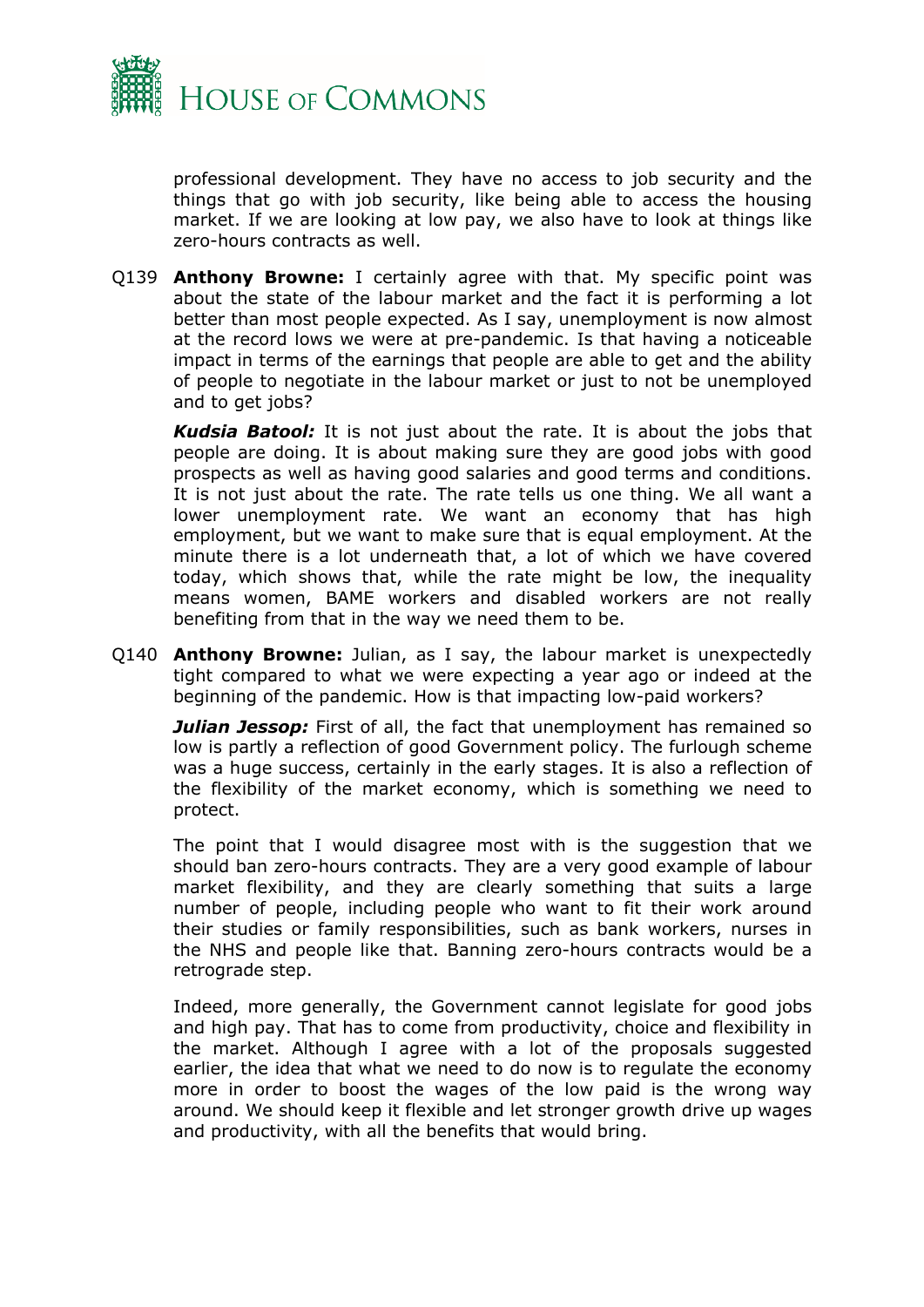

*Cristina Odone:* We cannot expect the Government to legislate. However, what we have seen during the pandemic is an opening for vocational education. What we have seen is children and young people voting with their feet. We have done a report on missing children, who are missing from school permanently and excluding themselves from school. These severe absences point to a lack of engagement with the education system the way it is. If we persist in making young people—14 to 16 and older—think that it is all about academic qualifications and academic subjects, we are missing something. It is a really important way of engaging more people in the labour market.

I did a piece of research into children in care. Many of them are NEET. I looked at Rochdale Council, which has done an incredible bit of programming around career education. They engaged with head teachers in their locality but also with parents. They used this combined approach to promote vocational careers and inspire ambition. One thing that we are all overlooking here is that there has been a real hit to aspirations, especially for young people. They cannot see where they can aim for. They cannot see their goals. What we can do is not legislate but encourage educational and social services to inspire people: "Here is the aspiration. Here is where you can go." Mentors can help; role models can help.

In a session that I read in order to be better prepared for my own witness statements, there was somebody who said, "You cannot get children to be brain surgeons if they have never met a brain surgeon." By golly, that is true. There is a lot that we can do to focus young people's minds on education; it just may not be academic education.

Q141 **Anthony Browne:** Mary-Ann, on low-paid workers, what is the impact of the tight labour market? Are there particular things that you think the Government can do to help low-paid workers, above and beyond what they are already doing?

*Dr Stephenson:* There are two things here. If we are thinking about lowincome households, we also need to recognise that it is not just about low-paid workers; it is about people outside the labour market altogether. Sometimes it is about low earnings, rather than low pay. If you look at lone-parent households, for example, large numbers of lone parents have low weekly earnings. Their actual hourly pay may not be that low, and the issue is about the number of hours they are able to work. That is where you get into issues around childcare, for example, to enable people to work longer hours.

I would agree with Kudsia about the need to legislate to improve the pay and conditions of workers. I hear what Julian is saying. What I would say is that throughout history, when there have been calls to improve working conditions, from campaigns for equal pay to the factory Acts of the 19th century, the argument has always been, "We cannot legislate. This will lead to job losses. It will make things worse. We have to let employers do the right thing." Actually, legislation happens and people do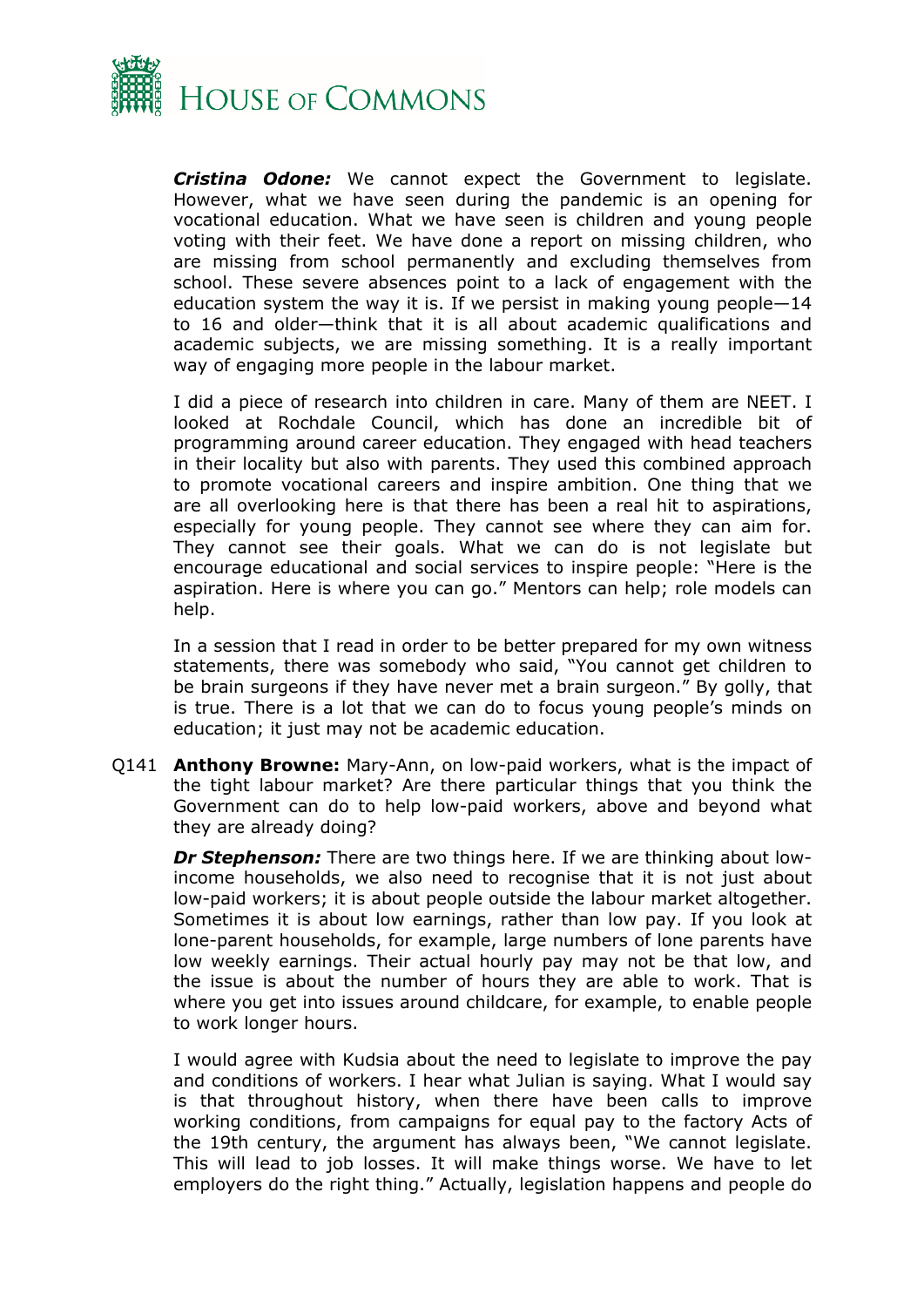

not lose their jobs. Women did not lose their jobs in large numbers when equal pay legislation was introduced, even though it was widely predicted that that would happen and that employers would not employ them if they could not pay them less. The number of women in the labour market actually went up.

If you look at zero-hours contracts, there is nothing to stop employers agreeing flexible work patterns that fit around somebody's studies or caring responsibilities. The issue with zero-hours contracts is that the flexibility is all one way. Generally, if you are on a zero-hours contract and your employer contacts you and says, "We want you to work," and you turn around and say, "No, I am sorry. I cannot do that, because I have to look after my mum or I have to take my kids to school," you do not get offered any more shifts.

You are in this situation where what seems to be two-way flexibility on paper is not two-way flexibility. You are required to be available, but you have no guarantee of income, which makes it impossible to budget, organise childcare and organise the rest of your life. It does not seem unreasonable to say that you can have flexible working, but there can be negotiations about how that is best delivered and people can have the right to know how much they are going to earn every week and have a shift pattern that does not change with a few hours' notice.

That would make a huge difference, particularly to low-paid workers in the care sector, for example, where people can be called in to do shifts at incredibly short notice, knowing full well that, if they do not turn up, they are likely to lose their job.

Q142 **Anthony Browne:** I have run out of time, but I want to ask one other quick question. If I posed the question to the Government about what they are doing for low-paid workers, they would mention the national minimum wage or living wage, which has increased above the rate of inflation, and the change to the taper for universal credit. That does not affect people out of work, but, if you are in work, it is a £2.5 billion increase in spending or tax cut, depending on how you want to present it, which is focused on people with low incomes. How big a difference does the minimum wage and the change to universal credit make to people on low wages? I am going to ask Kudsia first. Please keep your answers short, because I have officially run out of the time and the Chair is going to start criticising me.

*Kudsia Batool:* I am going to be really quick, which I am not known for. We welcome it. It is much needed. It is just not quick enough; it is not radical enough. It needs a whole suite of other things that go along with it. Yes, it is welcome, yes, it will make an impact, but it needs to be much quicker, much bigger and much more ambitious.

**Julian Jessop:** Yes, both moves are welcome. I would probably do a little bit more. I am sympathetic to the idea of re-introducing a temporary top-up for universal credit to help deal with the energy price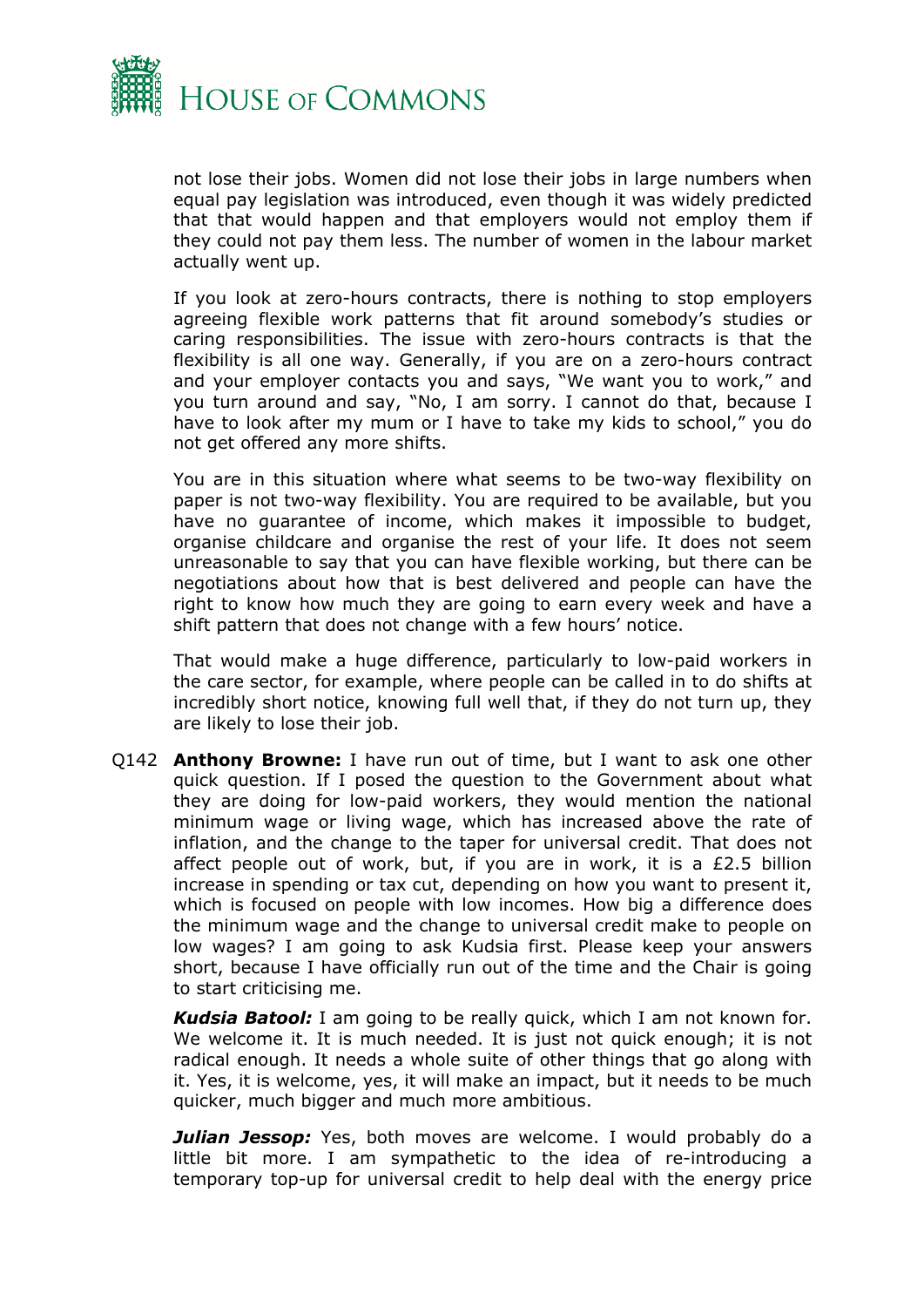

spike. On the point about the national minimum wage, I am not a fan of living wages or national minimum wages. This increase has been set on the basis of independent advice from the Low Pay Commission. That is the reason why the increase to the national minimum wage has not caused the surge in unemployment that some people feared: because it has been set at a sensible level rather than some of the numbers that others were talking about, which would be too high.

*Cristina Odone:* Both measures are welcome; both will help low-income families where parents work. Unfortunately, they will not help those who are not working.

**Anthony Browne:** They do not help those who do not work. If you do not have work, neither of them help. Yes, absolutely.

## *Cristina Odone:* Yes, exactly

*Dr Stephenson:* I agree with pretty much what everybody else has said. On universal credit, one of the problems with the work allowance, particularly in couples, is that it still creates a disincentive for second earners, who are largely women. That is a particular problem when relationships break down. If women are out of the labour market when they are in a relationship, it is harder for them to get into the labour market when they are a lone parent. We therefore think it is important that we have a system that enables both partners in a couple to benefit from universal credit. At the moment, there is a disincentive for second earners.

Q143 **Chair:** I just want to ask one very quick final question of all of the witnesses before us today. If there were one thing that the Government should undertake to make this a more equal recovery and ensure we are a more resilient society, what would you choose?

*Julian Jessop:* By and large, it is to do less and not to assume that the answer to any problem is more Government spending and more regulation. In many cases, it would be better for the Government to get out of the way. I would say that, given that I am associated with a free market economics thinktank. The assumption that more Government action is the solution to all of these problems is the wrong way to look at it.

**Chair:** Thank you very much, Julian, for perhaps the most unsurprising answer from any of our witnesses so far.

*Cristina Odone:* I do not know whether Government can do this, and I am not sure the Treasury will want to do this, but what we need to do is change our culture. We need to accept that we cannot measure somebody's contribution to our society just in terms of what they earn and what they earn for the Treasury.